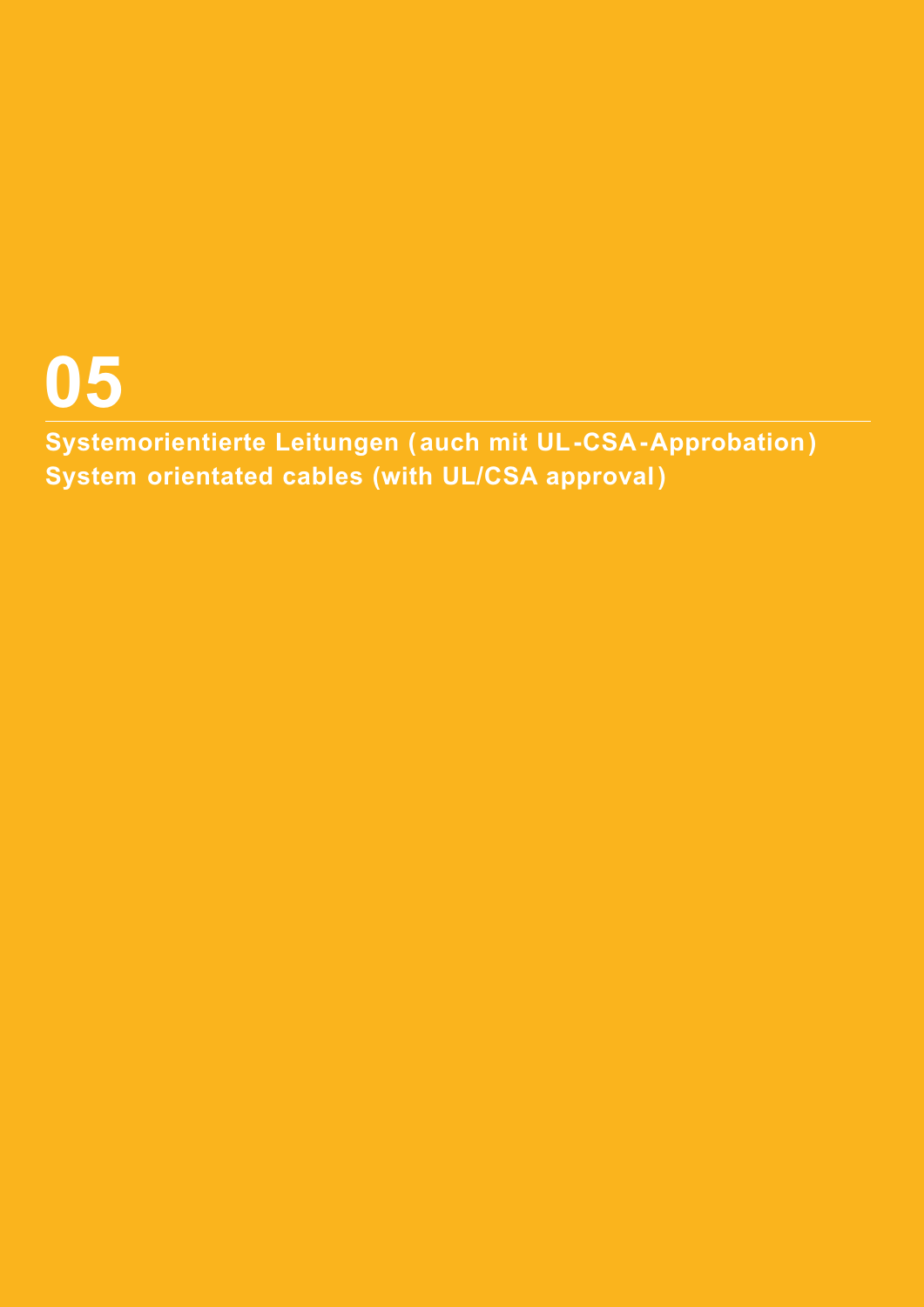# <span id="page-1-0"></span>[Link zu Übersicht](#page-2-0) [link to overview](#page-2-0)

### **05 Systemorientierte Leitungen 05 System orientated cables**

| <b>Seite</b> | Kapitelbezeichnung                                                                                               |
|--------------|------------------------------------------------------------------------------------------------------------------|
| 05.01        | Leitungen für Servomotoren 0,6/1 kV                                                                              |
| 05.01.05     | KAWEFLEX <sup>®</sup> 4210 SK-C-PVC - SERVO 0,6/1 kV                                                             |
| 05.01.09     | für normale Anforderungen<br>KAWEFLEX <sup>®</sup> 4270 C-PVC - SERVO 0,6/1 kV - für feste und                   |
|              | flexible Verlegung, 4 Versorgungsadern + 2 geschirmte Paare                                                      |
| 05.02        | Leitungen für Servomotoren 0,6/1 kV mit UL/CSA-Approbation                                                       |
| 05.02.03     | KAWEFLEX <sup>®</sup> 5221 SK-C-PUR cUL - SERVO 0,6/1 kV<br>für hohe Anforderungen                               |
| 05.02.03.01  | KAWEFLEX <sup>®</sup> 5225 SK-C-PUR cUL - SERVO 0,6/1 kV                                                         |
|              | für hohe Anforderungen, kapazitätsarm                                                                            |
|              | nach SIEMENS Standard 6FX8008-1BBxx                                                                              |
| 05.02.04     | KAWEFLEX <sup>®</sup> 5251 SK-C-PUR cUL - SERVO 0,6/1 kV                                                         |
|              | für hohe Anforderungen, 4 Versorgungsadern + 1 geschirmtes<br>Paar, nach SIEMENS Standard 6FX 8008-1BAxx         |
| 05.02.04.01  | KAWEFLEX <sup>®</sup> 5255 SK-C-PUR cUL - SERVO 0,6/1 kV                                                         |
|              | für hohe Anforderungen, kapazitätsarm                                                                            |
|              | 4 Versorgungsadern + 1 geschirmtes Paar,                                                                         |
|              | nach SIEMENS Standard 6FX 8008-1BAxx                                                                             |
| 05.02.05     | KAWEFLEX <sup>®</sup> 5281 SK-C-PUR cUL - SERVO 0,6/1 kV für hohe                                                |
|              | Anforderungen, 4 Versorgungsadern + 2 geschirmte Paare                                                           |
| 05.02.05.01  | KAWEFLEX <sup>®</sup> 5285 SK-C-PUR cUL - SERVO 0.6/1 kV                                                         |
|              | für hohe Anforderungen, kapazitätsarm                                                                            |
| 05.02.06     | 4 Versorgungsadern + 2 geschirmte Paare<br>KAWEFLEX <sup>®</sup> 5290 SK-C-PUR cUL - SERVO 0,6/1 kV - high tech, |
|              | 4 Versorgungsadern + 4 geschirmte Adern,                                                                         |
|              | nach SIEMENS Standard 6FX 7008-1BCxx                                                                             |
|              |                                                                                                                  |
| 05.03        | Elektronik-, Video- und Signalleitungen, geschirmt                                                               |
| 05.03.01     | KAWEFLEX® 43xx C-PVC - für flexiblen Einsatz + festeVerlegung                                                    |
| 05.03.02     | KAWEFLEX® 44xx SK-C-PUR - für hohe Anforderungen                                                                 |
|              | schleppkettentauglich                                                                                            |
| 05.04        | Elektronik-, Video- und Signalleitungen, geschirmt                                                               |
|              | mit UL/CSA-Approbation                                                                                           |
| 05.04.01     | KAWEFLEX <sup>®</sup> 54xx SK-C-PUR-cUL - für hohe Anforderungen -                                               |
|              | schleppkettentauglich<br>KAWEFLEX <sup>®</sup> 54xx SK-C-PUR-cUL - nach SIEMENS Standard                         |
| 05.04.02     | für hohe Anforderungen - schleppkettentauglich                                                                   |
|              |                                                                                                                  |

|             | 05 System orientated cables                                                                                             |
|-------------|-------------------------------------------------------------------------------------------------------------------------|
| Page        | <b>Definition of cables</b>                                                                                             |
| 05.01       | Cables for servo-drives 0,6/1 kV                                                                                        |
| 05.01.05    | KAWEFLEX <sup>®</sup> 4210 SK-C-PVC - SERVO 0,6/1 kV                                                                    |
|             | for normal requirements                                                                                                 |
| 05.01.09    | KAWEFLEX <sup>®</sup> 4270 C-PVC - SERVO 0,6/1 kV - for fixed<br>and flexible laying, 4 supply cores + 2 shielded pairs |
| 05.02       | Cables for servo-drives 0,6/1 kV with UL/CSA approval                                                                   |
| 05.02.03    | KAWEFLEX <sup>®</sup> 5221 SK-C-PUR cUL - SERVO 0.6/1 kV<br>for high requirements                                       |
| 05.02.03.01 | KAWEFLEX <sup>®</sup> 5225 SK-C-PUR cUL - SERVO 0,6/1 kV -                                                              |
|             | for high requirements, low capacity                                                                                     |
|             | acc. to SIEMENS Standard 6FX8008-1BBxx                                                                                  |
| 05.02.04    | KAWEFLEX <sup>®</sup> 5251 SK-C-PUR cUL - SERVO 0,6/1 kV - for high                                                     |
|             | requirements, 4 supply cores+1 shielded pair, acc. to SIEMENS<br>Standard 6FX 8008-1BAxx                                |
| 05.02.04.01 | KAWEFLEX <sup>®</sup> 5255 SK-C-PUR cUL - SERVO 0,6/1 kV                                                                |
|             | for high requirements, low capacity                                                                                     |
|             | 4 supply cores +1 shielded pair,                                                                                        |
|             | acc. to SIEMENS Standard 6FX 8008-1BAxx                                                                                 |
| 05.02.05    | KAWEFLEX <sup>®</sup> 5281 SK-C-PUR cUL - SERVO 0,6/1 kV - for high<br>requirements, 4 supply cores+2 shielded pairs    |
| 05.02.05.01 | KAWEFLEX <sup>®</sup> 5285 SK-C-PUR cUL - SERVO 0,6/1 kV                                                                |
|             | for high requirements, low capacity                                                                                     |
| 05.02.06    | 4 supply cores+2 shielded pairs<br>KAWEFLEX <sup>®</sup> 5290 SK-C-PUR cUL- SERVO 0,6/1 kV - high tech,                 |
|             | 4 supply cores + 4 shielded cores,                                                                                      |
|             | acc. to SIEMENS Standard 6FX 7008-1BCxx                                                                                 |
| 05.03       | Electronic, video and signal cables, shielded                                                                           |
| 05.03.01    | KAWEFLEX® 43xx C-PVC - for flexibel use and fixed installations                                                         |
| 05.03.02    | KAWEFLEX <sup>®</sup> 44xx SK-C-PUR - for high requirements<br>for drag chain applications                              |
|             |                                                                                                                         |
| 05.04       | Electronic, video and signal cables, shielded                                                                           |
|             | with UL/CSA approval                                                                                                    |
| 05.04.01    | KAWEFLEX <sup>®</sup> -54xx SK-C-PUR-cUL - for high requirements -                                                      |
| 05.04.02    | for drag chain applications<br>KAWEFLEX <sup>®</sup> 54xx SK-C-PUR-cUL - acc. to SIEMENS Standard                       |
|             | for high requirements - for drag chain applications                                                                     |

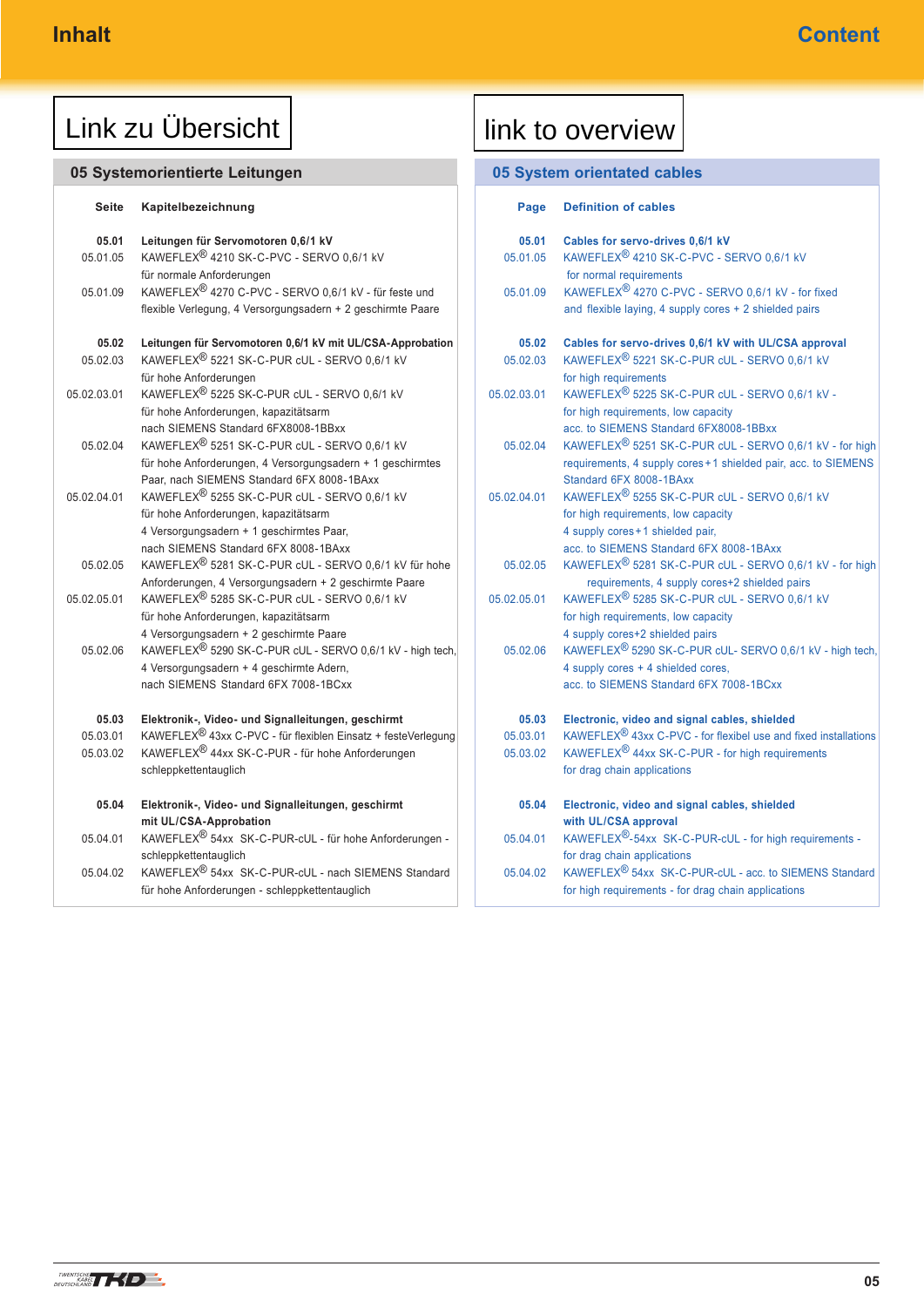<span id="page-2-0"></span>

|                                                                             |                        | 04.01.01           | 04.01.02           | 04.01.03           | 04.07.01                  | 04.01.05           | 04.01.06                  | 04.01.07           | 04.01.08           | 04.07.02                  | 04.05.01           | 04.05.02           | 04.07.03           | 04.05.06           | 04.05.03                  | 04.05.04           | 04.05.05           | 04.07.04                   | 04.03.01           | 04.03.02           |  |  |
|-----------------------------------------------------------------------------|------------------------|--------------------|--------------------|--------------------|---------------------------|--------------------|---------------------------|--------------------|--------------------|---------------------------|--------------------|--------------------|--------------------|--------------------|---------------------------|--------------------|--------------------|----------------------------|--------------------|--------------------|--|--|
|                                                                             | <b>KAWEFLEX®</b>       | 3110 SK-PVC        | SK-PUR<br>3120     | SK-PUR<br>3130     | 3131 CLEANLINE PUR        | 3210 SK-C-PVC      | SK-C-PUR<br>3220          | SK-C-PUR<br>3225   | 3230 SK-C-PUR      | CLEANLINE-C-PUR<br>3231   | SK-PVC<br>3310     | 3320 SK-PUR        | 3321 CLEANLINE-PUR | 3325 SK-C-PVC      | 3330 SK-C-PVC             | 3335 SK-C-PUR      | 3340 SK-TP-C-PUR   | CLEANLINE TP-C-PUR<br>3341 | ROB-PUR<br>3510    | ROB-C-PUR<br>3520  |  |  |
|                                                                             |                        |                    |                    |                    |                           |                    |                           |                    |                    |                           |                    |                    |                    |                    |                           |                    |                    |                            |                    |                    |  |  |
| schleppkettentauglich<br>capable for drag chains                            |                        | X                  | $\pmb{\mathsf{x}}$ | $\pmb{\mathsf{x}}$ | $\boldsymbol{\mathsf{x}}$ | $\pmb{\times}$     | $\pmb{\mathsf{x}}$        | $\pmb{\mathsf{x}}$ | $\pmb{\mathsf{x}}$ | $\pmb{\mathsf{x}}$        | $\pmb{\mathsf{x}}$ | $\pmb{\mathsf{x}}$ | $\pmb{\mathsf{x}}$ | $\pmb{\mathsf{x}}$ | $\pmb{\mathsf{x}}$        | $\pmb{\mathsf{x}}$ | $\pmb{\mathsf{x}}$ | $\pmb{\chi}$               | $\pmb{\mathsf{x}}$ | $\pmb{\mathsf{x}}$ |  |  |
| Robotereinsatz, Torsion<br>robotic application, torsion                     |                        |                    |                    |                    |                           |                    |                           |                    |                    |                           |                    |                    |                    |                    |                           |                    |                    |                            | X                  | $\pmb{\mathsf{x}}$ |  |  |
| reinraumtauglich<br>cleanlines-suited                                       |                        |                    |                    |                    | $\pmb{\mathsf{x}}$        |                    |                           |                    |                    | X                         |                    |                    | $\pmb{\mathsf{x}}$ |                    |                           |                    |                    | $\boldsymbol{\mathsf{x}}$  |                    |                    |  |  |
| Gesamtschirm<br><b>Shield</b>                                               |                        |                    |                    |                    |                           | $\pmb{\mathsf{x}}$ | $\pmb{\mathsf{x}}$        | $\pmb{\mathsf{x}}$ | $\pmb{\mathsf{x}}$ | $\pmb{\mathsf{x}}$        |                    |                    |                    | $\pmb{\mathsf{x}}$ | $\pmb{\mathsf{x}}$        | $\pmb{\mathsf{x}}$ | $\pmb{\mathsf{x}}$ | $\boldsymbol{\mathsf{x}}$  |                    | $\pmb{\mathsf{x}}$ |  |  |
| cUL-approbiert<br>cUL-approved                                              | properties             |                    |                    |                    |                           |                    |                           |                    |                    |                           |                    |                    |                    |                    |                           |                    |                    |                            |                    |                    |  |  |
| kapazitätsarm<br>low capacity                                               | Eigenschaften          |                    |                    |                    |                           |                    |                           |                    |                    |                           |                    |                    |                    |                    |                           |                    |                    |                            |                    |                    |  |  |
| ölbeständig<br>resistant to oil                                             |                        |                    | $\pmb{\mathsf{x}}$ | X                  | $\boldsymbol{\mathsf{x}}$ |                    | $\boldsymbol{\mathsf{x}}$ | $\pmb{\mathsf{x}}$ | $\pmb{\mathsf{x}}$ | $\pmb{\mathsf{x}}$        |                    | $\pmb{\mathsf{x}}$ | $\pmb{\mathsf{x}}$ |                    |                           | $\pmb{\mathsf{x}}$ | $\pmb{\mathsf{x}}$ | $\pmb{\mathsf{x}}$         | X                  | $\pmb{\mathsf{x}}$ |  |  |
| flammwidrig<br>flame-retardant                                              |                        | $\pmb{\mathsf{x}}$ | X                  | X                  | $\pmb{\mathsf{x}}$        | $\pmb{\mathsf{x}}$ | $\pmb{\mathsf{x}}$        | $\pmb{\mathsf{x}}$ | $\pmb{\mathsf{x}}$ | $\pmb{\mathsf{x}}$        | $\pmb{\mathsf{x}}$ | $\pmb{\mathsf{x}}$ | $\pmb{\mathsf{x}}$ | $\pmb{\mathsf{x}}$ | $\pmb{\mathsf{x}}$        | $\pmb{\mathsf{x}}$ | $\pmb{\mathsf{x}}$ | $\pmb{\mathsf{x}}$         | X                  | $\pmb{\mathsf{x}}$ |  |  |
| halogenfrei<br>halogen-free                                                 |                        |                    |                    | X                  | $\pmb{\mathsf{x}}$        |                    |                           | X                  | $\pmb{\mathsf{x}}$ | $\pmb{\mathsf{x}}$        |                    | $\pmb{\mathsf{x}}$ | $\pmb{\mathsf{x}}$ |                    |                           | $\pmb{\mathsf{x}}$ | $\pmb{\mathsf{x}}$ | $\pmb{\mathsf{x}}$         | X                  | $\pmb{\mathsf{x}}$ |  |  |
| Elektronikleitung<br>Electronic cable                                       |                        |                    |                    |                    |                           |                    |                           |                    |                    |                           | $\pmb{\mathsf{x}}$ | $\pmb{\mathsf{x}}$ | $\pmb{\mathsf{x}}$ | $\pmb{\mathsf{x}}$ | $\pmb{\mathsf{x}}$        | $\pmb{\mathsf{x}}$ | $\pmb{\mathsf{x}}$ | $\boldsymbol{\mathsf{x}}$  |                    |                    |  |  |
| Steuerleitung<br>Control cable                                              |                        | $\pmb{\mathsf{x}}$ | $\pmb{\mathsf{x}}$ | $\pmb{\mathsf{x}}$ | $\boldsymbol{\mathsf{x}}$ | $\pmb{\mathsf{x}}$ | $\pmb{\mathsf{x}}$        | $\pmb{\mathsf{x}}$ | $\pmb{\mathsf{x}}$ | $\boldsymbol{\mathsf{x}}$ |                    |                    |                    |                    |                           |                    |                    |                            | $\pmb{\mathsf{x}}$ | $\pmb{\mathsf{x}}$ |  |  |
| SERVO-Leitung<br>Motor supply cable                                         | Type<br>type           |                    |                    |                    |                           |                    |                           |                    |                    |                           |                    |                    |                    |                    |                           |                    |                    |                            |                    |                    |  |  |
| SERVO-Leitung + 2 Adern geschirmt<br>Motor supply cable + 2 schielded cores |                        |                    |                    |                    |                           |                    |                           |                    |                    |                           |                    |                    |                    |                    |                           |                    |                    |                            |                    |                    |  |  |
| SERVO-Leitung + 1 Paar geschirmt<br>Motor supply cable + 1 shielded pair    |                        |                    |                    |                    |                           |                    |                           |                    |                    |                           |                    |                    |                    |                    |                           |                    |                    |                            |                    |                    |  |  |
| SERVO-Leitung + 2 Paare geschirmt<br>Motor supply cable + 2 shielded pairs  |                        |                    |                    |                    |                           |                    |                           |                    |                    |                           |                    |                    |                    |                    |                           |                    |                    |                            |                    |                    |  |  |
| normale Anforderung<br>normal requirement                                   |                        | $\pmb{\mathsf{x}}$ |                    |                    |                           | $\pmb{\mathsf{x}}$ |                           |                    |                    |                           | $\pmb{\mathsf{x}}$ |                    |                    | $\pmb{\mathsf{x}}$ | $\boldsymbol{\mathsf{x}}$ |                    |                    |                            |                    |                    |  |  |
| erhöhte Anforderung<br>increased requirement                                |                        |                    | $\pmb{\mathsf{x}}$ |                    |                           |                    | $\pmb{\mathsf{x}}$        |                    |                    |                           |                    | $\pmb{\mathsf{x}}$ | $\pmb{\mathsf{x}}$ |                    |                           |                    |                    |                            |                    |                    |  |  |
| hohe Anforderung<br>high requirement                                        | Einsatz<br>Application |                    |                    | $\mathbf{x}$       | $\boldsymbol{\mathsf{x}}$ |                    |                           |                    | X                  | $\boldsymbol{\mathsf{x}}$ |                    |                    |                    |                    |                           | $\pmb{\mathsf{x}}$ | $\pmb{\mathsf{x}}$ | $\mathbf{x}$               |                    |                    |  |  |
| extreme Anforderung<br>extreme requirement                                  |                        |                    |                    |                    |                           |                    |                           |                    |                    |                           |                    |                    |                    |                    |                           |                    |                    |                            |                    |                    |  |  |
| z.B. für System SIEMENS<br>e.g. for system SIEMENS                          |                        |                    |                    |                    |                           |                    |                           |                    |                    |                           |                    |                    |                    |                    |                           |                    |                    |                            |                    |                    |  |  |
| z.B. für System BOSCH<br>e.g. for system BOSCH                              |                        |                    |                    |                    |                           |                    |                           |                    |                    |                           |                    |                    |                    |                    |                           |                    |                    |                            |                    |                    |  |  |
| z.B. für System INDRAMAT<br>e.g. for system INDRAMAT                        | System                 |                    |                    |                    |                           |                    |                           |                    |                    |                           |                    |                    |                    |                    |                           |                    |                    |                            |                    |                    |  |  |
| z.B. für System HEIDENHAIN<br>e.g. for system Heidenhain                    |                        |                    |                    |                    |                           |                    |                           |                    |                    |                           |                    |                    |                    |                    |                           |                    |                    |                            |                    |                    |  |  |

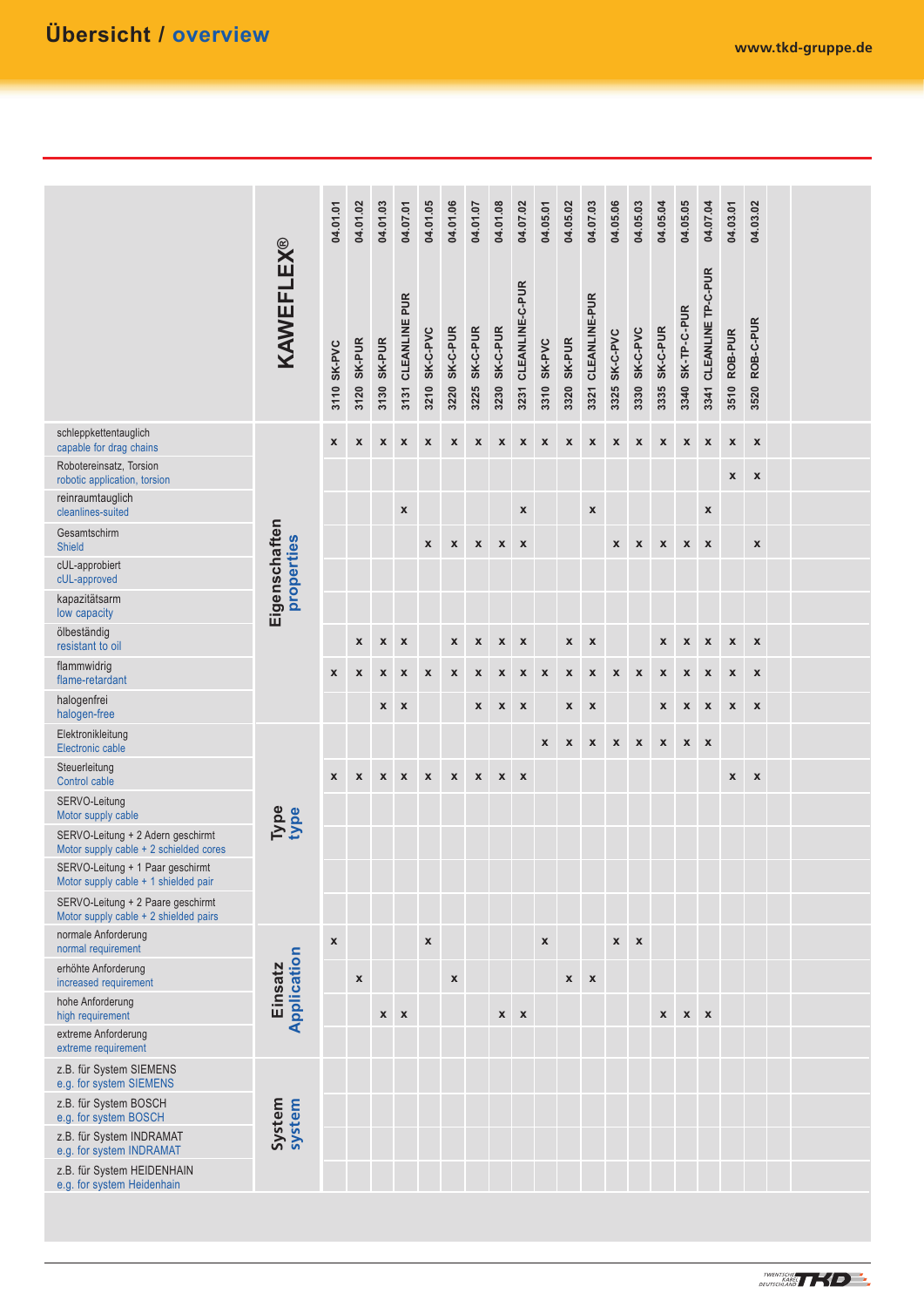TWENTSCHE **AN DE SEARCH (DE SEARCH AN DE SEARCH AN DE SEARCH AN DE SEARCH AN DE SEARCH AN DE SEARCH AN DE SEARCH AN** 

|                                                                             |                             | 05.01.05           | 05.01.09           | 04.02.01                  | 04.02.02                  | 04.02.03           | 04.02.04           | 04.02.05                  | 05.02.03           | 05.02.03.01        | 04.02.06                  | 05.02.04           | 05.02.04.01               | 05.02.05           | 05.02.05.01               | 05.02.06           | 04.06.03           | 04.06.04                  |  |  |  |
|-----------------------------------------------------------------------------|-----------------------------|--------------------|--------------------|---------------------------|---------------------------|--------------------|--------------------|---------------------------|--------------------|--------------------|---------------------------|--------------------|---------------------------|--------------------|---------------------------|--------------------|--------------------|---------------------------|--|--|--|
|                                                                             | <b>KAWEFLEX®</b>            | 4210 SK-C-PVC      | 4270 C-PVC         | 5110 SK-PVC               | 5115 SK-PUR               | 5130 SK-PUR        | 5210 SK-C-PVC      | 5215 SK-C-PUR             | 5221 SK-C-PUR      | 5225 SK-C-PUR      | 5230 SK-C-PUR             | 5251 SK-C-PUR      | 5255 SK-C-PUR             | 5281 SK-C-PUR      | 5285 SK-C-PUR             | 5290 SK-C-PUR      | 5330 SK-C-PVC      | SK-C-PUR<br>5340          |  |  |  |
| schleppkettentauglich                                                       |                             | $\pmb{\mathsf{x}}$ |                    | $\pmb{\mathsf{x}}$        | $\boldsymbol{\mathsf{x}}$ | $\pmb{\mathsf{x}}$ | $\pmb{\mathsf{x}}$ | $\pmb{\mathsf{x}}$        | $\pmb{\mathsf{x}}$ | $\pmb{\mathsf{x}}$ | $\pmb{\mathsf{x}}$        | $\pmb{\mathsf{x}}$ | $\pmb{\mathsf{x}}$        | $\pmb{\mathsf{x}}$ | $\pmb{\mathsf{x}}$        | $\pmb{\mathsf{x}}$ | $\mathbf x$        | $\mathbf{x}$              |  |  |  |
| capable for drag chains<br>Robotereinsatz, Torsion                          |                             |                    |                    |                           |                           |                    |                    |                           |                    |                    |                           |                    |                           |                    |                           |                    |                    |                           |  |  |  |
| robotic application, torsion<br>reinraumtauglich<br>cleanlines-suited       |                             |                    |                    |                           |                           |                    |                    |                           |                    |                    |                           |                    |                           |                    |                           |                    |                    |                           |  |  |  |
| Gesamtschirm                                                                |                             | $\pmb{\mathsf{x}}$ | $\pmb{\mathsf{x}}$ |                           |                           |                    | $\pmb{\chi}$       | X                         | x                  | $\pmb{\mathsf{x}}$ | $\pmb{\mathsf{x}}$        | $\pmb{\mathsf{x}}$ | $\pmb{\mathsf{x}}$        | $\pmb{\mathsf{x}}$ | $\pmb{\mathsf{x}}$        | X                  | $\pmb{\mathsf{x}}$ | $\boldsymbol{\mathsf{x}}$ |  |  |  |
| <b>Shield</b><br>cUL-approbiert                                             |                             |                    |                    | X                         | $\boldsymbol{\mathsf{x}}$ | $\pmb{\mathsf{x}}$ | $\pmb{\mathsf{x}}$ | X                         | $\pmb{\mathsf{x}}$ | $\pmb{\mathsf{x}}$ | $\pmb{\mathsf{x}}$        | $\pmb{\mathsf{x}}$ | $\boldsymbol{\mathsf{x}}$ | $\pmb{\mathsf{x}}$ | $\pmb{\mathsf{x}}$        | $\pmb{\mathsf{x}}$ | $\pmb{\mathsf{x}}$ | $\boldsymbol{\mathsf{x}}$ |  |  |  |
| cUL-approved<br>kapazitätsarm                                               | Eigenschaften<br>properties |                    |                    |                           |                           |                    |                    |                           |                    | $\pmb{\mathsf{x}}$ |                           |                    | $\pmb{\mathsf{x}}$        |                    | $\pmb{\mathsf{x}}$        | $\pmb{\mathsf{x}}$ |                    |                           |  |  |  |
| low capacity<br>ölbeständig<br>resistant to oil                             |                             |                    |                    |                           | $\pmb{\mathsf{x}}$        | $\pmb{\mathsf{x}}$ | $\pmb{\mathsf{x}}$ | X                         | $\pmb{\mathsf{x}}$ | $\pmb{\mathsf{x}}$ | $\boldsymbol{\mathsf{x}}$ | $\pmb{\mathsf{x}}$ | X                         | $\pmb{\mathsf{x}}$ | $\pmb{\mathsf{x}}$        | $\pmb{\mathsf{x}}$ |                    | $\pmb{\mathsf{x}}$        |  |  |  |
| flammwidrig<br>flame-retardant                                              |                             |                    | $\pmb{\mathsf{x}}$ | $\pmb{\mathsf{x}}$        | $\pmb{\mathsf{x}}$        | $\pmb{\mathsf{x}}$ | X                  | $\pmb{\mathsf{x}}$        | $\pmb{\mathsf{x}}$ | $\pmb{\mathsf{x}}$ | $\pmb{\mathsf{x}}$        | $\pmb{\mathsf{x}}$ | $\pmb{\mathsf{x}}$        | $\pmb{\mathsf{x}}$ | $\pmb{\mathsf{x}}$        | $\pmb{\mathsf{x}}$ | $\pmb{\mathsf{x}}$ | $\pmb{\mathsf{x}}$        |  |  |  |
| halogenfrei<br>halogen-free                                                 |                             |                    |                    |                           |                           | $\pmb{\mathsf{x}}$ |                    |                           | $\mathbf x$        | $\pmb{\mathsf{x}}$ | $\pmb{\mathsf{x}}$        | $\pmb{\mathsf{x}}$ | $\pmb{\mathsf{x}}$        | $\pmb{\mathsf{x}}$ | $\pmb{\mathsf{x}}$        | $\pmb{\mathsf{x}}$ |                    | $\pmb{\mathsf{x}}$        |  |  |  |
| Elektronikleitung<br>Electronic cable                                       |                             |                    |                    |                           |                           |                    |                    |                           |                    |                    |                           |                    |                           |                    |                           |                    | $\pmb{\mathsf{x}}$ | $\pmb{\chi}$              |  |  |  |
| Steuerleitung<br>Control cable                                              |                             |                    |                    | $\pmb{\mathsf{x}}$        | $\boldsymbol{\mathsf{x}}$ | $\pmb{\mathsf{x}}$ | $\pmb{\mathsf{x}}$ | $\boldsymbol{\mathsf{x}}$ |                    |                    | $\pmb{\mathsf{x}}$        |                    |                           |                    |                           |                    |                    |                           |  |  |  |
| SERVO-Leitung<br>Motor supply cable                                         |                             | $\pmb{\mathsf{x}}$ |                    |                           |                           |                    |                    |                           | $\mathbf x$        | $\pmb{\mathsf{x}}$ |                           |                    |                           |                    |                           | $\pmb{\chi}$       |                    |                           |  |  |  |
| SERVO-Leitung + 2 Adern geschirmt<br>Motor supply cable + 2 schielded cores | Type<br>type                |                    |                    |                           |                           |                    |                    |                           |                    |                    |                           |                    |                           |                    |                           |                    |                    |                           |  |  |  |
| SERVO-Leitung + 1 Paar geschirmt<br>Motor supply cable + 1 shielded pair    |                             |                    |                    |                           |                           |                    |                    |                           |                    |                    |                           | X                  | $\pmb{\mathsf{x}}$        |                    |                           |                    |                    |                           |  |  |  |
| SERVO-Leitung + 2 Paare geschirmt<br>Motor supply cable + 2 shielded pairs  |                             |                    | $\pmb{\mathsf{x}}$ |                           |                           |                    |                    |                           |                    |                    |                           |                    |                           | $\pmb{\mathsf{x}}$ | $\pmb{\mathsf{x}}$        |                    |                    |                           |  |  |  |
| normale Anforderung<br>normal requirement                                   |                             | $\pmb{\mathsf{x}}$ | $\pmb{\mathsf{x}}$ | $\boldsymbol{\mathsf{x}}$ |                           |                    | $\pmb{\mathsf{x}}$ |                           |                    |                    |                           |                    |                           |                    |                           |                    | $\pmb{\chi}$       |                           |  |  |  |
| erhöhte Anforderung<br>increased requirement                                |                             |                    |                    |                           | $\pmb{\mathsf{x}}$        |                    |                    | $\pmb{\mathsf{x}}$        |                    |                    |                           |                    |                           |                    |                           |                    |                    |                           |  |  |  |
| hohe Anforderung<br>high requirement                                        | Application<br>Einsatz      |                    |                    |                           |                           | $\pmb{\mathsf{x}}$ |                    |                           | $\pmb{\mathsf{x}}$ | $\pmb{\mathsf{X}}$ | $\boldsymbol{\mathsf{x}}$ | $\pmb{\mathsf{x}}$ | $\pmb{\mathsf{X}}$        | $\pmb{\mathsf{x}}$ | $\boldsymbol{\mathsf{x}}$ |                    |                    | $\pmb{\mathsf{x}}$        |  |  |  |
| extreme Anforderung<br>extreme requirement                                  |                             |                    |                    |                           |                           |                    |                    |                           |                    |                    |                           |                    |                           |                    |                           | $\pmb{\mathsf{x}}$ |                    |                           |  |  |  |
| z.B. für System SIEMENS<br>e.g. for system SIEMENS                          |                             | $\pmb{\mathsf{x}}$ |                    |                           |                           |                    |                    | X                         | $\pmb{\mathsf{x}}$ | $\pmb{\mathsf{x}}$ |                           | X                  | $\pmb{\mathsf{x}}$        |                    |                           | $\pmb{\mathsf{x}}$ |                    |                           |  |  |  |
| z.B. für System BOSCH<br>e.g. for system BOSCH                              |                             | $\pmb{\mathsf{x}}$ | $\pmb{\mathsf{x}}$ |                           |                           |                    |                    |                           | $\pmb{\mathsf{x}}$ | $\pmb{\mathsf{x}}$ |                           | X                  | $\pmb{\mathsf{x}}$        | $\pmb{\mathsf{x}}$ | $\pmb{\mathsf{x}}$        | $\pmb{\mathsf{x}}$ |                    |                           |  |  |  |
| z.B. für System INDRAMAT<br>e.g. for system INDRAMAT                        | System<br>system            |                    | $\pmb{\mathsf{x}}$ |                           |                           |                    |                    |                           |                    |                    |                           | X                  | $\pmb{\mathsf{x}}$        | $\pmb{\mathsf{x}}$ | $\pmb{\mathsf{x}}$        | $\pmb{\mathsf{x}}$ |                    |                           |  |  |  |
| z.B. für System HEIDENHAIN<br>e.g. for system Heidenhain                    |                             | $\pmb{\mathsf{x}}$ |                    |                           |                           |                    |                    |                           | $\pmb{\mathsf{x}}$ | $\pmb{\mathsf{x}}$ |                           |                    |                           |                    |                           |                    |                    |                           |  |  |  |
|                                                                             |                             |                    |                    |                           |                           |                    |                    |                           |                    |                    |                           |                    |                           |                    |                           |                    |                    |                           |  |  |  |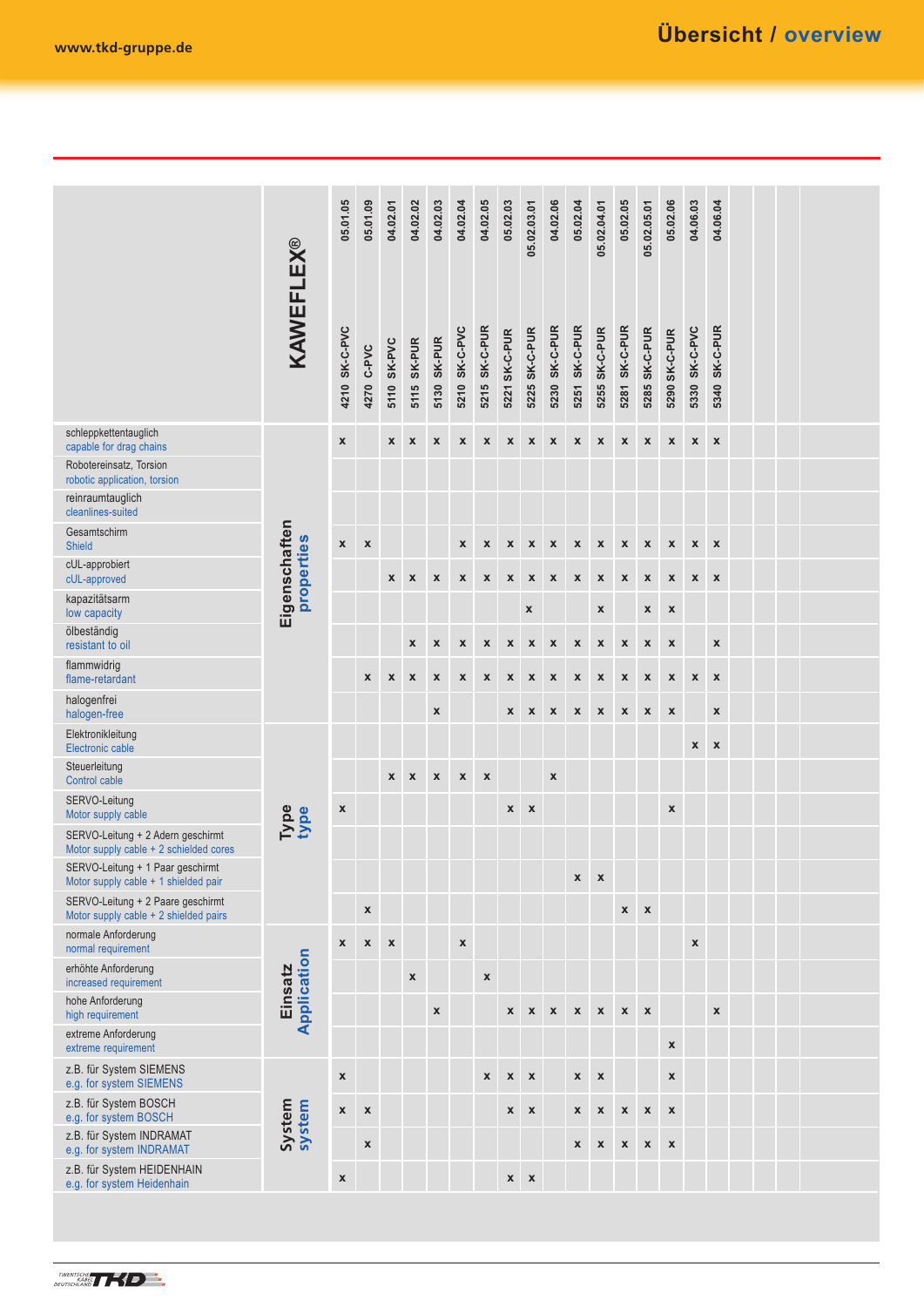| www.tkd-gruppe.de |  |
|-------------------|--|
|                   |  |

|                                                          | <b>KAWEFLEX®</b>            | 43xx 05.03.01<br><b>C-PVC</b><br>4304 | C-PVC<br>4308       | C-PVC<br>4312       | C-PVC<br>4316        | C-PVC<br>4320            | C-PVC<br>4324      | C-PVC<br>4328                  | C-PVC<br>4336             | C-PVC<br>4344       | C-PVC<br>4348      | C-PVC<br>4376        | C-PVC<br>4380      | C-PVC<br>4388             | C-PVC<br>4392             | SK-C-PUR 44xx 05.03.02<br>4404 | SK-C-PUR<br>4408   | SK-C-PUR<br>4412          | SK-C-PUR<br>4416          | SK-C-PUR<br>4420          | SK-C-PUR<br>4424          | SK-C-PUR<br>4432                     | SK-C-PUR<br>4436          | SK-C-PUR<br>4440 | SK-C-PUR<br>4444 | SK-C-PUR<br>4448 | SK-C-PUR<br>4452     |  |
|----------------------------------------------------------|-----------------------------|---------------------------------------|---------------------|---------------------|----------------------|--------------------------|--------------------|--------------------------------|---------------------------|---------------------|--------------------|----------------------|--------------------|---------------------------|---------------------------|--------------------------------|--------------------|---------------------------|---------------------------|---------------------------|---------------------------|--------------------------------------|---------------------------|------------------|------------------|------------------|----------------------|--|
|                                                          | Abmessung<br>dimension      | $10x0, 14 + 2x0, 5$                   | $10x0, 14 + 4x0, 5$ | $15x0, 14 + 4x0, 5$ | $3x2x0, 14 + 2x0, 5$ | $3x(2x0, 14) + 2x(0, 5)$ | $3x(2x0,14) + 2x1$ | $3x(2x0, 14) + 4x0, 14+2x0, 5$ | $3x(2x0, 14) + 3x2x0, 25$ | $4x2x0,25 + 4x0,25$ | $4x2x0,25 + 4x0,5$ | nx2x0,18 und 50x0,18 | $4x2x0,25+2x1$     | 12x(2x0, 14)              | $4x2x0,38 + 4x0,5$        | 10x0, 14+2x0, 5                | $10x0, 14+4x0, 5$  | $15x0, 14+4x0, 5$         | 3x2x0, 14+2x0, 5          | $3x(2x0, 14)+2x(0, 5)$    | $3x(2x0, 14)+2x1$         | $3x(2x0, 14)+4x0, 14+4x0, 25+2x0, 5$ | $3x(2x0, 14) + 3x2x0, 25$ | 4x2x0,14         | 4x2x0,25+4x0,25  | 4x2x0,25+4x0,5   | $4x7x0, 14 + 2x1, 5$ |  |
| schleppkettentauglich<br>capable for drag chains         |                             |                                       |                     |                     |                      |                          |                    |                                |                           |                     |                    |                      |                    |                           |                           | $\mathbf{x}$                   | $\mathbf{x}$       | $\mathbf{x}$              | $\mathbf{x}$              |                           | X X X                     |                                      |                           | X X X            |                  | $X$ $X$          |                      |  |
| Gesamtschirm<br><b>Shield</b>                            |                             | $\mathbf{x}$                          | $\mathbf{x}$        | $\mathbf{x}$        | $\mathbf{x}$         | $\mathbf{x}$             | $\mathbf{x}$       | $\mathbf{x}$                   | $\mathbf{x}$              | $\mathbf{x}$        | $\mathbf{x}$       | $X$ $X$              |                    |                           | $\pmb{\chi}$              | $\mathbf{x}$                   | $\mathbf{x}$       | $\boldsymbol{\mathsf{x}}$ | $\mathbf{x}$              |                           | $X$ $X$                   | $\mathbf{x}$                         |                           | X X X            |                  | $X$ $X$          |                      |  |
| cUL-approbiert<br>cUL-approved                           |                             |                                       |                     |                     |                      |                          |                    |                                |                           |                     |                    |                      |                    |                           |                           |                                |                    |                           |                           |                           |                           |                                      |                           |                  |                  |                  |                      |  |
| ölbeständig<br>resistant to oil                          | Eigenschaften<br>properties |                                       |                     |                     |                      |                          |                    |                                |                           |                     |                    |                      |                    |                           |                           | X                              | $\mathbf{x}$       | $\mathbf{x}$              | $\mathbf{x}$              |                           | X X X                     |                                      |                           | X X X            |                  | $X$ $X$          |                      |  |
| flammwidrig<br>flame-retardant                           |                             | $\mathbf{x}$                          | $\mathbf{x}$        |                     | <b>X</b> X           | $\mathbf{x}$             | $\mathbf{x}$       | $X$ $X$                        |                           | $\mathbf{x}$        | $\mathbf{x}$       |                      | <b>XX</b>          | $\boldsymbol{\mathsf{x}}$ | $\boldsymbol{\mathsf{x}}$ | X                              | $\mathbf{x}$       | $\mathbf{x}$              | $\mathbf{x}$              |                           | $X$ $X$                   | $\mathbf{x}$                         |                           | X X X            |                  | $X$ $X$          |                      |  |
| halogenfrei<br>halogen-free                              |                             |                                       |                     |                     |                      |                          |                    |                                |                           |                     |                    |                      |                    |                           |                           | X                              |                    | X X X                     |                           |                           | X X X                     |                                      |                           | X X X            |                  | $X$ $X$          |                      |  |
| normale Anforderung<br>normal requirement                |                             |                                       |                     |                     |                      |                          |                    |                                |                           |                     |                    |                      |                    |                           |                           |                                |                    |                           |                           |                           |                           |                                      |                           |                  |                  |                  |                      |  |
| erhöhte Anforderung<br>increased requirement             | Application<br>satz         |                                       |                     |                     |                      |                          |                    |                                |                           |                     |                    |                      |                    |                           |                           |                                |                    |                           |                           |                           |                           |                                      |                           |                  |                  |                  |                      |  |
| hohe Anforderung<br>high requirement                     | Ein                         |                                       |                     |                     |                      |                          |                    |                                |                           |                     |                    |                      |                    |                           |                           | $\mathbf{x}$                   |                    | X X X                     |                           |                           | X X X X X X               |                                      |                           |                  |                  | $X$ $X$          |                      |  |
| extreme Anforderung<br>extreme requirement               |                             |                                       |                     |                     |                      |                          |                    |                                |                           |                     |                    |                      |                    |                           |                           |                                |                    |                           |                           |                           |                           |                                      |                           |                  |                  |                  |                      |  |
| z.B. für System SIEMENS<br>e.g. for system SIEMENS       |                             |                                       |                     |                     |                      | $\pmb{\mathsf{x}}$       |                    | $X$ $X$                        |                           |                     |                    |                      | $X$ $X$            | $\pmb{\mathsf{x}}$        | $\boldsymbol{\mathsf{x}}$ |                                |                    |                           | $\boldsymbol{\mathsf{x}}$ |                           |                           | $X$ $X$                              |                           |                  |                  |                  |                      |  |
| z.B. für System BOSCH<br>e.g. for system BOSCH           |                             |                                       |                     | $X$ $X$             |                      |                          |                    |                                |                           |                     |                    |                      |                    |                           |                           |                                | $X$ $X$            |                           |                           |                           |                           |                                      |                           |                  |                  |                  |                      |  |
| z.B. für System INDRAMAT<br>e.g. for system INDRAMAT     |                             |                                       |                     |                     | x                    | $\mathbf{x}$             |                    |                                |                           |                     |                    |                      | $\pmb{\mathsf{x}}$ |                           |                           |                                |                    |                           | $\pmb{\mathsf{x}}$        | $\boldsymbol{\mathsf{x}}$ |                           |                                      |                           |                  |                  |                  |                      |  |
| z.B. für System BALDOR<br>e.g. for system BALDOR         | System<br>system            |                                       |                     |                     | $\pmb{\mathsf{x}}$   |                          |                    |                                |                           |                     |                    |                      |                    |                           |                           |                                |                    |                           | X                         |                           |                           |                                      |                           |                  |                  |                  |                      |  |
| z.B. für System FANUC<br>e.g. for system FANUC           |                             |                                       |                     |                     |                      |                          |                    |                                |                           |                     |                    |                      |                    |                           |                           |                                |                    |                           |                           |                           |                           |                                      |                           |                  |                  |                  |                      |  |
| z.B. für System FRABA<br>e.g. for system FRABA           |                             |                                       |                     |                     |                      |                          |                    |                                |                           |                     |                    |                      |                    |                           |                           |                                |                    |                           |                           |                           |                           |                                      |                           |                  |                  |                  | $\pmb{\mathsf{x}}$   |  |
| z.B. für System HEIDENHAIN<br>e.g. for system Heidenhain |                             | $\pmb{\mathsf{x}}$                    |                     |                     |                      |                          | $X$ $X$            |                                |                           | $X$ $X$             |                    |                      |                    |                           |                           |                                | $\pmb{\mathsf{x}}$ |                           |                           | $\mathbf{x}$              | $\boldsymbol{\mathsf{x}}$ |                                      |                           |                  | X X X            |                  |                      |  |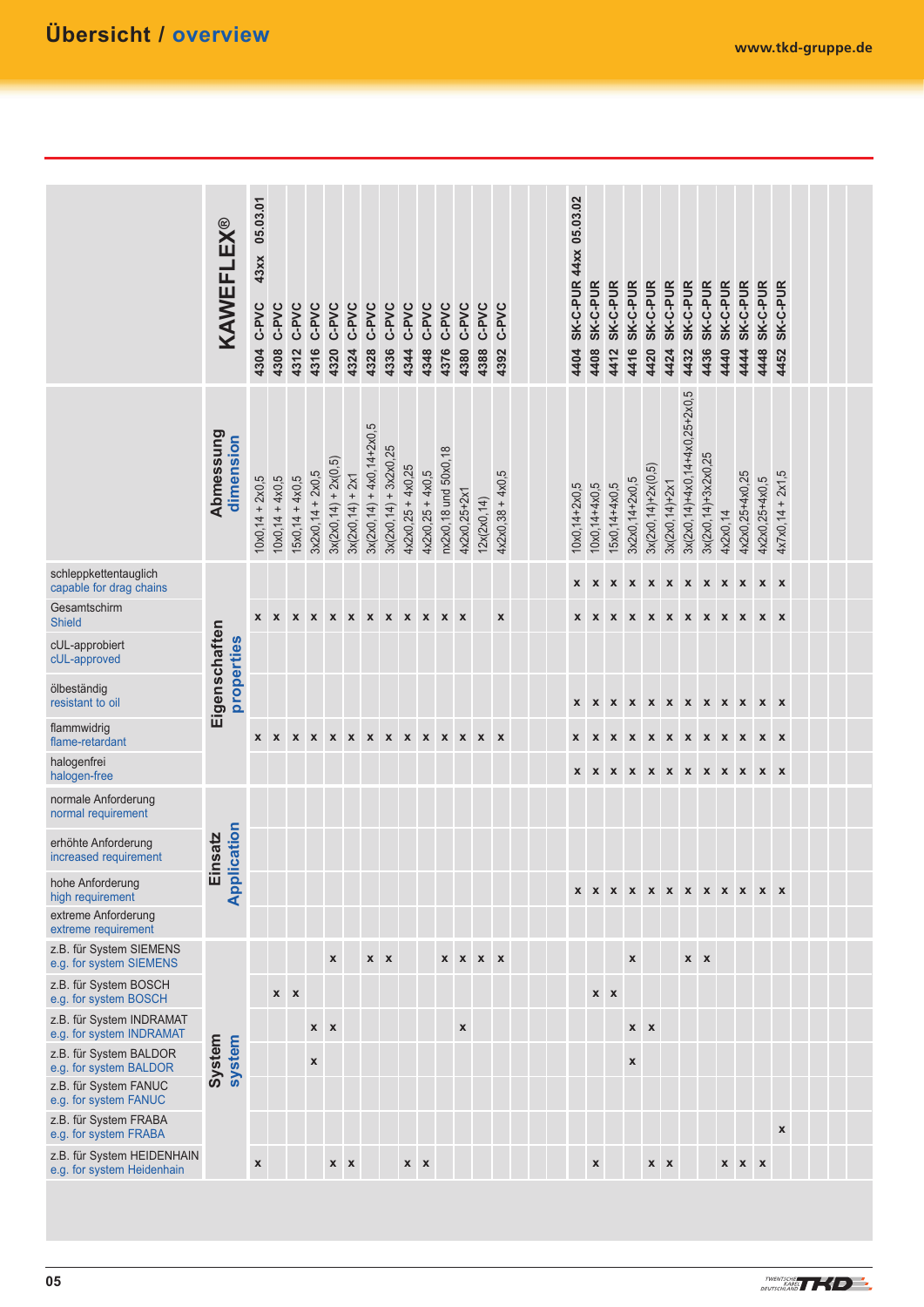|                                                                                           |                             | 44xx 05.03.02      |                    |                  |                   |                  |                  |                    |                           |                    |                  | 05.04.02                                                     | 05.04.01            |                     |                           |                    |                           |                     |                                  |                                      |                           |                  |                     |                    |                   |                  |                   |                  |                  | 05.04.02         | 05.04.01           |                    |                    |                           |
|-------------------------------------------------------------------------------------------|-----------------------------|--------------------|--------------------|------------------|-------------------|------------------|------------------|--------------------|---------------------------|--------------------|------------------|--------------------------------------------------------------|---------------------|---------------------|---------------------------|--------------------|---------------------------|---------------------|----------------------------------|--------------------------------------|---------------------------|------------------|---------------------|--------------------|-------------------|------------------|-------------------|------------------|------------------|------------------|--------------------|--------------------|--------------------|---------------------------|
|                                                                                           |                             |                    |                    |                  |                   |                  |                  |                    |                           |                    |                  | 54xx                                                         | 54xx                |                     |                           |                    |                           |                     |                                  |                                      |                           |                  |                     |                    |                   |                  |                   |                  |                  | 54 x x           | 54xx               |                    |                    |                           |
|                                                                                           | <b>KAWEFLEX®</b>            | SK-C-PUR<br>4461   | SK-C-PUR<br>4464   | SK-C-PUR<br>4468 | SK-C-PUR<br>4472  | SK-C-PUR<br>4476 | SK-C-PUR<br>4480 | SK-C-PUR<br>4484   | SK--PUR<br>4488           | SK-C-PUR<br>4492   | SK-C-PUR<br>4496 | SK-C-PUR<br>5402                                             | SK-C-PUR<br>5404    | SK-C-PUR<br>5408    | SK-C-PUR<br>5412          | SK-C-PUR<br>5416   | SK-C-PUR<br>5421          | SK-C-PUR<br>5424    | SK-C-PUR<br>5429                 | SK-C-PUR<br>5433                     | SK-C-PUR<br>5436          | SK-C-PUR<br>5440 | SK-C-PUR<br>5444    | SK-C-PUR<br>5448   | SK-C-PUR<br>5464  | SK-C-PUR<br>5469 | SK-C-PUR<br>5472  | SK-C-PUR<br>5477 | SK-C-PUR<br>5480 | SK-C-PUR<br>5482 | SK-C-PUR<br>5484   | SK-C-PUR<br>5488   | SK-C-PUR<br>5493   | SK-C-PUR<br>5496          |
|                                                                                           | Abmessung<br>dimension      | 4x2x0,18           | $10x0,25 + 2x0,5$  | 12x0,25          | $15x0,25 + 4x0,5$ | nx2x0,25         | $4x2x0,25 + 2x1$ | $5x2x0,25 + 2x0,5$ | 12x(2x0, 25)              | $4x2x0,38 + 4x0,5$ | 9x0,5            | $(4 \times 0, 14) + 4 \times 2 \times 0, 14 + 4 \times 0, 5$ | $10x0, 14 + 2x0, 5$ | $10x0, 14 + 4x0, 5$ | $15x0, 14 + 4x0, 5$       | $3x2x0,14 + 2x0,5$ | $3x(2x0, 14) + 2x(0, 5)$  | $3x(2x0, 14) + 2x1$ | $3x(2x0, 14) + 4x0, 14 + 2x0, 5$ | $3x(2x0, 14)+4x0, 14+4x0, 25+2x0, 5$ | $3x(2x0, 14) + 3x2x0, 25$ | 4x2x0,14         | $4x2x0,25 + 4x0,25$ | $4x2x0,25 + 4x0,5$ | $10x0,25 + 2x0,5$ | 12x0,25          | $15x0,25 + 4x0,5$ | nx2x0,25         | $4x2x0,25 + 2x1$ | 4x2x0,25+2x0,5   | $5x2x0,25 + 2x0,5$ | 12x(2x0, 25)       | $4x2x0,38 + 4x0,5$ | 9x0,5                     |
| schleppkettentauglich<br>capable for drag chains                                          |                             | X                  | X                  | X                | X                 | $\pmb{\chi}$     | $\boldsymbol{x}$ | X                  | $\pmb{\chi}$              | X                  | $\boldsymbol{x}$ | $\boldsymbol{\mathsf{x}}$                                    | $\boldsymbol{x}$    | X                   | X                         | X                  | X                         | $\boldsymbol{x}$    | $\pmb{\chi}$                     | $\boldsymbol{x}$                     | X                         | $\boldsymbol{x}$ | X                   | X                  | X                 | X                | X                 | $\boldsymbol{x}$ | $\pmb{\chi}$     | X                | X                  | $\pmb{\chi}$       | X                  | $\boldsymbol{\mathsf{x}}$ |
| Gesamtschirm<br><b>Shield</b>                                                             |                             | $\boldsymbol{x}$   | $\pmb{\chi}$       | $\pmb{\chi}$     | $\pmb{\chi}$      | $\pmb{\chi}$     | $\pmb{\chi}$     | $\boldsymbol{x}$   |                           | X                  | $\boldsymbol{x}$ | X                                                            | $\boldsymbol{x}$    | X                   | X                         | $\pmb{\chi}$       | X                         | X                   | X                                | X                                    | X                         | X                | X                   | X                  | X                 | X                | X                 | X                | $\pmb{\chi}$     | X                | X                  | $\pmb{\mathsf{X}}$ | X                  | $\boldsymbol{X}$          |
| cUL-approbiert<br>cUL-approved                                                            | Eigenschaften<br>properties |                    |                    |                  |                   |                  |                  |                    |                           |                    |                  | X                                                            | X                   | X                   | $\boldsymbol{X}$          | $\boldsymbol{x}$   | X                         | $\boldsymbol{X}$    | X                                | X                                    | X                         | $\boldsymbol{x}$ | X                   | X                  | $\pmb{\chi}$      | X                | X                 | X                | X                | X                | X                  | X                  | X                  | $\boldsymbol{\mathsf{x}}$ |
| ölbeständig<br>resistant to oil                                                           |                             | X                  | X                  | $\boldsymbol{X}$ | X                 | X                | X                | X                  | X                         | X                  | X                | $\boldsymbol{X}$                                             | X                   | X                   | X                         | X                  | X                         | $\boldsymbol{X}$    | X                                | X                                    | X                         | $\boldsymbol{X}$ | X                   | X                  | X                 | X                | X                 | X                | X                | X                | X                  | X                  | X                  | $\mathbf{x}$              |
| flammwidrig<br>flame-retardant                                                            |                             | X                  | X                  | X                | X                 | X                | X                | X                  | X                         | X                  | X                | X                                                            | X                   | X                   | X                         | X                  | X                         | X                   | X                                | X                                    | X                         | $\boldsymbol{X}$ | X                   | X                  | X                 | X                | X                 | X                | X                | X                | X                  | X                  | X                  | $\boldsymbol{X}$          |
| halogenfrei<br>halogen-free                                                               |                             | X                  | X                  | X                | X                 | X                | X                | X                  | X                         | X                  | X                | $\boldsymbol{x}$                                             | $\boldsymbol{X}$    | $\boldsymbol{X}$    | X                         | $\boldsymbol{x}$   | X                         | $\boldsymbol{x}$    | $\pmb{\chi}$                     | X                                    | X                         | X                | X                   | X                  | X                 | X                | X                 | X                | X                | X                | X                  | $\boldsymbol{x}$   | X                  | $\boldsymbol{X}$          |
| normale Anforderung<br>normal requirement<br>erhöhte Anforderung<br>increased requirement | Application<br>Einsatz      |                    |                    |                  |                   |                  |                  |                    |                           |                    |                  |                                                              |                     |                     |                           |                    |                           |                     |                                  |                                      |                           |                  |                     |                    |                   |                  |                   |                  |                  |                  |                    |                    |                    |                           |
| hohe Anforderung<br>high requirement                                                      |                             | $\pmb{\mathsf{X}}$ | $\pmb{\mathsf{X}}$ | $\mathbf{x}$     | $\mathbf{x}$      | $\mathbf{x}$     |                  | $X$ $X$            | $\mathbf{x}$              | $\mathbf{x}$       | $X$ $X$          |                                                              | $\mathbf{x}$        | $\boldsymbol{X}$    | $\boldsymbol{\mathsf{x}}$ | $\mathbf{x}$       | $\boldsymbol{x}$          | $\mathbf{x}$        | $\mathbf{x}$                     | $\mathbf{x}$                         | X X                       |                  | $X$ $X$             |                    | $\mathbf{x}$      | $\mathbf{x}$     | $\mathbf{x}$      | $\mathbf{x}$     | $\mathbf{x}$     | $\mathbf{x}$     | $\mathbf{x}$       | $\mathbf{x}$       | $X$ $X$            |                           |
| extreme Anforderung<br>extreme requirement                                                |                             |                    |                    |                  |                   |                  |                  |                    |                           |                    |                  |                                                              |                     |                     |                           |                    |                           |                     |                                  |                                      |                           |                  |                     |                    |                   |                  |                   |                  |                  |                  |                    |                    |                    |                           |
| z.B. für System SIEMENS<br>e.g. for system SIEMENS                                        |                             | $\pmb{\chi}$       |                    | $\pmb{\chi}$     |                   | X                | X                | $\mathbf{x}$       | $\boldsymbol{\mathsf{x}}$ | $\pmb{\chi}$       | $\boldsymbol{x}$ |                                                              |                     |                     |                           |                    | X                         |                     | X                                | $\boldsymbol{x}$                     | $X$ $X$                   |                  |                     |                    |                   | X                |                   | X                | X                | $\boldsymbol{x}$ | $\mathbf{x}$       | $\mathbf{x}$       | $X$ $X$            |                           |
| z.B. für System BOSCH<br>e.g. for system BOSCH                                            |                             |                    |                    |                  | X                 |                  |                  |                    |                           |                    | X                |                                                              |                     | $\pmb{\mathsf{x}}$  | $\pmb{\chi}$              |                    |                           |                     |                                  |                                      |                           |                  |                     |                    |                   |                  | X                 |                  |                  |                  |                    |                    |                    |                           |
| z.B. für System INDRAMAT<br>e.g. for system INDRAMAT                                      |                             |                    |                    |                  |                   |                  | X                |                    |                           |                    |                  |                                                              |                     |                     |                           | X                  | $\boldsymbol{\mathsf{x}}$ |                     |                                  |                                      |                           |                  |                     |                    |                   |                  |                   |                  | X                |                  |                    |                    | X                  |                           |
| z.B. für System BALDOR<br>e.g. for system BALDOR                                          | System<br>system            |                    |                    |                  |                   |                  |                  |                    |                           |                    |                  |                                                              |                     |                     |                           | $\pmb{\chi}$       |                           |                     |                                  |                                      |                           |                  |                     |                    |                   |                  |                   |                  |                  |                  |                    |                    |                    |                           |
| z.B. für System FANUC<br>e.g. for system FANUC                                            |                             |                    |                    |                  |                   |                  |                  |                    |                           |                    |                  |                                                              |                     |                     |                           |                    |                           |                     |                                  |                                      |                           |                  |                     |                    |                   |                  |                   |                  |                  |                  |                    |                    |                    |                           |
| z.B. für System FRABA<br>e.g. for system FRABA                                            |                             |                    |                    |                  |                   |                  |                  |                    |                           |                    |                  |                                                              |                     |                     |                           |                    |                           |                     |                                  |                                      |                           |                  |                     |                    |                   |                  |                   |                  |                  |                  |                    |                    |                    |                           |
| z.B. für System HEIDENHAIN<br>e.g. for system Heidenhain                                  |                             |                    | X                  |                  |                   |                  |                  |                    |                           |                    |                  |                                                              | X                   |                     |                           |                    | X                         | $\boldsymbol{X}$    |                                  |                                      |                           |                  |                     | $X$ $X$ $X$        |                   |                  |                   |                  |                  |                  |                    |                    |                    |                           |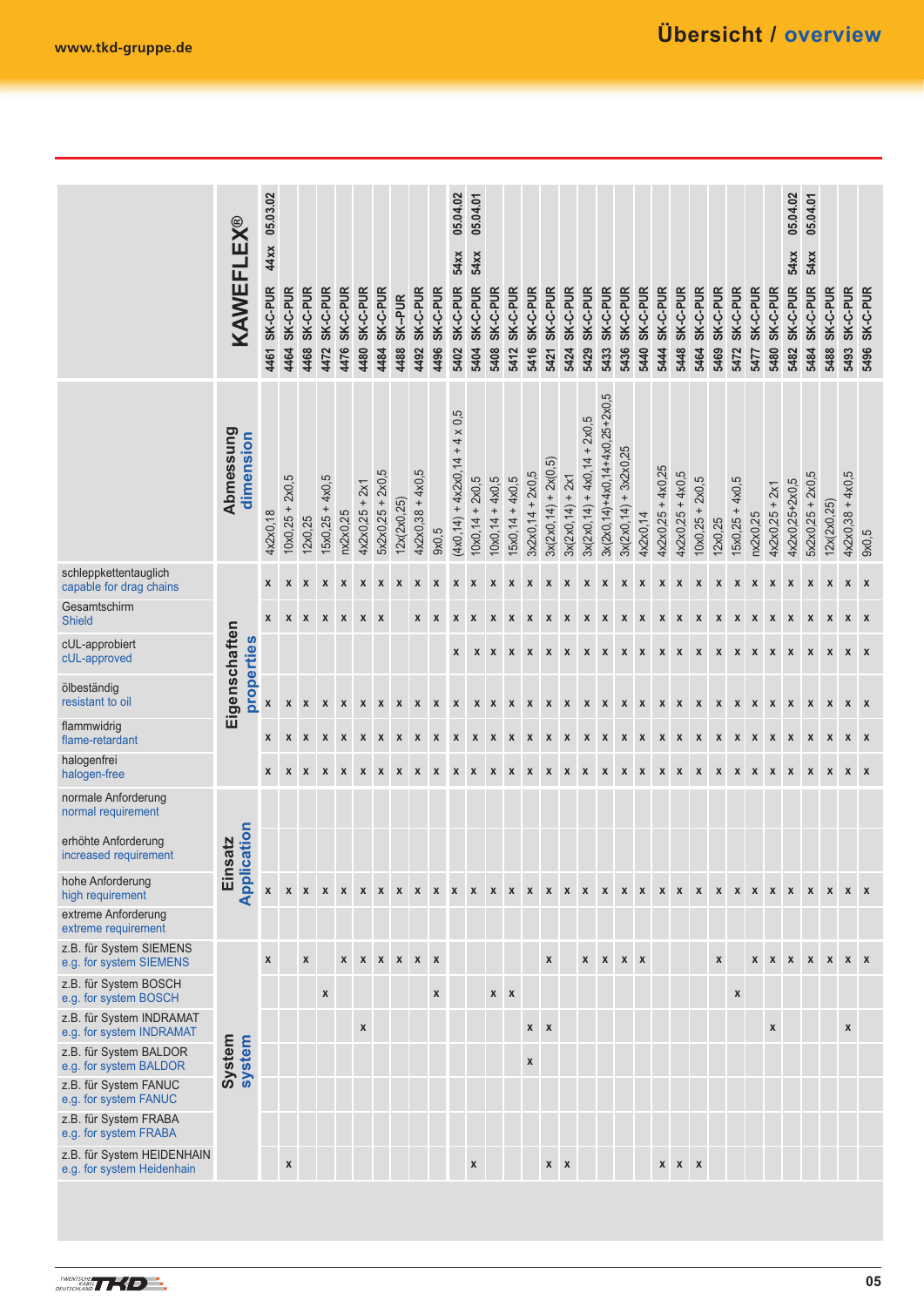### **Einsatzparameter in Energieführungsketten parameter in drag chain cable application**

|                        | Schleppleitungen       | Schleppleitungen             | Schleppleitungen                        | Schleppleitungen                        | <b>BUS Leitungen</b>                    |
|------------------------|------------------------|------------------------------|-----------------------------------------|-----------------------------------------|-----------------------------------------|
|                        | für normale            | für erhöhte                  | für hohe                                | für extreme                             | für Energie-                            |
|                        | Anforderungen          | Anforderungen                | Anforderungen                           | Anforderungen                           | führungsketten                          |
|                        | drag chain cable for   | drag chain cable for         | drag chain cable for                    | drag chain cable for                    | bus cable for drag                      |
|                        | normal requirements    | inceased requirements        | high requirements                       | extreme requirements                    | chain application                       |
| minimaler Biegeradius  | $7.5 \times d$         | $7.5 \times d$               | $7.5 \times d$                          | $5 \times d$                            | $7.5 \times d$                          |
| minimum bending radius | $7.5 \times d$         | $7.5 \times d$               | $7.5 \times d$                          | $5 \times d$                            | $7.5 \times d$                          |
| Verfahrgeschwindigkeit | $4 \, \text{m/s}$      | $6 \text{ m/s}$              | $10 \text{ m/s}$                        | $10 \text{ m/s}$                        | $4 \, \text{m/s}$                       |
| traverse speed         | $4 \, m/s$             | $6 \, \text{m/s}$            | $10 \text{ m/s}$                        | $10 \text{ m/s}$                        | $4 \, m/s$                              |
| Verfahrweg             | bis $10m$              | bis <sub>25</sub> m          | bis 50 m                                | bis 100 m                               | bis zu 10 m                             |
| traverse length        | up to 10 m             | up to $25m$                  | up to 50 m                              | up to 100 m                             | up to 10 m                              |
| Beschleunigung         | bis zu 5 $m/s2$        | bis zu 10 $m/s^2$            | bis zu 10 $m/s^2$                       | bis zu 10 $m/s^2$                       | bis zu $5 \text{ m/s}^2$                |
| speed up               | up to 5 $m/s2$         | up to 10 $m/s^2$             | up to 10 $m/s^2$                        | up to 10 $m/s^2$                        | up to $5 \text{ m/s}^2$                 |
| Zyklenzahl             | 3 Mio                  | 3 Mio                        | 5 Mio                                   | 5 Mio                                   | 3 Mio                                   |
| <b>Cycles</b>          | 3 mio                  | 3 mio                        | 5 mio                                   | 5 mio                                   | 3 mio                                   |
| Abriebfestigkeit       | Gering                 | Hoch                         | Hoch                                    | Hoch                                    | Hoch                                    |
| resistant to abraision | Low                    | <b>High</b>                  | <b>High</b>                             | <b>High</b>                             | <b>High</b>                             |
| Ölbeständigkeit        | bedingt                | <b>DIN VDE 0473 Teil 811</b> | <b>DIN VDE 0473 Teil 811</b>            | <b>DIN VDE 0473 Teil 811</b>            | <b>DIN VDE 0473 Teil 811</b>            |
| resistant to oil       | minor                  | <b>DIN VDE 0473 Part 811</b> | <b>DIN VDE 0473 Part 811</b>            | <b>DIN VDE 0473 Part 811</b>            | <b>DIN VDE 0473 Part 811</b>            |
| Temperaturbereich      | -5 °C bis +70 °C       | $-5$ °C bis +70 °C           | 30 °C bis +80 °C                        | -30 °C bis +80 $^{\circ}$ C             | -30 °C bis +80 $^{\circ}$ C             |
| operating temperature  | $-5$ °C up to $+70$ °C | $-5$ °C up to $+70$ °C       | -30 $^{\circ}$ C up to +80 $^{\circ}$ C | -30 $^{\circ}$ C up to +80 $^{\circ}$ C | -30 $^{\circ}$ C up to +80 $^{\circ}$ C |

Die ermittelte Zyklenzahl wurde unter standardisierten Bedingungen in Kettensystemen mit programmierbaren Verfahrgeschwindigkeiten und Verfahrwegen ermittelt und ist nur möglich bei fachgerechter Montage, bei einer kontinuierlichen Gleichförmigkeit der Bewegung und gleichbleibenden Temperaturbedingungen.

Für weitere Fragen stehen ihnen unsere Servicetechniker jederzeit zur Verfügung.

Unsere Montagehinweise entnehmen Sie bitte dem Technischen Anhang.

The number of cycles was determined under standardised conditions in power chain systems with programmable traverse speeds and traverse lengths and is only possible if installed correctly and at under continous motions and constant temperature conditions.

Our service technicians will be glad to answer your further questions. Please see our installation instructions in the Technical Guidelines.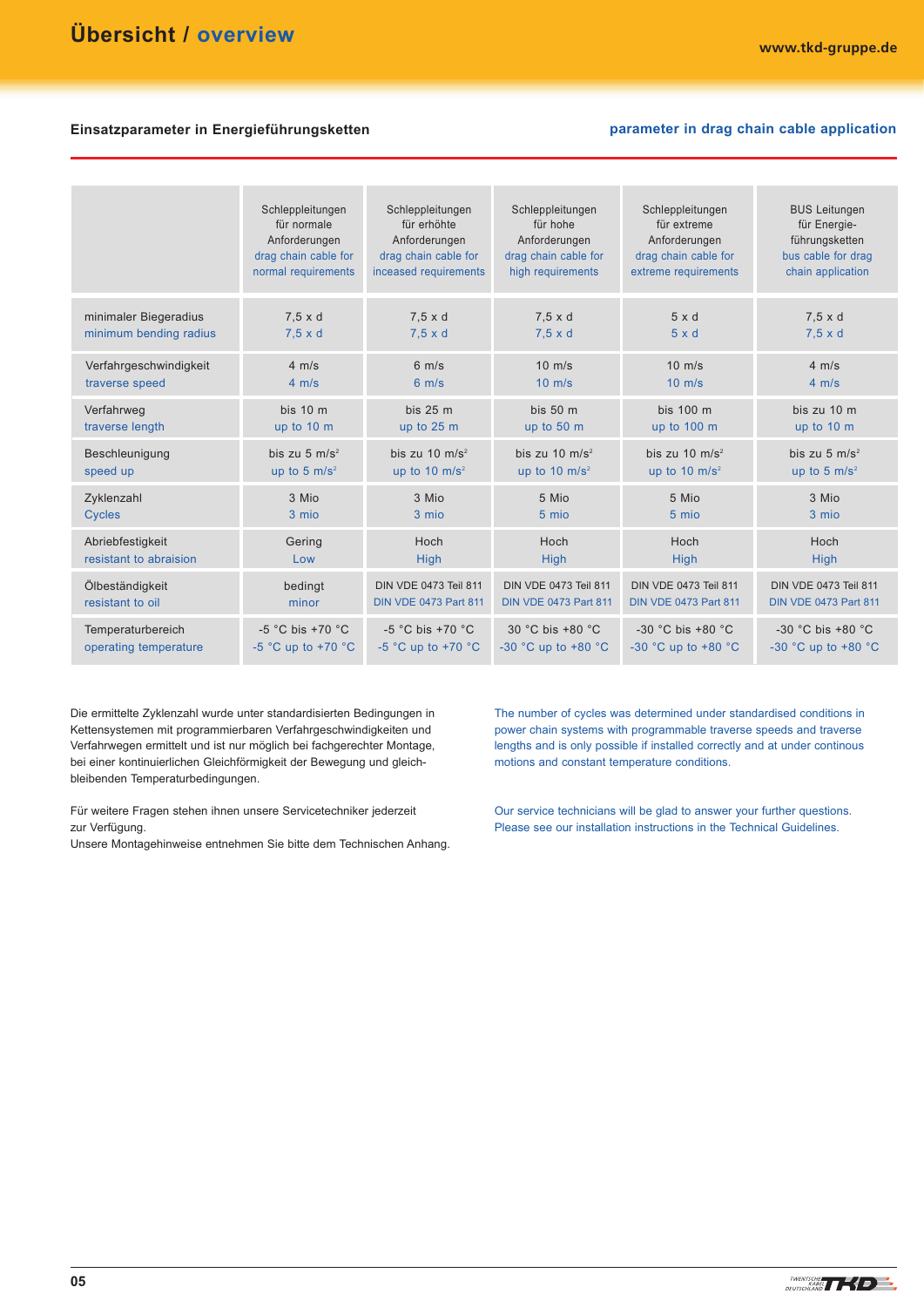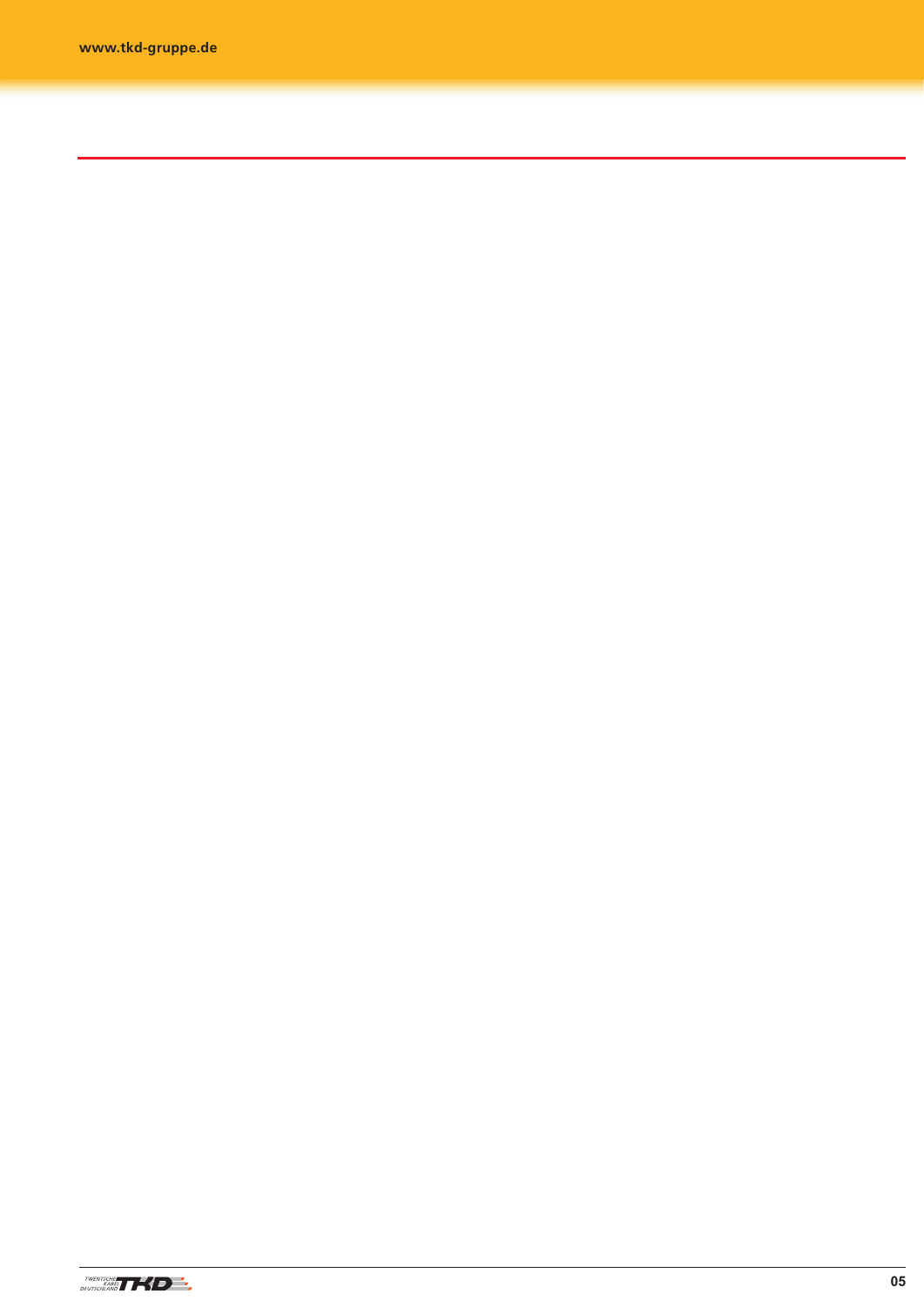### <span id="page-8-0"></span>**KAWEFLEX® [4210 SK-C-PVC SERVO 0,6/1 kV](#page-1-0)**

#### **für normale Anforderungen**

#### **for normal requirements**



#### **Anwendung**

als geschirmte Motoranschlussleitung für normale Anforderungen und zur EMV-gerechten Verkabelung zwischen Motor und Frequenzumrichter in Energieführungsketten, an beweglichen Antrieben, in der Robotertechnik und in Produktionsanlagen.

#### **Besonderheiten**

- flammwidrig, adhäsionsarm und selbstverlöschend
- weitgehend beständig gegen Fette, Kühlflüssigkeiten und Schmiermittel

#### **Application**

shielded power cable for EMC-compatible connecting between drives and frequency converter for normal requirements in drag chain applications, moving drive systems and in the field of robotic technology and manufacturing plants.

#### **Special features**

- flame-retardant, self-extinguishing and low adhesion
- largely resistant to grease, coolant fluids and lubricants

#### **Hinweise**

- RoHS-konform
- konform zur 73/23/EWG-Richtlinie ("Niederspannungsrichtlinie") CE
- optimales Kosten-Nutzen-Verhältnis
- UL/CSA-approbierte Varianten s. Kapitel 05.02
- Sonderausführungen, andere Abmessungen, Querschnitte, Ader- und Mantelfarben fertigen wir auf Anfrage.

#### **Aufbau & Technische Daten**

| Leiter Werkstoff             | Cu-Litze blank                                                                        |
|------------------------------|---------------------------------------------------------------------------------------|
| Leiterklasse                 | nach DIN VDE 0295 Klasse 6 bzw. IEC 228 class 6                                       |
| Aderisolationswerkstoff      | PVC.                                                                                  |
| Aderkennung                  | nach DIN VDE 0293 schwarze Adern mit weissen<br>Ziffern, 1 x gn/ge                    |
| Innenmantelwerkstoff         | <b>PVC</b>                                                                            |
| Gesamtschirm                 | Cu-Geflecht verzinnt, opt. Bedeckung ca. 85%                                          |
| Außenmantelwerkstoff         | <b>PVC</b>                                                                            |
| Mantelfarbe                  | grau RAL 7001                                                                         |
| Aufdruck                     | ja                                                                                    |
| Nennspannung                 | Uo/U 600 V/1.000 V                                                                    |
| Prüfspannung                 | 4.000 V                                                                               |
| Leiterwiderstand             | bei +20 °C nach DIN VDE 0295 Klasse 6 bzw. IEC<br>$228$ class $6$                     |
| Isolationswiderstand         | bei +20 °C $\geq$ 20 M $\Omega$ x km                                                  |
| Strombelastbarkeit           | nach DIN VDE 0100                                                                     |
| kleinster Biegeradius fest   | $7.5 \times d$                                                                        |
| kleinster Biegeradius bewegt | $10 \times d$                                                                         |
| Betriebstemp. fest min/max   | $-30 °C / +80 °C$                                                                     |
| Betriebstemp. bew. min/max   | $-5 °C / +70 °C$                                                                      |
| <b>Brandverhalten</b>        | nach DIN VDE 0482 Teil 265-2-1 bzw.<br>EN50265-2-1, selbstverlöschend und flammwidrig |
| Standard                     | nach DIN VDE 0207, 0250, 0293, 0295, 0472, 0812<br>bzw. IEC                           |

#### **Remarks**

- conform to RoHS
- conform to 73/23/EC-Guideline optimal cost-value ratio
- for UL/CSA-approved types see chapter 05.02
- We are pleased to produce special versions, other dimensions, core and jacket colours on request.

#### **Structure & Specifications**

| conductor material          | bare copper strand                                                                     |
|-----------------------------|----------------------------------------------------------------------------------------|
| conductor class             | acc. to DIN VDE 0295 class 6 and IEC 228 class 6                                       |
| core insulation             | <b>PVC</b>                                                                             |
| core identification         | acc. to DIN VDE 0293 black cores with white<br>numerals, $1 \times \text{gn/ye}$       |
| inner sheath material       | <b>PVC</b>                                                                             |
| overall shield              | copper braid tinned, coverage appr. 85%                                                |
| outer sheath                | PVC.                                                                                   |
| sheath colour               | grey RAL 7001                                                                          |
| printing                    | ves                                                                                    |
|                             |                                                                                        |
| rated voltage               | Uo/U 600 V/1.000 V                                                                     |
| testing voltage             | 4.000 V                                                                                |
| conductor resistance        | at +20 °C acc. to DIN VDE 0295 class 6 and IEC 228<br>class 6                          |
| insulation resistance       | at +20 $°C$ > 20 M $\Omega$ x km                                                       |
| current carrying capacity   | acc. to DIN VDE 0100                                                                   |
| min. bending radius fixed   | $7.5 \times d$                                                                         |
| min. bending radius moved   | $10 \times d$                                                                          |
| operat. temp. fixed min/max | $-30 °C / +80 °C$                                                                      |
| operat. temp. moved min/max | $-5 °C / +70 °C$                                                                       |
| burning behavior            | acc. to DIN VDE 0482 part 265-2-1 and<br>EN50265-2-1, low adhesion and flame-retardant |
| standard                    | acc. to DIN VDE 0207, 0250, 0293, 0295, 0472,<br>0812 resp. IEC                        |
|                             |                                                                                        |

 $\frac{1}{2}$   $\sqrt{2}$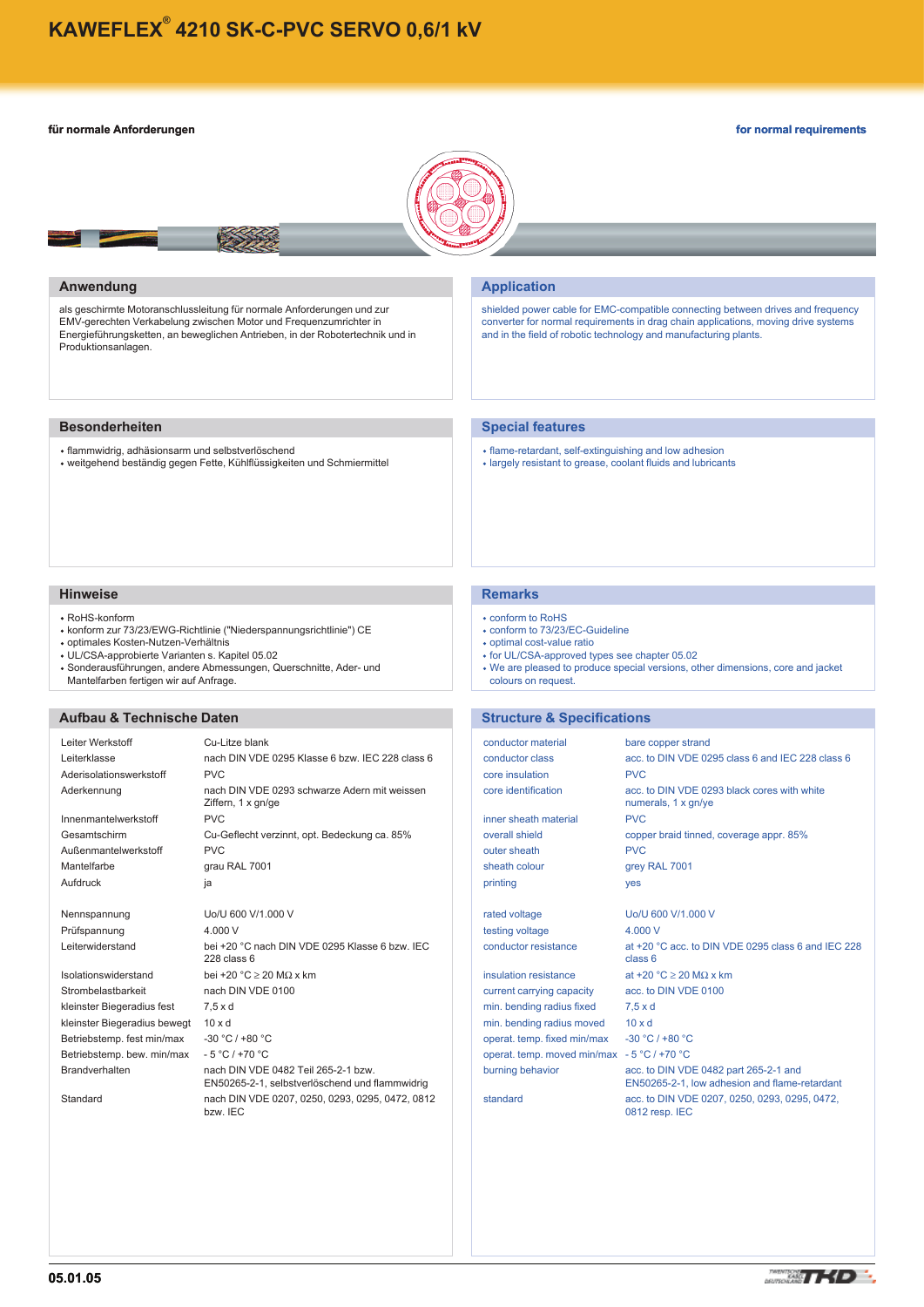**für normale Anforderungen for normal requirements**

| Abmessung<br>dimension<br>$n \times mm^2$ | Außen- $Ø$<br>outer $\varnothing$<br>mm | Cu-Zahl<br>copper weight<br>kg/km | Gewicht<br>weight<br>kg/km | Abmessung<br>dimension<br>$n \times mm^2$ | Außen-Ø<br>outer $\varnothing$<br>mm | Cu-Zahl<br>copper weight<br>kg/km | Gewicht<br>weight<br>kg/km |
|-------------------------------------------|-----------------------------------------|-----------------------------------|----------------------------|-------------------------------------------|--------------------------------------|-----------------------------------|----------------------------|
| 4 G 1.5                                   | 12,3                                    | 102,0                             | 274,0                      | 4 G 16                                    | 26,1                                 | 809.0                             | 1.405,0                    |
| 4 G 2,5                                   | 14,3                                    | 168,0                             | 386,0                      | 4 G 25                                    | 33,9                                 | 1.269,0                           | 2.042,0                    |
| 4 G 4                                     | 16.9                                    | 238,0                             | 515,0                      | 4 G 35                                    | 37,2                                 | 1.653.0                           | 2.515,0                    |
| 4 G 6                                     | 18,7                                    | 318.0                             | 643.0                      | 4 G 50                                    | 43,2                                 | 2.490,0                           | 3.850,0                    |
| 4 G 10                                    | 22,2                                    | 574,0                             | 1.058,0                    |                                           |                                      |                                   |                            |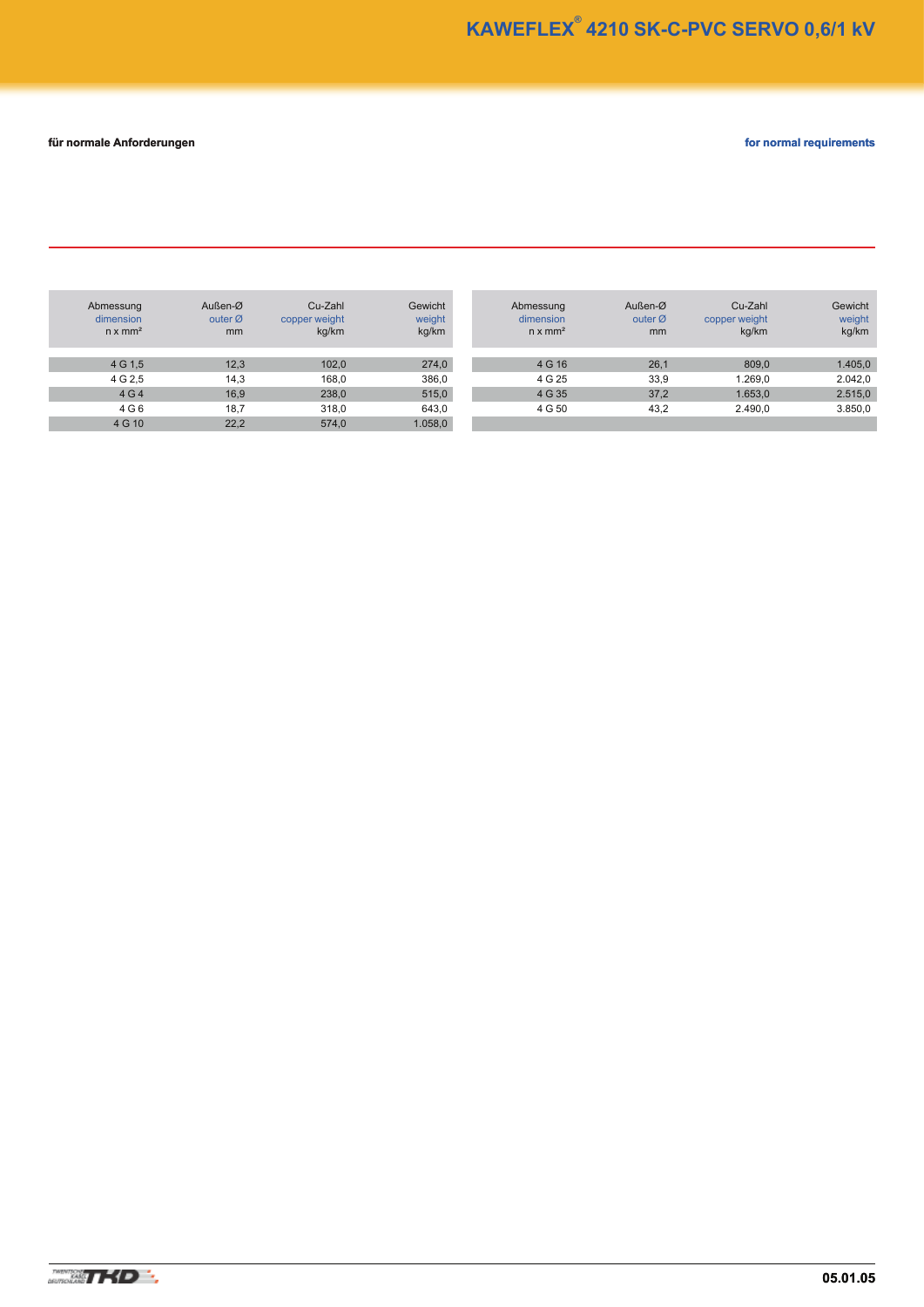## <span id="page-10-0"></span>**KAWEFLEX® [4270 C-PVC SERVO 0,6/1 kV](#page-1-0)**

**für flexible und feste Verlegung, 4 Versorgungsadern + 2 geschirmte Paare**



#### **Anwendung**

als geschirmte Motoranschlussleitung mit Steueradern für z.B. Thermofühler und Bremse und zur EMV-gerechten Verkabelung zwischen Motor und Frequenzumrichter für normale elektrische und mechanische Anforderungen für flexible und feste Verlegung.

#### **for flexible and fixed laying, 4 supply cores + 2 shielded pairs**

#### **Application**

shielded power cable with control cores for e.g. temperature sensors or brake for normal mechanical and electrical requirements for flexible and fixed laying.

#### **Besonderheiten**

- flammwidrig und selbstverlöschend
- weitgehend beständig gegen Öle, Fette, Kühlflüssigkeiten und Schmiermittel

#### **Special features**

- flame-retardant and self-extinguishing
- largely resistant to oil, grease, coolant fluids and lubricants

#### **Hinweise**

- RoHS-konform
- konform zur 73/23/EWG-Richtlinie ("Niederspannungsrichtlinie") CE
- optimales Kosten-Nutzen-Verhältnis
- UL/CSA-approbierte Varianten s. Kapitel 05.02
- Sonderausführungen, andere Abmessungen, Querschnitte, Ader- und Mantelfarben fertigen wir auf Anfrage.

#### **Aufbau & Technische Daten**

| Leiter Werkstoff             | Cu-Litze blank                                                                                                                                                                           |
|------------------------------|------------------------------------------------------------------------------------------------------------------------------------------------------------------------------------------|
| Leiterklasse                 | nach DIN VDE 0295 Klasse 5 bzw. IEC 228 class 5                                                                                                                                          |
| Aderisolationswerkstoff      | Leistungsadern: PVC / Steueradern: PE                                                                                                                                                    |
| Aderkennung                  | Leistungsadern: sw mit Ziffern 1, 2, 3 und gnge;<br>Steueradern: Paare 0,34 mm <sup>2</sup> : br/ws, gn/ge<br>Steueradern: Paare ab 0,75 mm <sup>2</sup> sw mit Ziffern 5, 6<br>und 7, 8 |
| Abschirmung                  | Steueradern mit Cu-Geflecht, Schirmdämpfung ≥ 55<br>dВ                                                                                                                                   |
| Gesamtschirm                 | Cu-Geflecht verzinnt, opt. Bedeckung ca. 85%                                                                                                                                             |
| Außenmantelwerkstoff         | <b>PVC</b>                                                                                                                                                                               |
| Mantelfarbe                  | grau, RAL 7001                                                                                                                                                                           |
| Aufdruck                     | ja                                                                                                                                                                                       |
| Nennspannung                 | Leistungsadern: Uo/U 600V/1.000V; Steueradern:<br>350/350 V                                                                                                                              |
| Prüfspannung                 | Ader/Ader: 4.000 V; Ader/Schirm: 2.000 V                                                                                                                                                 |
| Leiterwiderstand             | bei +20 °C nach DIN VDE 0295 Klasse 5 bzw. IEC<br>228 class 5                                                                                                                            |
| Isolationswiderstand         | bei +20 °C > 20 M $\Omega$ x km                                                                                                                                                          |
| Strombelastbarkeit           | nach DIN VDE 0100                                                                                                                                                                        |
| kleinster Biegeradius fest   | $7.5 \times d$                                                                                                                                                                           |
| kleinster Biegeradius bewegt | $10 \times d$                                                                                                                                                                            |
| Betriebstemp. fest min/max   | $-30 °C / +80 °C$                                                                                                                                                                        |
| Betriebstemp. bew. min/max   | $-5 °C / +70 °C$                                                                                                                                                                         |
| <b>Brandverhalten</b>        | nach DIN VDE 0482 Teil 265-2-1 bzw.<br>EN50265-2-1, selbstverlöschend und flammwidrig                                                                                                    |
| Standard                     | nach DIN VDE 0207, 0250, 0293, 0295, 0472, 0812<br>bzw. IEC                                                                                                                              |

#### **Remarks**

- conform to RoHS
- conform to 73/23/EC-Guideline optimal cost-value ratio
- for UL/CSA-approved types see chapter 05.02
- We are pleased to produce special versions, other dimensions, core and jacket colours on request.

#### **Structure & Specifications**

| າform<br>ur 73/23/EWG-Richtlinie ("Niederspannungsrichtlinie") CE<br>Kosten-Nutzen-Verhältnis<br>pprobierte Varianten s. Kapitel 05.02<br>sführungen, andere Abmessungen, Querschnitte, Ader- und<br>ben fertigen wir auf Anfrage. |                                                                                                                                                                                         | • conform to RoHS<br>• conform to 73/23/EC-Guideline<br>• optimal cost-value ratio<br>• for UL/CSA-approved types see chapter 05.02<br>. We are pleased to produce special versions, other dimensions, core and jacket<br>colours on request. |                                                                                                                                                                                                   |  |
|------------------------------------------------------------------------------------------------------------------------------------------------------------------------------------------------------------------------------------|-----------------------------------------------------------------------------------------------------------------------------------------------------------------------------------------|-----------------------------------------------------------------------------------------------------------------------------------------------------------------------------------------------------------------------------------------------|---------------------------------------------------------------------------------------------------------------------------------------------------------------------------------------------------|--|
|                                                                                                                                                                                                                                    |                                                                                                                                                                                         |                                                                                                                                                                                                                                               |                                                                                                                                                                                                   |  |
| <b>&amp; Technische Daten</b>                                                                                                                                                                                                      |                                                                                                                                                                                         | <b>Structure &amp; Specifications</b>                                                                                                                                                                                                         |                                                                                                                                                                                                   |  |
| :stoff                                                                                                                                                                                                                             | Cu-Litze blank                                                                                                                                                                          | conductor material                                                                                                                                                                                                                            | bare copper strand                                                                                                                                                                                |  |
|                                                                                                                                                                                                                                    | nach DIN VDE 0295 Klasse 5 bzw. IEC 228 class 5                                                                                                                                         | conductor class                                                                                                                                                                                                                               | acc. to DIN VDE 0295 class 5 and IEC 228 class 5                                                                                                                                                  |  |
| onswerkstoff                                                                                                                                                                                                                       | Leistungsadern: PVC / Steueradern: PE                                                                                                                                                   | core insulation                                                                                                                                                                                                                               | supply cores: PVC / control cores: PE                                                                                                                                                             |  |
| ng                                                                                                                                                                                                                                 | Leistungsadern: sw mit Ziffern 1, 2, 3 und gnge;<br>Steueradern: Paare 0,34 mm <sup>2</sup> : br/ws, qn/qe<br>Steueradern: Paare ab 0,75 mm <sup>2</sup> sw mit Ziffern 5, 6<br>und 7.8 | core identification                                                                                                                                                                                                                           | supply cores: bk with numerals 1, 2, 3 and gnye;<br>control cores: pairs 0,34 mm <sup>2</sup> : bn/wh, qn/ye<br>control cores: pairs up to 0,75 mm <sup>2</sup> bk with numerals<br>5, 6 und 7, 8 |  |
| ١g                                                                                                                                                                                                                                 | Steueradern mit Cu-Geflecht, Schirmdämpfung ≥ 55<br>dB                                                                                                                                  | shield                                                                                                                                                                                                                                        | control cores with copper braid, shield attenuation ≥<br>55 dB                                                                                                                                    |  |
| irm                                                                                                                                                                                                                                | Cu-Geflecht verzinnt, opt. Bedeckung ca. 85%                                                                                                                                            | overall shield                                                                                                                                                                                                                                | copper braid tinned, coverage appr. 85%                                                                                                                                                           |  |
| telwerkstoff                                                                                                                                                                                                                       | <b>PVC</b>                                                                                                                                                                              | outer sheath                                                                                                                                                                                                                                  | <b>PVC</b>                                                                                                                                                                                        |  |
|                                                                                                                                                                                                                                    | grau, RAL 7001                                                                                                                                                                          | sheath colour                                                                                                                                                                                                                                 | grey, RAL 7001                                                                                                                                                                                    |  |
|                                                                                                                                                                                                                                    | ja                                                                                                                                                                                      | printing                                                                                                                                                                                                                                      | <b>ves</b>                                                                                                                                                                                        |  |
| lung                                                                                                                                                                                                                               | Leistungsadern: Uo/U 600V/1.000V; Steueradern:<br>350/350 V                                                                                                                             | rated voltage                                                                                                                                                                                                                                 | supply cores: Uo/U 600V/1.000V; control cores:<br>350/350 V                                                                                                                                       |  |
| ıng                                                                                                                                                                                                                                | Ader/Ader: 4.000 V; Ader/Schirm: 2.000 V                                                                                                                                                | testing voltage                                                                                                                                                                                                                               | core/core: 4.000 V; core/shield: 2.000 V                                                                                                                                                          |  |
| stand                                                                                                                                                                                                                              | bei +20 °C nach DIN VDE 0295 Klasse 5 bzw. IEC<br>228 class 5                                                                                                                           | conductor resistance                                                                                                                                                                                                                          | at $+20$ °C acc. to DIN VDE 0295 class 5 and IEC 228<br>class <sub>5</sub>                                                                                                                        |  |
| iderstand                                                                                                                                                                                                                          | bei +20 °C $\geq$ 20 M $\Omega$ x km                                                                                                                                                    | insulation resistance                                                                                                                                                                                                                         | at +20 °C $\geq$ 20 M $\Omega$ x km                                                                                                                                                               |  |
| tbarkeit                                                                                                                                                                                                                           | nach DIN VDE 0100                                                                                                                                                                       | current carrying capacity                                                                                                                                                                                                                     | acc. to DIN VDE 0100                                                                                                                                                                              |  |
| egeradius fest                                                                                                                                                                                                                     | $7.5 \times d$                                                                                                                                                                          | min. bending radius fixed                                                                                                                                                                                                                     | $7.5 \times d$                                                                                                                                                                                    |  |
| egeradius bewegt                                                                                                                                                                                                                   | $10 \times d$                                                                                                                                                                           | min. bending radius moved                                                                                                                                                                                                                     | $10 \times d$                                                                                                                                                                                     |  |
| np. fest min/max                                                                                                                                                                                                                   | $-30 °C / +80 °C$                                                                                                                                                                       | operat. temp. fixed min/max                                                                                                                                                                                                                   | $-30 °C / +80 °C$                                                                                                                                                                                 |  |
| np. bew. min/max                                                                                                                                                                                                                   | $-5 °C / +70 °C$                                                                                                                                                                        | operat. temp. moved min/max - 5 °C / +70 °C                                                                                                                                                                                                   |                                                                                                                                                                                                   |  |
| ılten                                                                                                                                                                                                                              | nach DIN VDE 0482 Teil 265-2-1 bzw.<br>EN50265-2-1, selbstverlöschend und flammwidrig                                                                                                   | burning behavior                                                                                                                                                                                                                              | acc. to DIN VDE 0482 part 265-2-1 and<br>EN50265-2-1, self-extinguishing and flame-retardant                                                                                                      |  |
|                                                                                                                                                                                                                                    | nach DIN VDE 0207, 0250, 0293, 0295, 0472, 0812<br>bzw. IEC                                                                                                                             | standard                                                                                                                                                                                                                                      | acc. to DIN VDE 0207, 0250, 0293, 0295, 0472,<br>0812 resp. IEC                                                                                                                                   |  |
|                                                                                                                                                                                                                                    |                                                                                                                                                                                         |                                                                                                                                                                                                                                               |                                                                                                                                                                                                   |  |

 $(1)$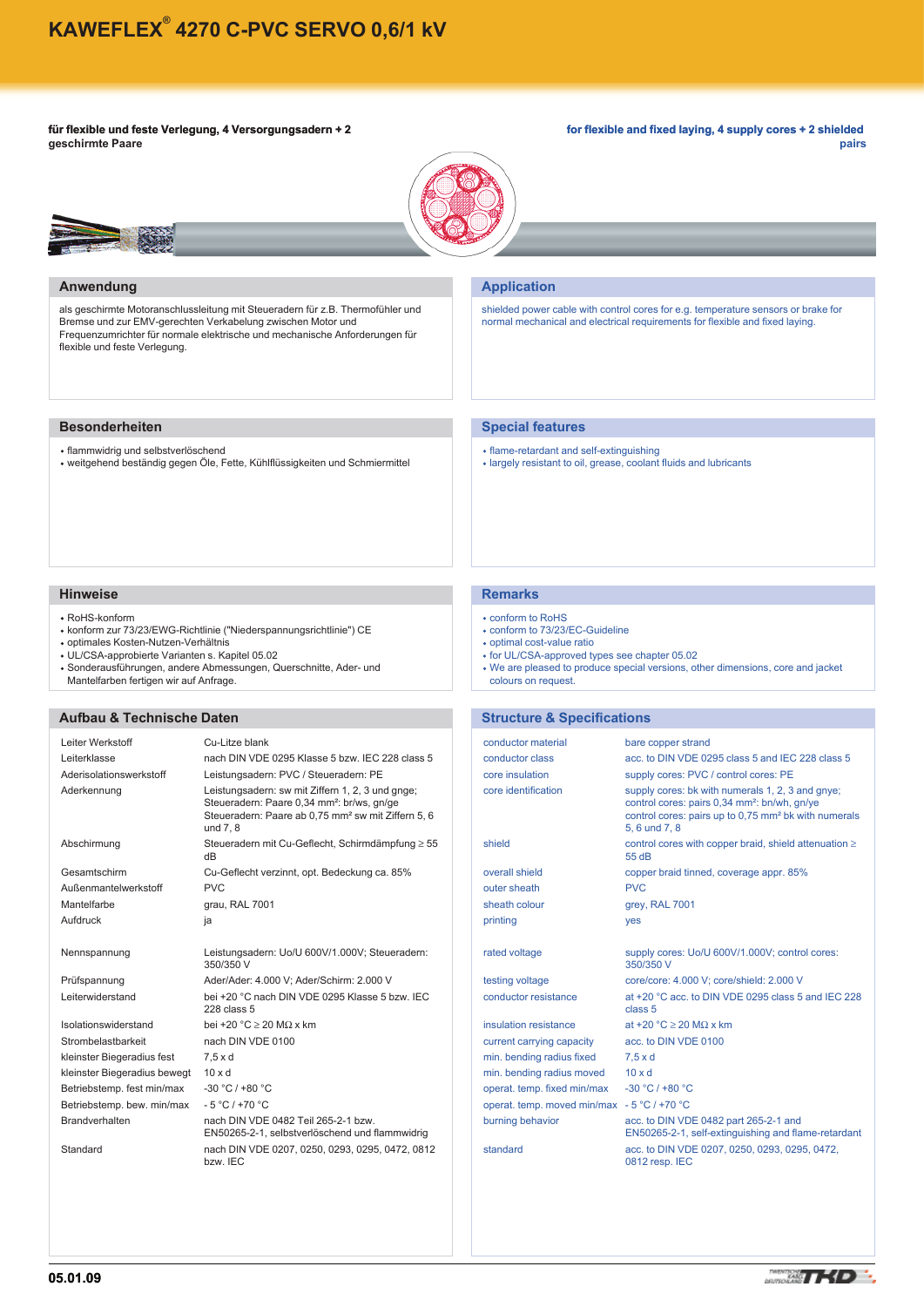**für flexible und feste Verlegung, 4 Versorgungsadern + 2 geschirmte Paare**

**for flexible and fixed laying, 4 supply cores + 2 shielded pairs**

| Abmessung<br>dimension<br>$n \times mm^2$ | Außen-Ø<br>outer $\varnothing$<br>mm | Cu-Zahl<br>copper weight<br>kg/km | Gewicht<br>weight<br>kg/km | Abmessung<br>dimension<br>$n \times mm^2$ | Außen-Ø<br>outer $\varnothing$<br>mm | Cu-Zahl<br>copper weight<br>kg/km | Gewicht<br>weight<br>kg/km |
|-------------------------------------------|--------------------------------------|-----------------------------------|----------------------------|-------------------------------------------|--------------------------------------|-----------------------------------|----------------------------|
|                                           |                                      |                                   |                            |                                           |                                      |                                   |                            |
| $4 G 0.75 + 2 X (2 X 0.34)$               | 11,0                                 | 108.0                             | 210,0                      | $4 G 10 + 2 X (2 X 1)$                    | 22,0                                 | 576.0                             | 1.000,0                    |
| $4 G 1 + 2 X (2 X 0.75)$                  | 11,7                                 | 165.0                             | 295,0                      | $4 G 16 + 2 X (2 X 1)$                    | 25,0                                 | 826.0                             | 1.345.0                    |
| $4 G 1, 5 + 2 X (2 X 0, 75)$              | 12.8                                 | 186.0                             | 325,0                      | $4 G 25 + 2 X (2 X 1, 5)$                 | 29,0                                 | 1.197.0                           | 1.745.0                    |
| $4 G 2.5 + 2 X (2 X 0.75)$                | 14,9                                 | 231.0                             | 413.0                      | $4 G 35 + 2 X (2 X 1, 5)$                 | 32,5                                 | 1.642.0                           | 2.300.0                    |
| $4 G 4 + 2 X (2 X 1)$                     | 16.6                                 | 309.0                             | 525,0                      |                                           |                                      |                                   |                            |
| $4 G6 + 2 X (2 X 1)$                      | 17,7                                 | 396,0                             | 651,0                      |                                           |                                      |                                   |                            |
|                                           |                                      |                                   |                            |                                           |                                      |                                   |                            |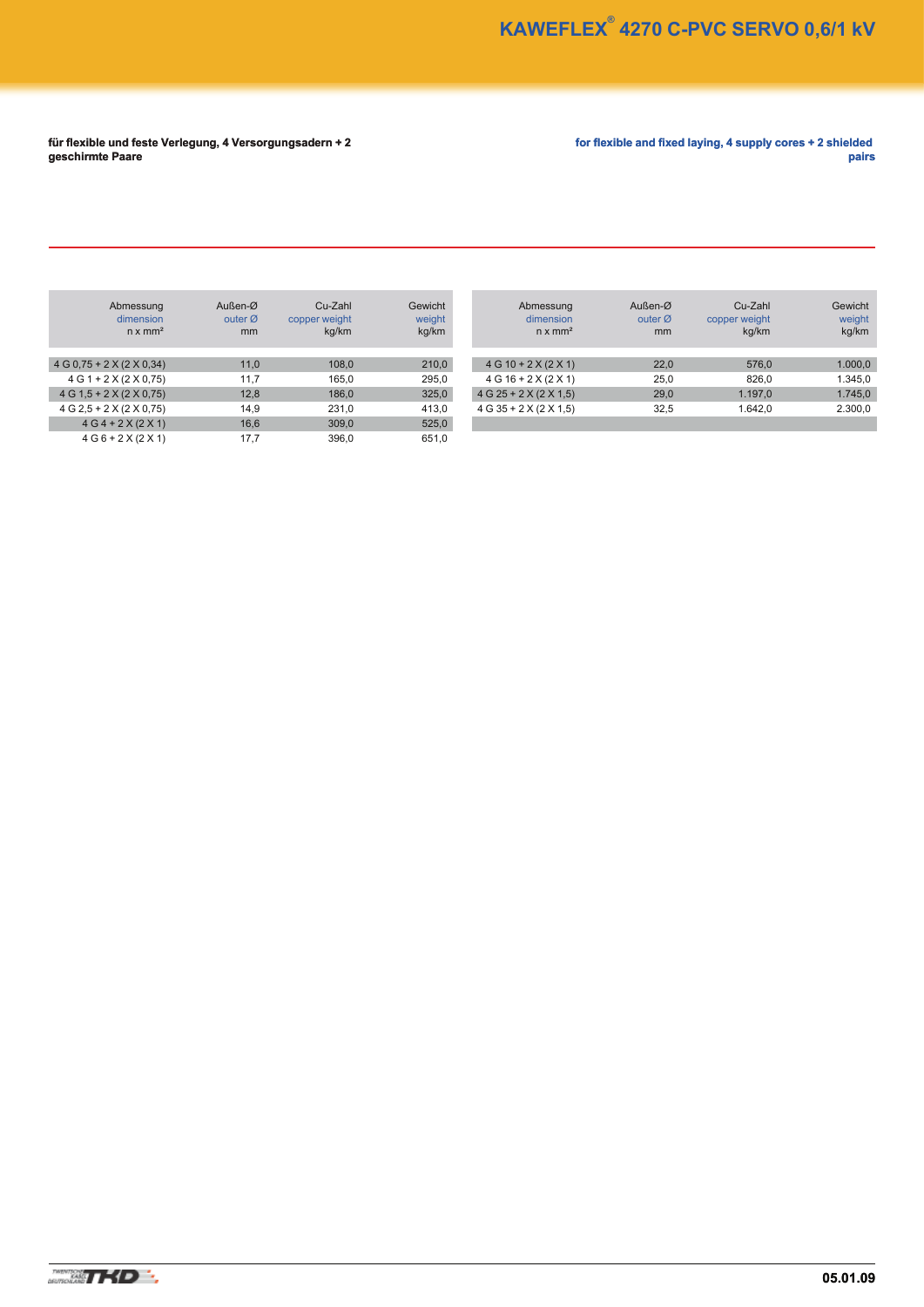## <span id="page-12-0"></span>**KAWEFLEX® [5221 SK-C-PUR cUL SERVO 0,6/1 kV](#page-1-0)**

#### **für hohe Anforderungen nach SIEMENS Standard 6FX 8008-1BBxx**

**for high requirements acc. to SIEMENS Standard 6FX 8008-1BBxx**



#### **Anwendung**

als hochflexible geschirmte Motoranschlussleitung und zur EMV-gerechten Verkabelung in industrieller Umgebung. Ideal geeignet für bewegliche Antriebe an Werkzeugmaschinen, Transferstraßen und Fertigungsanlagen. Für hohe elektrische und mechanische Anforderungen.

### manufacturing plants. For high electrical and mechanical requirements.

**Application**

#### **Besonderheiten**

- DESINA-konform, UL/CSA-Approbation
- flammwidrig, halogenfrei, adhäsionsarm und abriebfest
- weitgehend beständig gegen Fette, Kühlflüssigkeiten und Schmiermittel
- ölbeständig nach VDE 0472. Teil 803 Prüfart B
- silikonfrei bei Produktion
- FCKW-frei nach DIN 472815/IEC 754-1
- platz- und gewichtssparend
- durch 600 V Zulassung nach UL ist die Parallelverlegung mit anderen Leitungen, die ebenfalls eine Nennspannung von 600 V führen, erlaubt.

#### **Hinweise**

- RoHS-konform
- sehr lange Lebensdauer, ein optimales Kosten-Nutzen-Verhältnis
- Sonderausführungen, andere Abmessungen, Querschnitte, Ader- und Mantelfarben fertigen wir auf Anfrage.

#### **Aufbau & Technische Daten**

| Cu-Litze blank                                                    |
|-------------------------------------------------------------------|
| nach DIN VDE 0295 Klasse 6 bzw. IEC 228 class 6                   |
| PELON <sup>®</sup>                                                |
| schwarz mit Druck WWW, VV, U, 1 x gnge                            |
| Cu-Geflecht verzinnt, opt. Bedeckung ca. 85%                      |
| <b>PUR</b>                                                        |
| orange, RAL 2003                                                  |
| ja                                                                |
| Uo/U 1.000 V nach cUL: Uo/U 600/1.000 V nach<br><b>VDE</b>        |
| Ader/Ader: 4.000 V: Ader/Schirm: 4.000 V                          |
| bei +20 °C nach DIN VDE 0295 Klasse 6 bzw. IEC<br>$228$ class $6$ |
| bei +20 °C > 20 M $\Omega$ x km                                   |
| nach DIN VDE 0100                                                 |
| $6 \times d$                                                      |
| siehe Tabelle                                                     |
| $-50 °C / +80 °C$                                                 |
| $-30 °C / +80 °C$                                                 |
| nach DIN VDE 0482 Teil 265-2-1 bzw.<br>EN50265-2-1, flammwidrig   |
| nach DIN VDE 0207, 0250, 0293, 0295, 0472, 0812<br>bzw. IEC       |
| UL/CSA                                                            |
|                                                                   |

#### **Special features**

- conform to DESINA, UL/CSA approved
- flame-retardant, halogen-free, low adhesion and low abraison
- largely resistant to grease, coolant fluids and lubricants
- resistant to oil acc. to VDE 0472 part 803 test B
- silicone-free during production
- CFC-free according to DIN 472815/IEC 754-1
- space and weight saving
- with the 600 V UL approval, the parallel laying with other cables that are equally approved for 600 V, is permitted.

high flexible shielded power cable for EMC-compatible connecting in industrial surrounding. Suitable for moving drive systems on machine tools, transfer lines and

#### **Remarks**

- conform to RoHS
- very long lifetime, optimal cost-value ratio
- We are pleased to produce special versions, other dimensions, core and jacket colours on request.

| conductor material                          | bare copper strand                                                       |
|---------------------------------------------|--------------------------------------------------------------------------|
| conductor class                             | acc. to DIN VDE 0295 class 6 and IEC 228 class 6                         |
| core insulation                             | PFI ON®                                                                  |
| core identification                         | black with print WWW, VV, U and 1 x gnye                                 |
| overall shield                              | copper braid tinned, coverage appr. 85%                                  |
| outer sheath                                | <b>PUR</b>                                                               |
| sheath colour                               | orange, RAL 2003                                                         |
| printing                                    | <b>ves</b>                                                               |
|                                             |                                                                          |
| rated voltage                               | Uo/U 1.000 V acc. to cUL: Uo/U 600/1.000 V acc. to<br><b>VDF</b>         |
| testing voltage                             | core/core: 4.000 V; core/shield: 4.000 V                                 |
| conductor resistance                        | at +20 °C acc. to DIN VDE 0295 class 6 and IEC 228<br>class <sub>6</sub> |
| insulation resistance                       | at +20 $°C > 20$ MQ x km                                                 |
| current carrying capacity                   | acc. to DIN VDE 0100                                                     |
| min. bending radius fixed                   | 6xd                                                                      |
| min. bending radius moved                   | see table                                                                |
| operat. temp. fixed min/max                 | $-50 °C / +80 °C$                                                        |
| operat. temp. moved min/max -30 °C / +80 °C |                                                                          |
| burning behavior                            | acc. to DIN VDE 0482 part 265-2-1 and<br>EN50265-2-1, flame-retardant    |
| standard                                    | acc. to DIN VDE 0207, 0250, 0293, 0295, 0472,<br>0812 resp. IEC          |
| approvals                                   | <b>UL/CSA</b>                                                            |
|                                             |                                                                          |
|                                             |                                                                          |
|                                             |                                                                          |

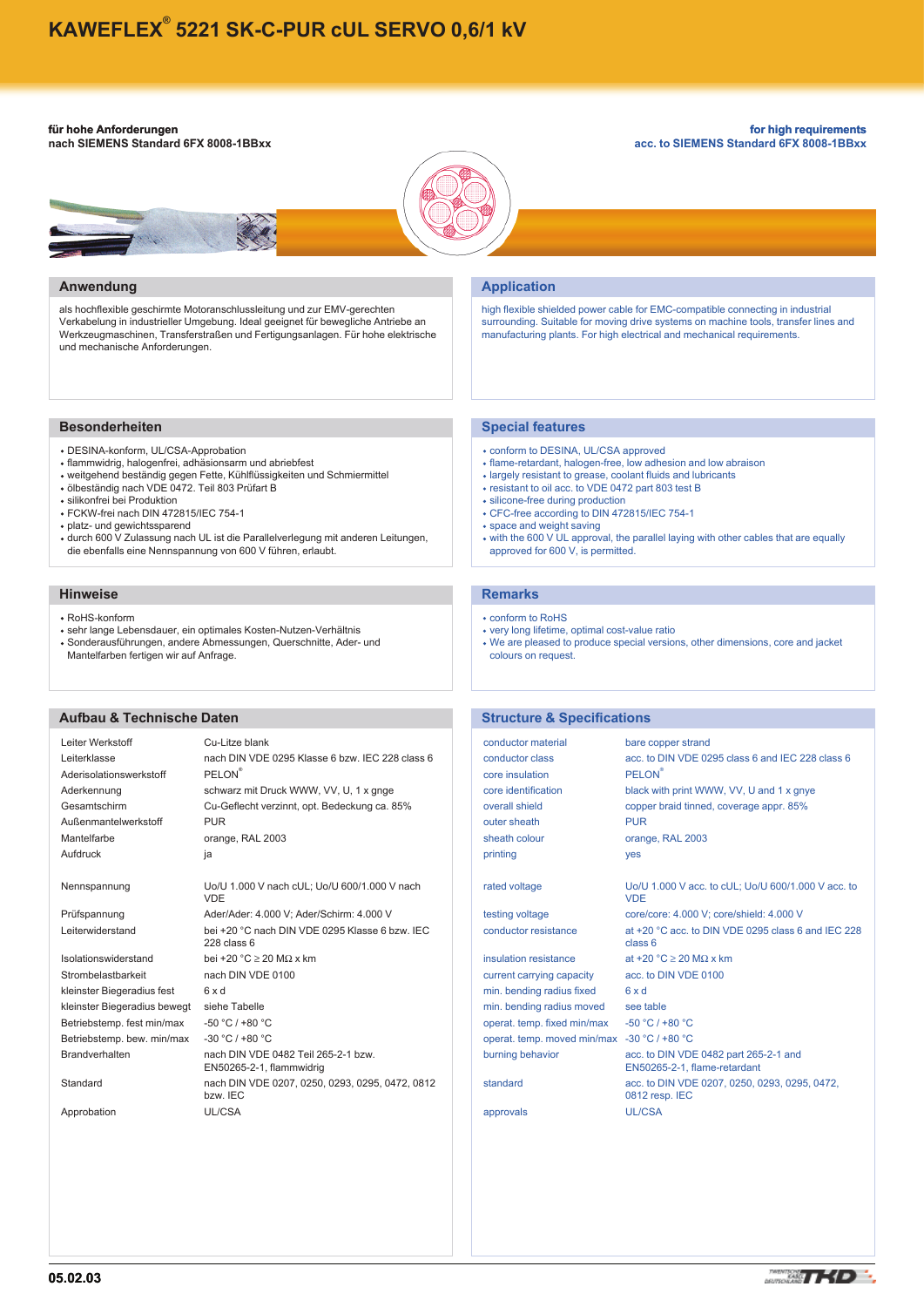**für hohe Anforderungen nach SIEMENS Standard 6FX 8008-1BBxx**

**for high requirements acc. to SIEMENS Standard 6FX 8008-1BBxx**

| Abmessung<br>dimension<br>$n \times mm^2$ | Außen-Ø<br>outer $\varnothing$<br><sub>mm</sub> | Cu-Zahl<br>copper weight<br>kg/km | Gewicht<br>weight<br>kg/km | kleinster Biegeradius bewegt<br>min. bending radius moved<br><sub>mm</sub> |
|-------------------------------------------|-------------------------------------------------|-----------------------------------|----------------------------|----------------------------------------------------------------------------|
| 4 G 1.5                                   | $10.0 \pm 0.4$                                  | 78,0                              | 160,0                      | 100,0                                                                      |
| 4 G 2,5                                   | $11.6 \pm 0.4$                                  | 119,0                             | 240,0                      | 120,0                                                                      |
| 4 G 4                                     | $12.7 \pm 0.4$                                  | 181,0                             | 310,0                      | 130,0                                                                      |
| 4 G 6                                     | $15.3 \pm 0.5$                                  | 282,0                             | 430,0                      | 170,0                                                                      |
| 4 G 10                                    | $18.0 \pm 0.5$                                  | 445,0                             | 630,0                      | 210,0                                                                      |
| 4 G 16                                    | $22.7 \pm 0.6$                                  | 740,0                             | 950,0                      | 260,0                                                                      |
| 4 G 25                                    | $25.8 \pm 0.7$                                  | 1.130,0                           | 1.600,0                    | 310,0                                                                      |
| 4 G 35                                    | $31.6 \pm 0.8$                                  | 1.605,0                           | 2.000,0                    | 380,0                                                                      |
| 4 G 50                                    | $35.4 \pm 0.8$                                  | 2.150,0                           | 2.568,0                    | 420,0                                                                      |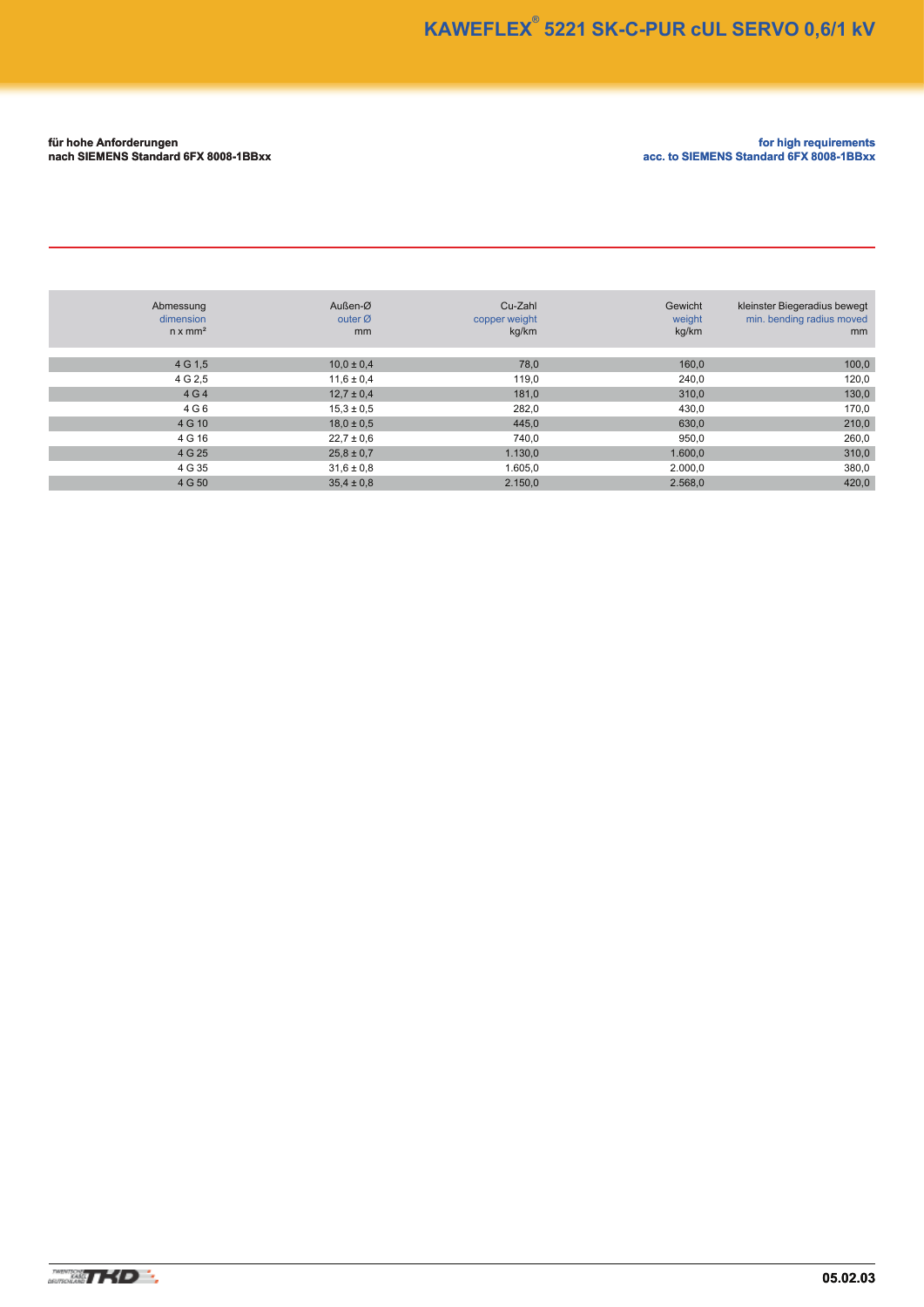## <span id="page-14-0"></span>**KAWEFLEX® [5225 SK-C-PUR cUL SERVO 0,6/1 kV kapazitätsarm](#page-1-0)**

#### **für hohe Anforderungen nach SIEMENS Standard 6FX 8008-1BBxx**

#### **for high requirements acc. to SIEMENS Standard 6FX 8008-1BBxx**



#### **Anwendung**

als hochflexible, kapazitätsarme geschirmte Motoranschlussleitung und zur EMV-gerechten Verkabelung in industrieller Umgebung. Ideal geeignet für bewegliche Antriebe an Werkzeugmaschinen, Transferstraßen und Fertigungsanlagen. Für hohe elektrische und mechanische Anforderungen.

#### **Besonderheiten**

- DESINA-konform, UL/CSA-Approbation
- flammwidrig, halogenfrei, adhäsionsarm und abriebfest
- weitgehend beständig gegen Fette, Kühlflüssigkeiten und Schmiermittel
- ölbeständig nach VDE 0472. Teil 803 Prüfart B silikonfrei bei Produktion
- 
- FCKW-frei nach DIN 472815/IEC 754-1 platz- und gewichtssparend
- 
- durch 600 V Zulassung nach UL ist die Parallelverlegung mit anderen Leitungen, die ebenfalls eine Nennspannung von 600 V führen, erlaubt.

#### **Hinweise**

- RoHS-konform
- sehr lange Lebensdauer, ein optimales Kosten-Nutzen-Verhältnis
- Sonderausführungen, andere Abmessungen, Querschnitte, Ader- und Mantelfarben fertigen wir auf Anfrage.

#### **Aufbau & Technische Daten**

| Cu-Litze blank                                                    |
|-------------------------------------------------------------------|
| nach DIN VDE 0295 Klasse 6 bzw. IEC 228 class 6                   |
| Polyolefin                                                        |
| schwarz mit Druck WWW, VV, U, 1 x gnge                            |
| Cu-Geflecht verzinnt, opt. Bedeckung ca. 85%                      |
| <b>PUR</b>                                                        |
| orange, RAL 2003                                                  |
| ja                                                                |
| Uo/U 1.000 V nach cUL: Uo/U 600/1.000 V nach<br><b>VDF</b>        |
| Ader/Ader: 4.000 V; Ader/Schirm: 4.000 V                          |
| bei +20 °C nach DIN VDE 0295 Klasse 6 bzw. IEC<br>$228$ class $6$ |
| bei +20 °C > 20 M $\Omega$ x km                                   |
| nach DIN VDE 0100                                                 |
| Kapazitätswerte auf Anfrage                                       |
| h x d                                                             |
| siehe Tabelle                                                     |
| $-50 °C / +80 °C$                                                 |
| $-30 °C / +80 °C$                                                 |
| nach DIN VDE 0482 Teil 265-2-1 bzw.<br>EN50265-2-1, flammwidrig   |
| nach DIN VDE 0207, 0250, 0293, 0295, 0472, 0812<br>bzw. IEC       |
| UL/CSA                                                            |
|                                                                   |

#### **Application**

high flexible, low capacity shielded power cable for EMC-compatible connecting in industrial surrounding. Suitable for moving drive systems on machine tools, transfer lines and manufacturing plants. For high electrical and mechanical requirements.

#### **Special features**

- conform to DESINA, UL/CSA approved
- flame-retardant, halogen-free, low adhesion and low abraison
- largely resistant to grease, coolant fluids and lubricants
- resistant to oil acc. to VDE 0472 part 803 test B
- silicone-free during production CFC-free according to DIN 472815/IEC 754-1
- space and weight saving
- with the 600 V UL approval, the parallel laying with other cables that are equally approved for 600 V, is permitted.

#### **Remarks**

- conform to RoHS
- very long lifetime, optimal cost-value ratio
- We are pleased to produce special versions, other dimensions, core and jacket colours on request.

| conductor material          | bare copper strand                                                    |
|-----------------------------|-----------------------------------------------------------------------|
| conductor class             | acc. to DIN VDE 0295 class 6 and IEC 228 class 6                      |
|                             |                                                                       |
| core insulation             | Polyolefin                                                            |
| core identification         | black with print WWW, VV, U and 1 x gnye                              |
| overall shield              | copper braid tinned, coverage appr. 85%                               |
| outer sheath                | <b>PUR</b>                                                            |
| sheath colour               | orange, RAL 2003                                                      |
| printing                    | ves                                                                   |
|                             |                                                                       |
| rated voltage               | Uo/U 1.000 V acc. to cUL: Uo/U 600/1.000 V acc. to<br><b>VDF</b>      |
| testing voltage             | core/core: 4.000 V; core/shield: 4.000 V                              |
| conductor resistance        | at $+20$ °C acc. to DIN VDE 0295 class 6 and IEC 228<br>class 6       |
| insulation resistance       | at +20 $°C$ > 20 M $\Omega$ x km                                      |
| current carrying capacity   | acc. to DIN VDE 0100                                                  |
| capacity                    | please ask for our specification                                      |
| min. bending radius fixed   | 6xd                                                                   |
| min. bending radius moved   | see table                                                             |
| operat. temp. fixed min/max | $-50 °C / +80 °C$                                                     |
| operat. temp. moved min/max | $-30 °C / +80 °C$                                                     |
| burning behavior            | acc. to DIN VDE 0482 part 265-2-1 and<br>EN50265-2-1, flame-retardant |
| standard                    | acc. to DIN VDE 0207, 0250, 0293, 0295, 0472,<br>0812 resp. IEC       |
| approvals                   | <b>UL/CSA</b>                                                         |
|                             |                                                                       |
|                             |                                                                       |

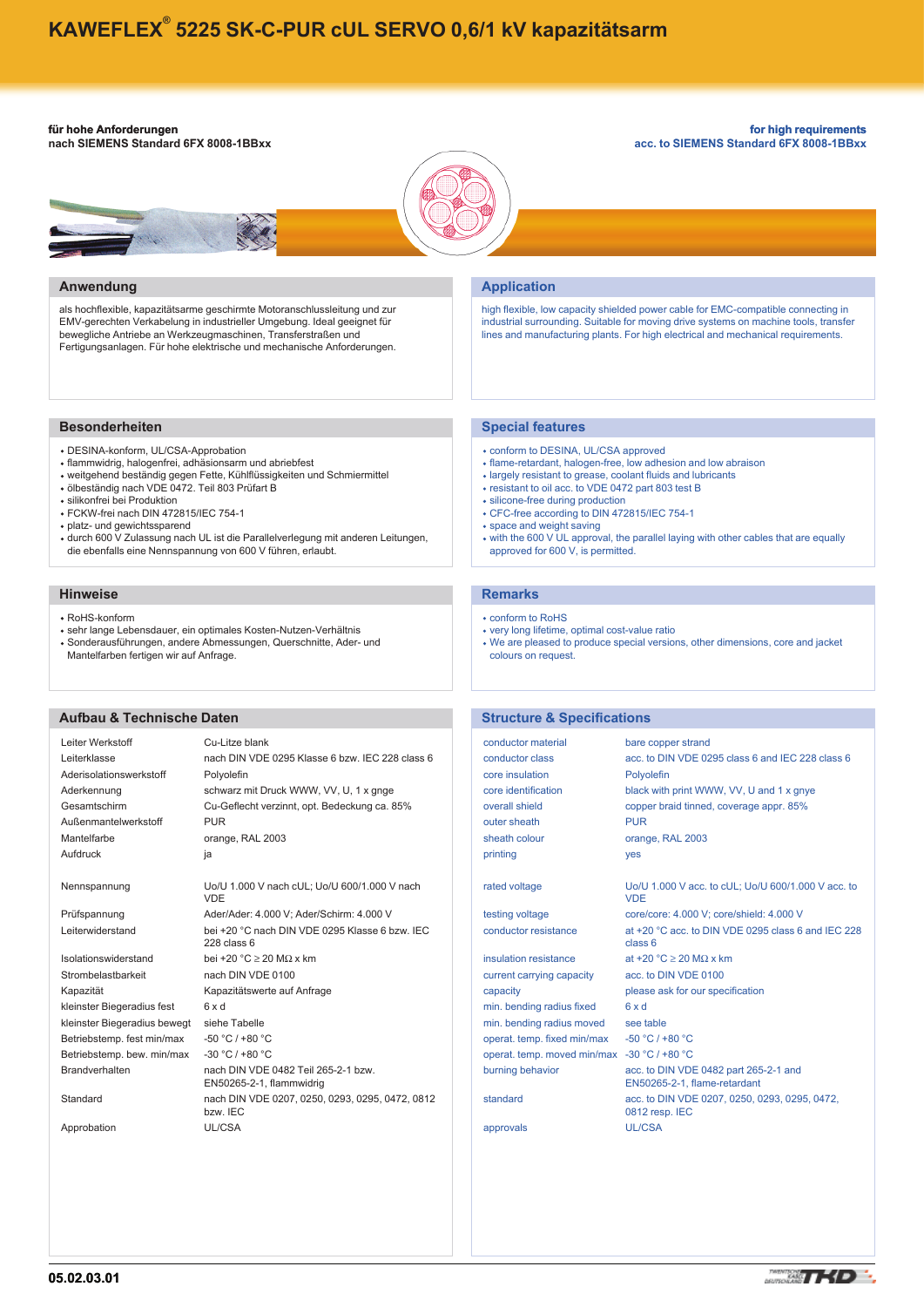**für hohe Anforderungen nach SIEMENS Standard 6FX 8008-1BBxx**

**for high requirements acc. to SIEMENS Standard 6FX 8008-1BBxx**

| Abmessung<br>dimension<br>$n \times mm2$ | Außen-Ø<br>outer $\varnothing$<br>mm | Cu-Zahl<br>copper weight<br>kg/km | Gewicht<br>weight<br>kg/km | kleinster Biegeradius bewegt<br>min. bending radius moved<br>mm |
|------------------------------------------|--------------------------------------|-----------------------------------|----------------------------|-----------------------------------------------------------------|
| 4G1,5                                    | 9,0                                  | 75,4                              | 148,0                      | 100,0                                                           |
| 4G2,5                                    | 10,4                                 | 118,3                             | 222,0                      | 120,0                                                           |
| 4G4                                      | 12,1                                 | 179,4                             | 287,0                      | 130,0                                                           |
| 4G6                                      | 14,8                                 | 277,0                             | 398,0                      | 170,0                                                           |
| 4G10                                     | 17,7                                 | 444,0                             | 583,0                      | 210,0                                                           |
| 4G16                                     | 22,2                                 | 716,0                             | 879,0                      | 260,0                                                           |
| 4G25                                     | 25,8                                 | 1.081,0                           | 1.480,0                    | 310,0                                                           |
| 4G35                                     | 30,8                                 | 1.490,0                           | 1.850,0                    | 380,0                                                           |
| 4G50                                     | 35,2                                 | 2.084,0                           | 2.375,0                    | 420,0                                                           |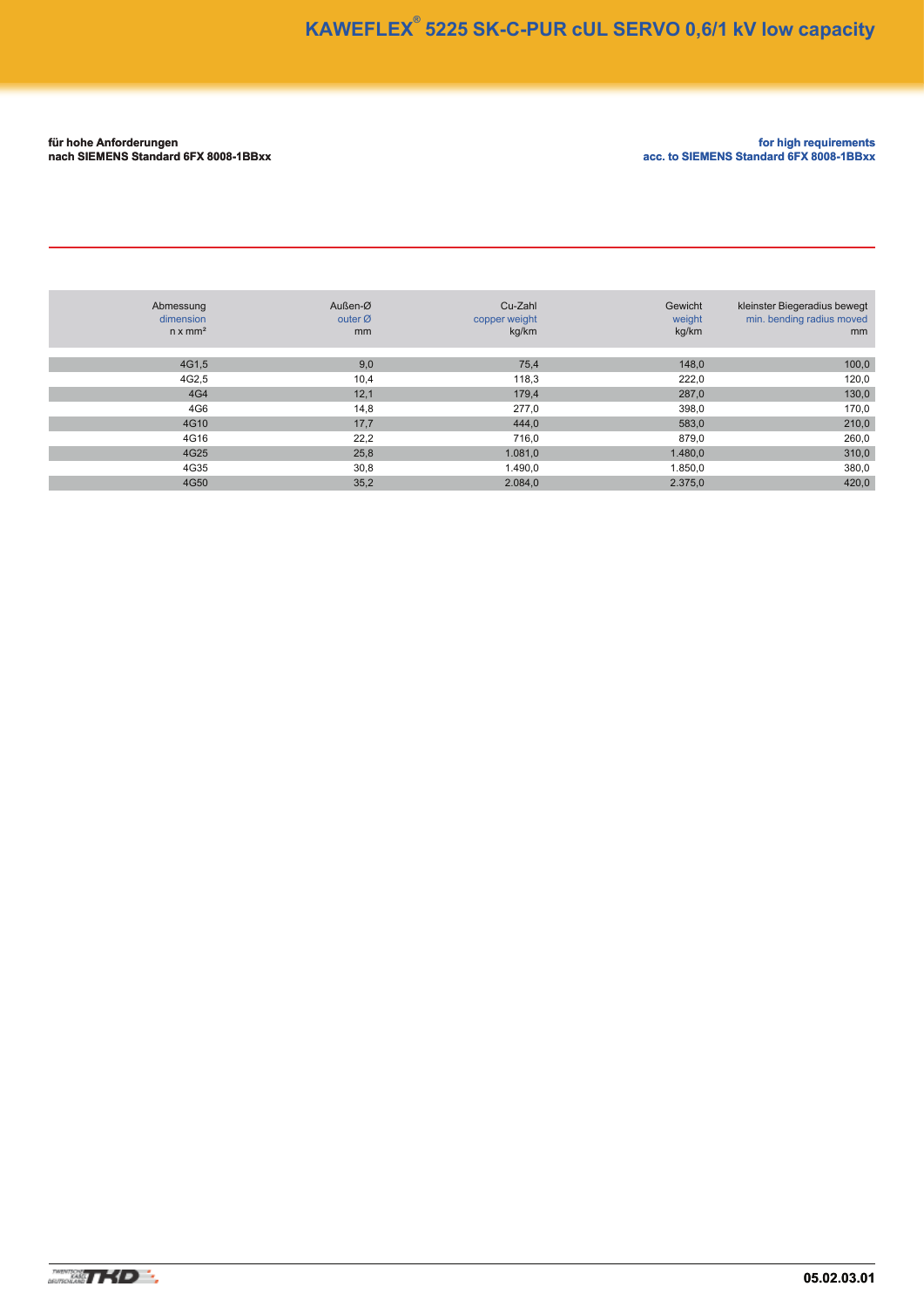#### <span id="page-16-0"></span>**für hohe Anforderungen**

**4 Versorgungsadern + 1 geschirmtes Paar nach SIEMENS Standard 6FX 8008-1BAxx**



#### **Anwendung**

als geschirmte Motoranschlussleitung mit Steueradern für z.B. Thermofühler oder Bremse und zur EMV-gerechten Verkabelung zwischen Motor und Frequenzumrichter für hohe elektrische und mechanische Anforderungen in Energieführungsketten, an beweglichen Antrieben, in der Robotertechnik und in Fertigungsanlagen.

#### **Besonderheiten**

- DESINA-konform, UL/CSA-Approbation
- flammwidrig, halogenfrei, adhäsionsarm und abriebfest
- weitestgehend beständig gegen Fette, Kühlflüssigkeiten und Schmiermittel
- ölbeständig nach VDE 0472. Teil 803 Prüfart B
- silikonfrei
- FCKW-frei nach DIN 472815/IEC 754-1
- platz- und gewichtssparend
- durch 600 V Zulassung nach UL ist die Parallelverlegung mit anderen Leitungen, die ebenfalls eine Nennspannung von 600 V führen, erlaubt

#### **Hinweise**

- RoHS-konform
- sehr lange Lebensdauer, ein optimales Kosten-Nutzen-Verhältnis
- Sonderausführungen, andere Abmessungen, Querschnitte, Ader- und Mantelfarben fertigen wir auf Anfrage.

#### **Aufbau & Technische Daten**

| Leiter Werkstoff             | Cu-Litze blank                                                                                   |
|------------------------------|--------------------------------------------------------------------------------------------------|
| Leiterklasse                 | nach DIN VDE 0295 Klasse 6 bzw. IEC 228 class 6                                                  |
| Aderisolationswerkstoff      | PFI ON                                                                                           |
| Aderkennung                  | Leistungsadern: schwarz mit Druck WWW, VV, U<br>und 1 x gnge; Steueradern: sw mit Druck BR1, BR2 |
| Abschirmung                  | Steueradern mit Cu-Geflecht, Schirmdämpfung ≥ 55<br>ďВ                                           |
| Gesamtschirm                 | Cu-Geflecht verzinnt, opt. Bedeckung ca. 85%                                                     |
| Außenmantelwerkstoff         | <b>PUR</b>                                                                                       |
| Mantelfarbe                  | orange, RAL 2003                                                                                 |
| Aufdruck                     | ja                                                                                               |
|                              |                                                                                                  |
| Nennspannung                 | Leistungsadern: Uo/U 600/1.000 V nach cUL;<br>600/1.000 V nach DIN VDE                           |
|                              | Steueradern: 1.000 V nach cULm, 250 V nach DIN<br><b>VDE</b>                                     |
| Prüfspannung                 | Leistungsadern: Ader/Ader und Ader/Schirm: 4.000<br>V:                                           |
|                              | Steueradern: Ader/Ader und Ader/Schirm: 2.000 V                                                  |
| Leiterwiderstand             | bei +20 °C nach DIN VDE 0295 Klasse 6 bzw. IEC<br>$228$ class $6$                                |
| Isolationswiderstand         | bei +20 °C $\geq$ 20 M $\Omega$ x km                                                             |
| kleinster Biegeradius fest   | h x d                                                                                            |
| kleinster Biegeradius bewegt | siehe Tabelle                                                                                    |
| Betriebstemp. fest min/max   | $-50 °C / +80 °C$                                                                                |
| Betriebstemp. bew. min/max   | $-30 °C / +80 °C$                                                                                |
| Brandverhalten               | nach DIN VDE 0482 Teil 265-2-1 bzw.<br>EN50265-2-1, flammwidrig                                  |
| Standard                     | nach DIN VDE 0207, 0250, 0293, 0295, 0472, 0812<br>bzw. IEC                                      |
| Approbation                  | UL/CSA                                                                                           |

#### **for high requirements 4 supply cores + 1 shielded pair acc. to SIEMENS Standard 6FX 8008-1BAxx**

#### **Application**

shielded power cable with control cores for temperature sensors or brake for EMC-compatible connecting between drives and frequency converter for high requirements in drag chain applications, moving drive systems, in the field of robotic technology and manufacturing plants.

#### **Special features**

- conform to DESINA,UL/CSA approved
- flame-retardant, halogen-free, low adhesion and low abraison
- largely resistant to grease, coolant fluids and lubricants
- resistant to oil according to VDE 0472 part 803 test B
- silicone-free
- CFC-free nach DIN 472815/IEC 754-1
- space and weight saving
- with the 600 V UL approval, the parallel laying with other cables that are equally approved for 600 V, is permitted

#### **Remarks**

- conform to RoHS
- very long lifetime, optimal cost-value ratio
- We are pleased to produce special versions, other dimensions, core and jacket colours on request.

| conductor material                          | bare copper strand                                                                                                                            |
|---------------------------------------------|-----------------------------------------------------------------------------------------------------------------------------------------------|
| conductor class                             | acc. to DIN VDE 0295 class 6 and IEC 228 class 6                                                                                              |
| core insulation                             | <b>PELON</b>                                                                                                                                  |
| core identification                         | supply cores: black with print WWW, VV, U and 1 x<br>gnye; control cores: bk with print BR1, BR2                                              |
| shield                                      | control cores with copper braid, shield attenuation $\geq$<br>55 dB                                                                           |
| overall shield                              | copper braid tinned, coverage appr. 85%                                                                                                       |
| outer sheath                                | PUR                                                                                                                                           |
| sheath colour                               | orange, RAL 2003                                                                                                                              |
| printing                                    | yes                                                                                                                                           |
| rated voltage                               | supply cores: Uo/U 1.000 V acc. to cUL, 600/1.000 V<br>acc. to DIN VDE<br>control cores: 1.000 V acc. to cUL; 250 V acc. to DIN<br><b>VDE</b> |
| testing voltage                             | supply cores: core/core and core/shield: 4.000 V;<br>control cores: core/core and core/shield: 2,000 V                                        |
| conductor resistance                        | at +20 °C acc. to DIN VDE 0295 class 6 and IEC 228<br>class 6                                                                                 |
| insulation resistance                       | at +20 °C $\geq$ 20 M $\Omega$ x km                                                                                                           |
| min. bending radius fixed                   | 6xd                                                                                                                                           |
| min. bending radius moved                   | see table                                                                                                                                     |
| operat. temp. fixed min/max                 | $-50 °C / +80 °C$                                                                                                                             |
| operat. temp. moved min/max -30 °C / +80 °C |                                                                                                                                               |
| burning behavior                            | acc. to DIN VDE 0482 part 265-2-1 and<br>EN50265-2-1. flame-retardant                                                                         |
| standard                                    | acc. to DIN VDE 0207, 0250, 0293, 0295, 0472,<br>0812 resp. IEC                                                                               |
| approvals                                   | <b>UL/CSA</b>                                                                                                                                 |
|                                             |                                                                                                                                               |

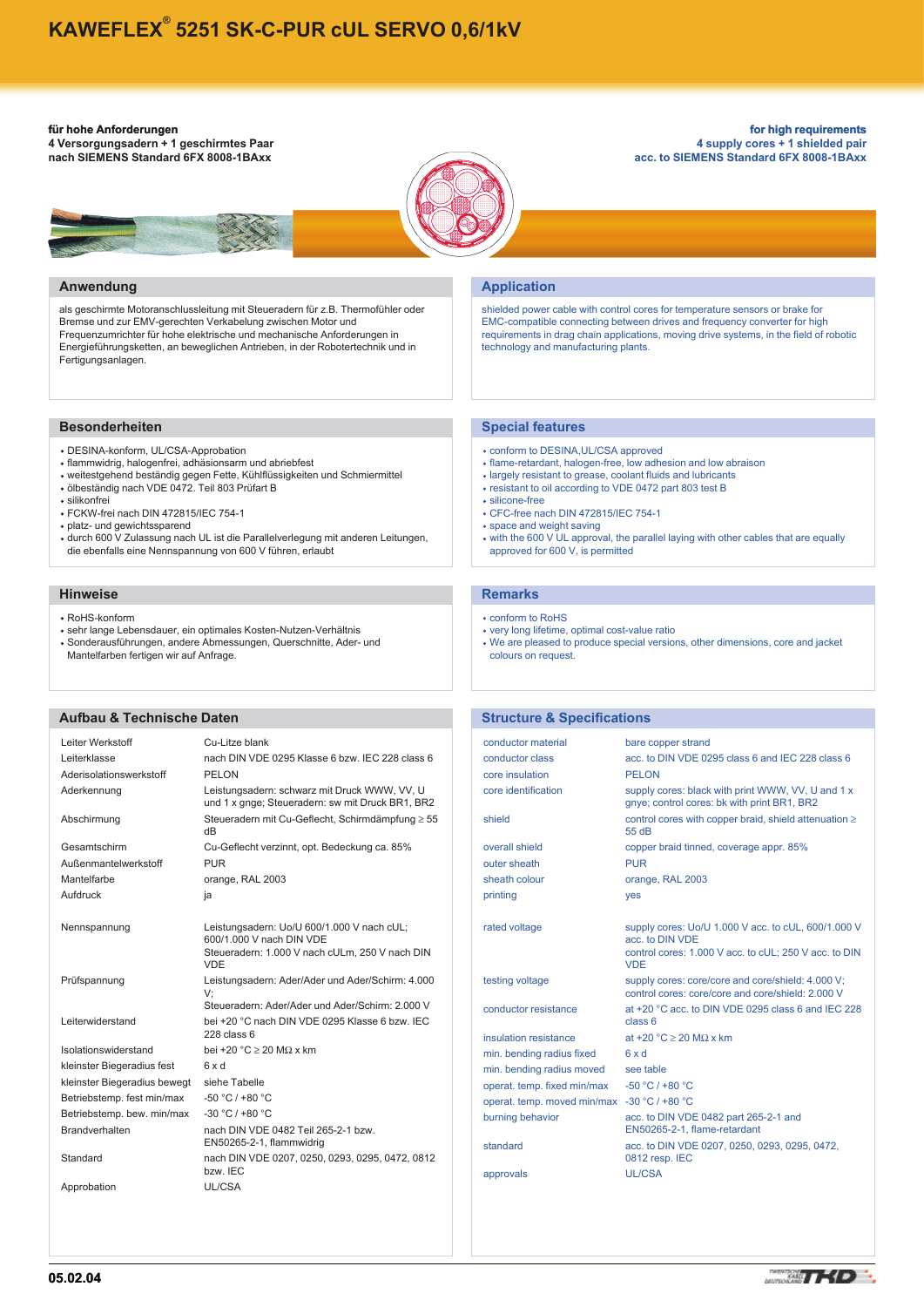**für hohe Anforderungen 4 Versorgungsadern + 1 geschirmtes Paar nach SIEMENS Standard 6FX 8008-1BAxx**

**for high requirements 4 supply cores + 1 shielded pair acc. to SIEMENS Standard 6FX 8008-1BAxx**

| Abmessung<br>dimension<br>$n \times mm^2$ | Außen- $Ø$<br>outer $\varnothing$<br>mm | Cu-Zahl<br>copper weight<br>kg/km | Gewicht<br>weight<br>kg/km | kleinster Biegeradius bewegt<br>min. bending radius moved<br>mm |
|-------------------------------------------|-----------------------------------------|-----------------------------------|----------------------------|-----------------------------------------------------------------|
| $4 G 1,5 + 1 X (2 X 1,5)$                 | $12.5 \pm 0.4$                          | 129,0                             | 250,0                      | 125,0                                                           |
| $4 G 2.5 + 1 X (2 X 1.5)$                 | $13.8 \pm 0.4$                          | 185,0                             | 310,0                      | 140,0                                                           |
| $4 G 4 + 1 X (2 X 1, 5)$                  | $14.9 \pm 0.4$                          | 251,0                             | 400,0                      | 150,0                                                           |
| $4 G 6 + 1 X (2 X 1, 5)$                  | $17.3 \pm 0.5$                          | 324,0                             | 530,0                      | 195,0                                                           |
| $4 G 10 + 1 X (2 X 1, 5)$                 | $20.2 \pm 0.6$                          | 522,0                             | 740.0                      | 230,0                                                           |
| $4 G 16 + 1 X (2 X 1, 5)$                 | $24.1 \pm 0.6$                          | 798,0                             | 1.100,0                    | 275,0                                                           |
| $4 G 25 + 1 X (2 X 1, 5)$                 | $27.2 \pm 0.7$                          | 1.130,0                           | 1.460,0                    | 325,0                                                           |
| $4 G 35 + 1 X (2 X 1, 5)$                 | $31.2 \pm 0.8$                          | 1.533,0                           | 2.100,0                    | 380,0                                                           |
| $4 G 50 + 1 X (2 X 1, 5)$                 | $35.0 \pm 0.8$                          | 2.135,0                           | 2.750,0                    | 420,0                                                           |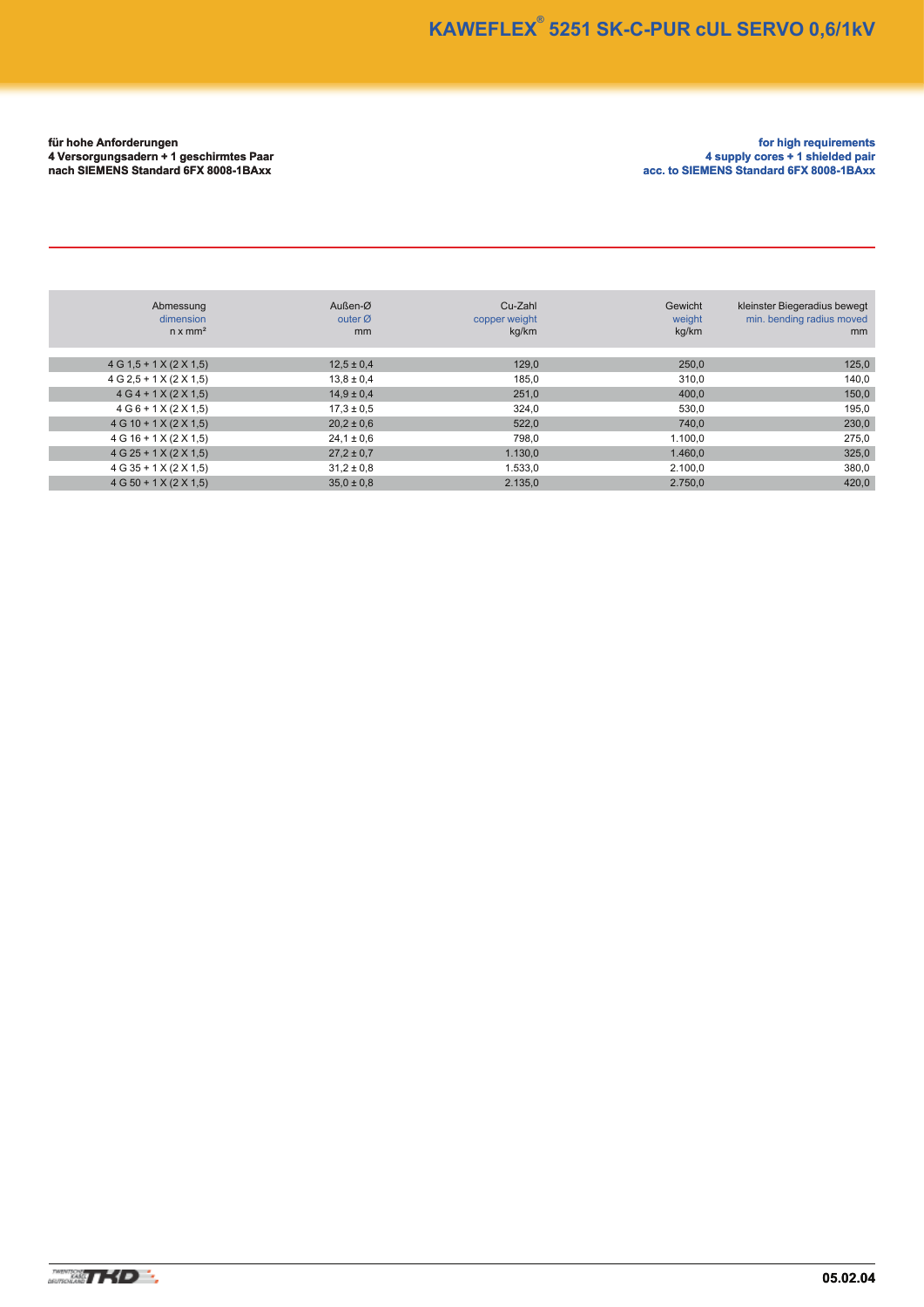#### <span id="page-18-0"></span>**für hohe Anforderungen**

**4 Versorgungsadern + 1 geschirmtes Paar nach SIEMENS Standard 6FX 8008-1BAxx**



#### **Anwendung**

als geschirmte, kapazitätsarme Motoranschlussleitung mit Steueradern für z.B. Thermofühler oder Bremse und zur EMV-gerechten Verkabelung zwischen Motor und Frequenzumrichter für hohe elektrische und mechanische Anforderungen in Energieführungsketten, an beweglichen Antrieben, in der Robotertechnik und in Fertigungsanlagen.

#### **Besonderheiten**

- DESINA-konform, UL/CSA-Approbation
- flammwidrig, halogenfrei, adhäsionsarm und abriebfest
- weitestgehend beständig gegen Fette, Kühlflüssigkeiten und Schmiermittel
- ölbeständig nach VDE 0472. Teil 803 Prüfart B
- silikonfrei
- FCKW-frei nach DIN 472815/IEC 754-1
- platz- und gewichtssparend
- durch 600 V Zulassung nach UL ist die Parallelverlegung mit anderen Leitungen, die ebenfalls eine Nennspannung von 600 V führen, erlaubt

#### **Hinweise**

- RoHS-konform
- sehr lange Lebensdauer, ein optimales Kosten-Nutzen-Verhältnis
- Sonderausführungen, andere Abmessungen, Querschnitte, Ader- und Mantelfarben fertigen wir auf Anfrage.

#### **Aufbau & Technische Daten**

| Leiter Werkstoff             | Cu-Litze blank                                                                                   |
|------------------------------|--------------------------------------------------------------------------------------------------|
| Leiterklasse                 | nach DIN VDE 0295 Klasse 6 bzw. IEC 228 class 6                                                  |
| Aderisolationswerkstoff      | Polyolefin                                                                                       |
| Aderkennung                  | Leistungsadern: schwarz mit Druck WWW, VV, U<br>und 1 x gnge; Steueradern: sw mit Druck BR1, BR2 |
| Abschirmung                  | Steueradern mit Cu-Geflecht, Schirmdämpfung ≥ 55<br>dВ                                           |
| Gesamtschirm                 | Cu-Geflecht verzinnt, opt. Bedeckung ca. 85%                                                     |
| Außenmantelwerkstoff         | PUR                                                                                              |
| Mantelfarbe                  | orange, RAL 2003                                                                                 |
| Aufdruck                     | ja                                                                                               |
|                              |                                                                                                  |
| Nennspannung                 | Leistungsadern: Uo/U 600/1.000 V nach cUL;<br>600/1.000 V nach DIN VDE                           |
|                              | Steueradern: 1.000 V nach cULm, 250 V nach DIN<br><b>VDF</b>                                     |
| Prüfspannung                 | Leistungsadern: Ader/Ader und Ader/Schirm: 4.000<br>V:                                           |
|                              | Steueradern: Ader/Ader und Ader/Schirm: 2.000 V                                                  |
| Leiterwiderstand             | bei +20 °C nach DIN VDE 0295 Klasse 6 bzw. IEC<br>$228$ class $6$                                |
| Isolationswiderstand         | bei +20 °C $\geq$ 20 M $\Omega$ x km                                                             |
| Kapazität                    | Kapazitätswerte auf Anfrage                                                                      |
| kleinster Biegeradius fest   | 6 x d                                                                                            |
| kleinster Biegeradius bewegt | siehe Tabelle                                                                                    |
| Betriebstemp. fest min/max   | $-50 °C / +80 °C$                                                                                |
| Betriebstemp. bew. min/max   | $-20 °C / +70 °C$                                                                                |
| <b>Brandverhalten</b>        | nach DIN VDE 0482 Teil 265-2-1 bzw.<br>EN50265-2-1, flammwidrig                                  |
| Standard                     | nach DIN VDE 0207, 0250, 0293, 0295, 0472, 0812<br>hzw IFC                                       |
| Approbation                  | UL/CSA                                                                                           |

#### **for high requirements 4 supply cores + 1 shielded pair acc. to SIEMENS Standard 6FX 8008-1BAxx**

#### **Application**

shielded, low capacity power cable with control cores for temperature sensors or brake for EMC-compatible connecting between drives and frequency converter for high requirements in drag chain applications, moving drive systems, in the field of robotic technology and manufacturing plants.

#### **Special features**

- conform to DESINA, UL/CSA approved
- flame-retardant, halogen-free, low adhesion and low abraison
- largely resistant to grease, coolant fluids and lubricants
- resistant to oil according to VDE 0472 part 803 test B
- silicone-free
- CFC-free nach DIN 472815/IEC 754-1
- space and weight saving
- with the 600 V UL approval, the parallel laying with other cables that are equally approved for 600 V, is permitted

#### **Remarks**

- conform to RoHS
- very long lifetime, optimal cost-value ratio
- We are pleased to produce special versions, other dimensions, core and jacket colours on request.

| bare copper strand                                                                                                                            |
|-----------------------------------------------------------------------------------------------------------------------------------------------|
| acc. to DIN VDE 0295 class 6 and IEC 228 class 6                                                                                              |
| Polyolefin                                                                                                                                    |
| supply cores: black with print WWW, VV, U and 1 x<br>gnye; control cores: bk with print BR1, BR2                                              |
| control cores with copper braid, shield attenuation $\geq$<br>55 dB                                                                           |
| copper braid tinned, coverage appr. 85%                                                                                                       |
| <b>PUR</b>                                                                                                                                    |
| orange, RAL 2003                                                                                                                              |
| <b>ves</b>                                                                                                                                    |
| supply cores: Uo/U 1.000 V acc. to cUL, 600/1.000 V<br>acc. to DIN VDE<br>control cores: 1,000 V acc. to cUL: 250 V acc. to DIN<br><b>VDF</b> |
| supply cores: core/core and core/shield: 4.000 V;<br>control cores: core/core and core/shield: 2,000 V                                        |
| at $+20$ °C acc. to DIN VDE 0295 class 6 and IEC 228<br>class 6                                                                               |
| at +20 $°C$ > 20 M $\Omega$ x km                                                                                                              |
| please ask for our specification                                                                                                              |
| 6xd                                                                                                                                           |
| see table                                                                                                                                     |
| $-50 °C / +80 °C$                                                                                                                             |
| operat. temp. moved min/max -20 °C / +70 °C                                                                                                   |
| acc. to DIN VDE 0482 part 265-2-1 and<br>EN50265-2-1, flame-retardant                                                                         |
| acc. to DIN VDE 0207, 0250, 0293, 0295, 0472,<br>0812 resp. IEC                                                                               |
| <b>UL/CSA</b>                                                                                                                                 |
|                                                                                                                                               |

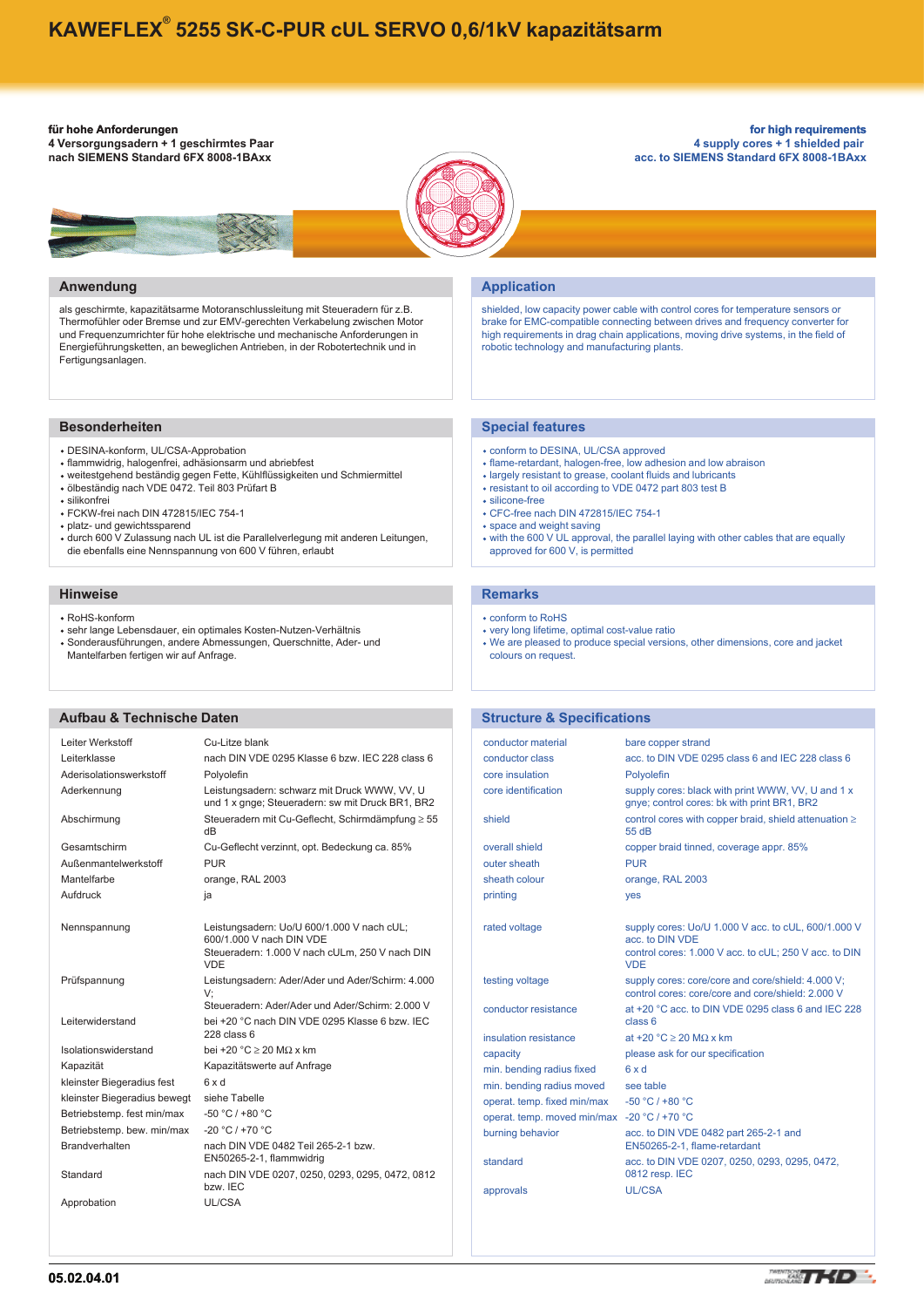**für hohe Anforderungen 4 Versorgungsadern + 1 geschirmtes Paar nach SIEMENS Standard 6FX 8008-1BAxx**

**for high requirements 4 supply cores + 1 shielded pair acc. to SIEMENS Standard 6FX 8008-1BAxx**

| Abmessung<br>dimension<br>$n \times mm^2$ | Außen-Ø<br>outer $\varnothing$<br>mm | Cu-Zahl<br>copper weight<br>kg/km | Gewicht<br>weight<br>kg/km | kleinster Biegeradius bewegt<br>min. bending radius moved<br>mm |
|-------------------------------------------|--------------------------------------|-----------------------------------|----------------------------|-----------------------------------------------------------------|
| $4G1,5+(2X1,5)$                           | 11,4                                 | 132,0                             | 231,0                      | 129,0                                                           |
| $4G2,5+(2X1,5)$                           | 12,9                                 | 189,0                             | 287,0                      | 140,0                                                           |
| $4G4+(2X1,5)$                             | 14,4                                 | 256,0                             | 370,0                      | 150,0                                                           |
| $4G6+(2X1,5)$                             | 17,4                                 | 348,0                             | 490,0                      | 195,0                                                           |
| $4G10+(2X1,5)$                            | 19,9                                 | 540,0                             | 686,0                      | 230,0                                                           |
| 4G16+(2X1,5)                              | 23,7                                 | 795,0                             | 1.018,0                    | 275,0                                                           |
| $4G25+(2X1,5)$                            | 26,7                                 | 1.172,0                           | 1.351,0                    | 325,0                                                           |
| $4G35+(2X1,5)$                            | 31,4                                 | 1.595,0                           | 1.943,0                    | 380,0                                                           |
| $4G50+(2X1,5)$                            | 34,6                                 | 2.214,0                           | 2.544,0                    | 420,0                                                           |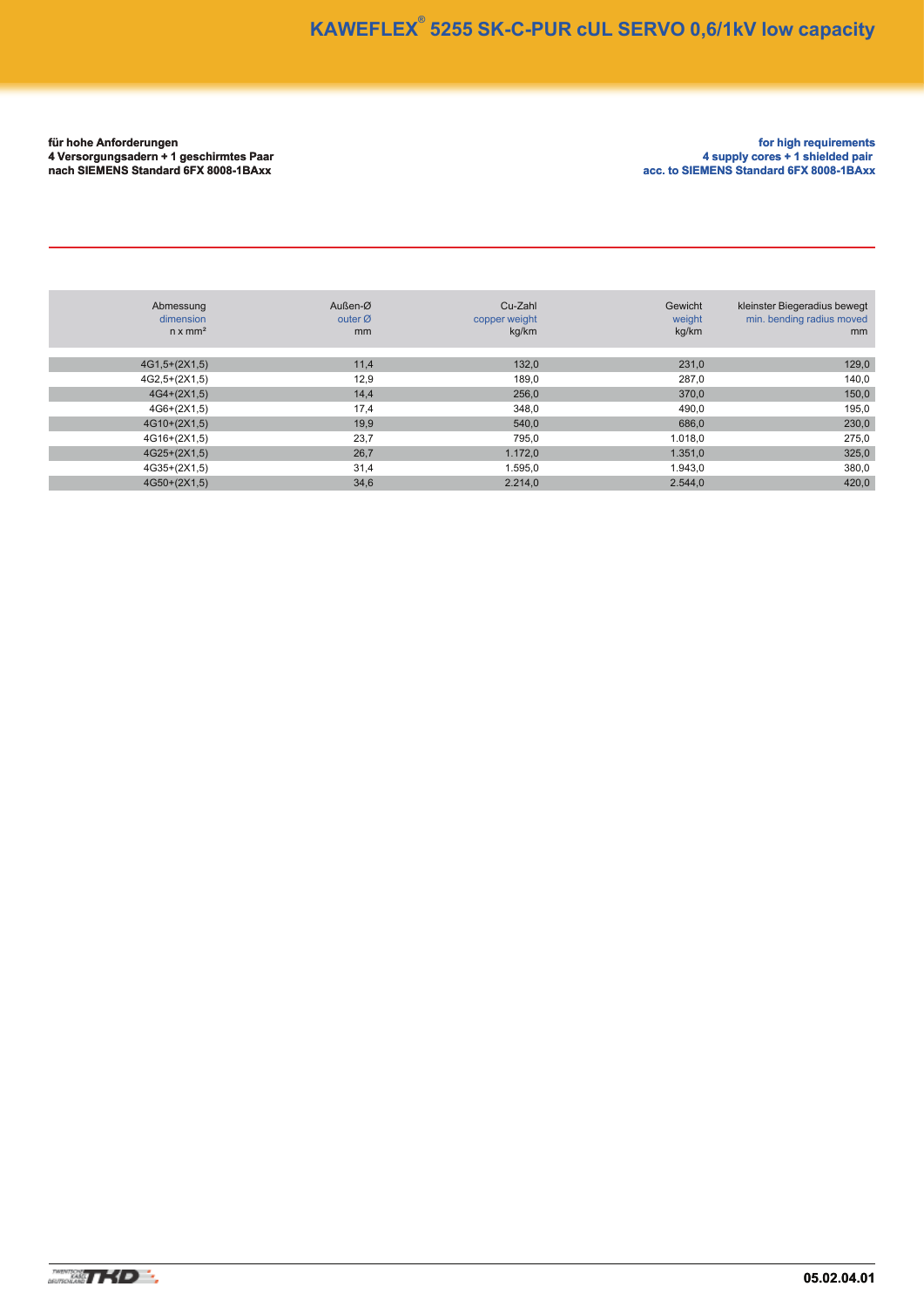## <span id="page-20-0"></span>**KAWEFLEX® [5281 SK-C-PUR cUL SERVO 0,6/1 kV](#page-1-0)**

**für hohe Anforderungen**

**4 Versorgungsadern + 2 geschirmte Paare**

**for high requirements 4 supply cores + 2 shielded pairs**



#### **Anwendung**

als geschirmte Motoranschlussleitung mit Steueradern für z.B. Thermofühler und Bremse und zur EMV-gerechten Verkabelung zwischen Motor und Frequenzumrichter für hohe elektrische und mechanische Anforderungen in Energieführungsketten, an beweglichen Antrieben und iun der Robotertechnik.

#### **Besonderheiten**

- DESINA-konform, UL/CSA-Approbation
- halogenfrei, flammwidrig und adhäsionsarm
- weitgehend beständig gegen Fette, Kühlflüssigkeiten und Schmiermittel
- ölbeständig
- platz- und gewichtssparend
- durch 600 V Zulassung nach UL ist die Parallelverlegung mit anderen Leitungen, die ebenfalls eine Nennspannung von 600 V führen, erlaubt

#### **Hinweise**

- RoHS-konform
- sehr lange Lebensdauer, ein optimales Kosten-Nutzen-Verhältnis
- Sonderausführungen, andere Abmessungen, Querschnitte, Ader- und Mantelfarben fertigen wir auf Anfrage.

#### **Aufbau & Technische Daten**

| Leiter Werkstoff             | Cu-Litze blank                                                                               |
|------------------------------|----------------------------------------------------------------------------------------------|
| Leiterklasse                 | nach DIN VDE 0295 Klasse 6 bzw. IEC 228 class 6                                              |
| Aderisolationswerkstoff      | <b>PELON®</b>                                                                                |
| Aderkennung                  | Leistungsadern: sw mit Ziffern 1, 2, 3 und gnge<br>Steueradern: sw mit Ziffern 5, 6 und 7, 8 |
| Abschirmung                  | Steueradern mit Cu-Geflecht, Beilauflitze,<br>Schirmdämpfung ≥ 55 dB                         |
| Gesamtschirm                 | Cu-Geflecht verzinnt, opt. Bedeckung ca. 85%                                                 |
| Außenmantelwerkstoff         | <b>PUR</b>                                                                                   |
| Mantelfarhe                  | orange, RAL 2003                                                                             |
| Aufdruck                     | ja                                                                                           |
|                              |                                                                                              |
| Nennspannung                 | Leistungsadern: Uo/U 600/1.000 V<br>Steueradern: 350 V                                       |
| Prüfspannung                 | Ader/Ader: 4.000 V; Ader/Schirm: 1.500 V;<br>Schirm/Schirm: 500V                             |
| Leiterwiderstand             | bei +20 °C nach DIN VDE 0295 Klasse 6 bzw. IEC<br>$228$ class $6$                            |
| Isolationswiderstand         | bei +20 °C > 20 M $\Omega$ x km                                                              |
| Strombelastbarkeit           | nach DIN VDE 0100                                                                            |
| kleinster Biegeradius fest   | $5 \times d$                                                                                 |
| kleinster Biegeradius bewegt | $7.5 \times d$                                                                               |
| Betriebstemp. fest min/max   | $-50 °C / +80 °C$                                                                            |
| Betriebstemp. bew. min/max   | $-30 °C / +80 °C$                                                                            |
| <b>Brandverhalten</b>        | nach DIN VDE 0482 Teil 265-2-1 bzw.<br>EN50265-2-1, flammwidrig                              |
| Standard                     | nach DIN VDE 0207, 0250, 0293, 0295, 0472, 0812<br>hzw IFC                                   |
| Approbation                  | UL/CSA                                                                                       |

#### **Application**

shielded power cable with control cores for temperature sensors or brake for EMC-compatible connecting between drivers and frequency converter for high requirements in drag chain applications, moving drive systems and in the field of robotic technology and manufacturing plants

#### **Special features**

- conform to DESINA, UL/CSA approved
- halogen-free, flame-retardant and low adhesion
- largely resistant to grease, coolant fluids and lubricants
- resistant to oil
- space and weight saving
- with the 600 V UL pproval, the parallel laying with other cables that are equally approved for 600 V, is permitted

#### **Remarks**

- conform to RoHS
- very long lifetime, optimal cost-value ratio
- We are pleased to produce special versions, other dimensions, core and jacket colours on request.

| conductor material                          | bare copper strand                                                                                   |
|---------------------------------------------|------------------------------------------------------------------------------------------------------|
| conductor class                             | acc. to DIN VDE 0295 class 6 and IEC 228 class 6                                                     |
| core insulation                             | PFI ON®                                                                                              |
| core identification                         | supply cores: bk with numerals 1, 2, 3 and 1 x gnye<br>control cores: bk with numerals 5, 6 and 7, 8 |
| shield                                      | control cores with copper braid, drain wire, shield<br>attenuation $> 55$ dB                         |
| overall shield                              | copper braid tinned, coverage appr. 85%                                                              |
| outer sheath                                | <b>PUR</b>                                                                                           |
| sheath colour                               | orange, RAL 2003                                                                                     |
| printing                                    | <b>ves</b>                                                                                           |
| rated voltage                               | supply cores: Uo/U 600/1.000 V<br>control cores: 350 V                                               |
| testing voltage                             | core/core: 4.000 V; core/shield: 1.500 V;<br>shield/shield: 500 V                                    |
| conductor resistance                        | at $+20$ °C acc. to DIN VDE 0295 class 6 and IEC 228<br>class 6                                      |
| insulation resistance                       | at +20 $°C$ > 20 M $\Omega$ x km                                                                     |
| current carrying capacity                   | acc. to DIN VDE 0100                                                                                 |
| min. bending radius fixed                   | $5 \times d$                                                                                         |
| min. bending radius moved                   | $7.5 \times d$                                                                                       |
| operat. temp. fixed min/max                 | $-50 °C / +80 °C$                                                                                    |
| operat. temp. moved min/max -30 °C / +80 °C |                                                                                                      |
| burning behavior                            | acc. to DIN VDE 0482 part 265-2-1 and<br>EN50265-2-1, flame-retardant                                |
| standard                                    | acc. to DIN VDE 0207, 0250, 0293, 0295, 0472,<br>0812 resp. IEC                                      |
| approvals                                   | <b>UL/CSA</b>                                                                                        |
|                                             |                                                                                                      |
|                                             |                                                                                                      |

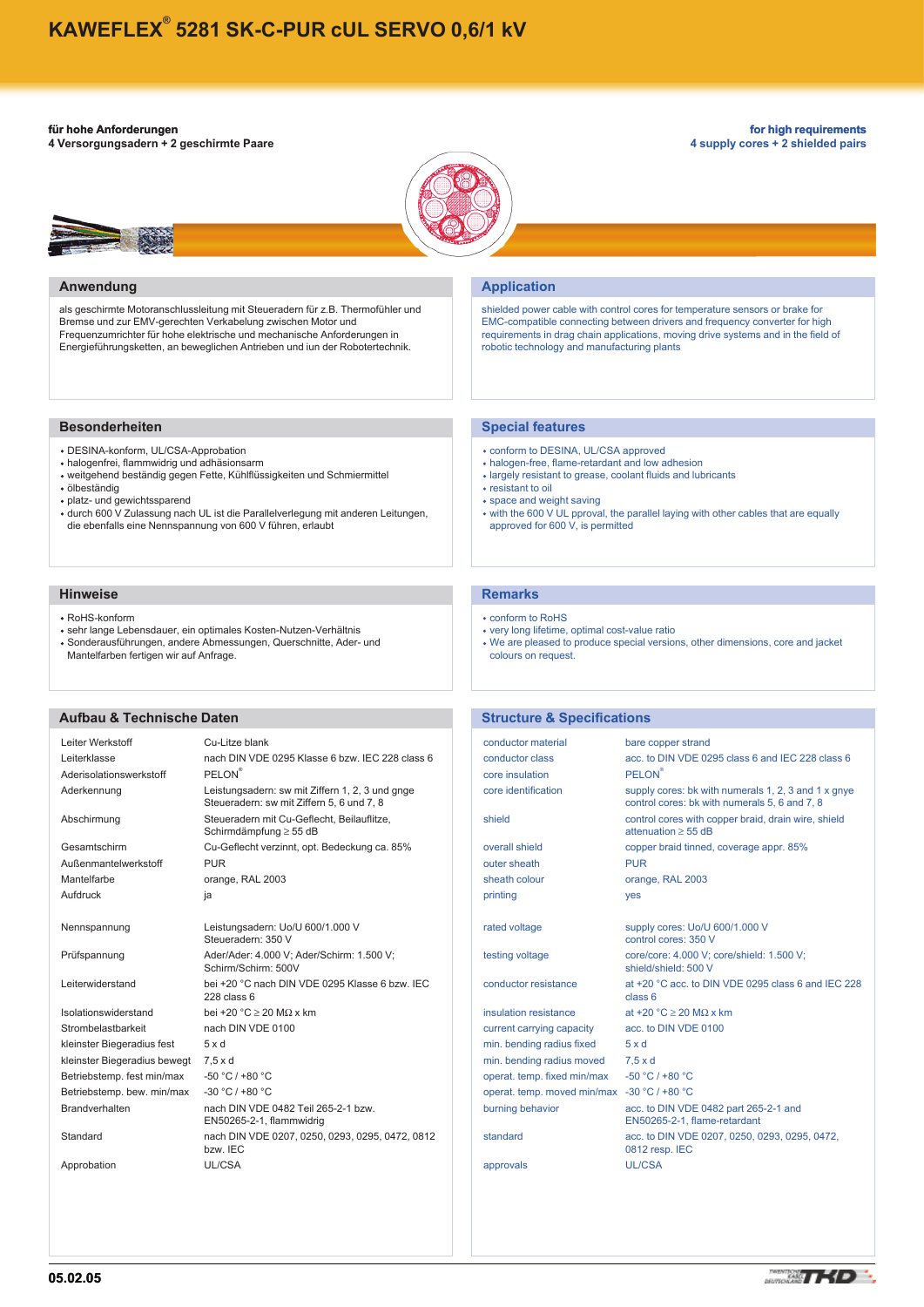**for high requirements 4 supply cores + 2 shielded pairs**

**für hohe Anforderungen 4 Versorgungsadern + 2 geschirmte Paare**

| 223,0<br>$4 G 10 + (2 X 1)+(2 X 1,5)$<br>$4 G 1 + 2 X (2 X 0,75)$<br>12.3<br>22.2<br>881,0<br>124.0<br>586.0<br>12.6<br>234.0<br>$4 G 16 + 2 X (2 X 1.5)$<br>25.5<br>$4 G 1.5 + 2 X (2 X 0.75)$<br>160.0<br>859.0<br>1.209.0<br>367,0<br>$4 G 25 + 2 X (2 X 1, 5)$<br>29,8<br>225,0<br>$4 G 2.5 + 2 X (2 X 1)$<br>14,8<br>1.585,0<br>1.240.0<br>$4 G 35 + 2 X (2 X 1,5)$<br>16,9<br>302,0<br>500,0<br>31,0<br>1.654.0<br>1.918,0 | Abmessung<br>dimension<br>$n \times mm^2$ | Außen-Ø<br>outer $\varnothing$<br>mm | Cu-Zahl<br>copper weight<br>kg/km | Gewicht<br>weight<br>kg/km | Abmessung<br>dimension<br>$n \times mm^2$ | Außen-Ø<br>outer $\varnothing$<br>mm | Cu-Zahl<br>copper weight<br>kg/km | Gewicht<br>weight<br>kg/km |
|----------------------------------------------------------------------------------------------------------------------------------------------------------------------------------------------------------------------------------------------------------------------------------------------------------------------------------------------------------------------------------------------------------------------------------|-------------------------------------------|--------------------------------------|-----------------------------------|----------------------------|-------------------------------------------|--------------------------------------|-----------------------------------|----------------------------|
|                                                                                                                                                                                                                                                                                                                                                                                                                                  |                                           |                                      |                                   |                            |                                           |                                      |                                   |                            |
|                                                                                                                                                                                                                                                                                                                                                                                                                                  |                                           |                                      |                                   |                            |                                           |                                      |                                   |                            |
|                                                                                                                                                                                                                                                                                                                                                                                                                                  |                                           |                                      |                                   |                            |                                           |                                      |                                   |                            |
|                                                                                                                                                                                                                                                                                                                                                                                                                                  | $4 G 4 + (2 X 1)+(2 X 1,5)$               |                                      |                                   |                            |                                           |                                      |                                   |                            |
| 597,0<br>$4 G 50 + 2 X (2 X 2,5)$<br>$4 G 6 + (2 X 1)+(2 X 1,5)$<br>18,5<br>37,4<br>2.320,0<br>417.0<br>2.960,0                                                                                                                                                                                                                                                                                                                  |                                           |                                      |                                   |                            |                                           |                                      |                                   |                            |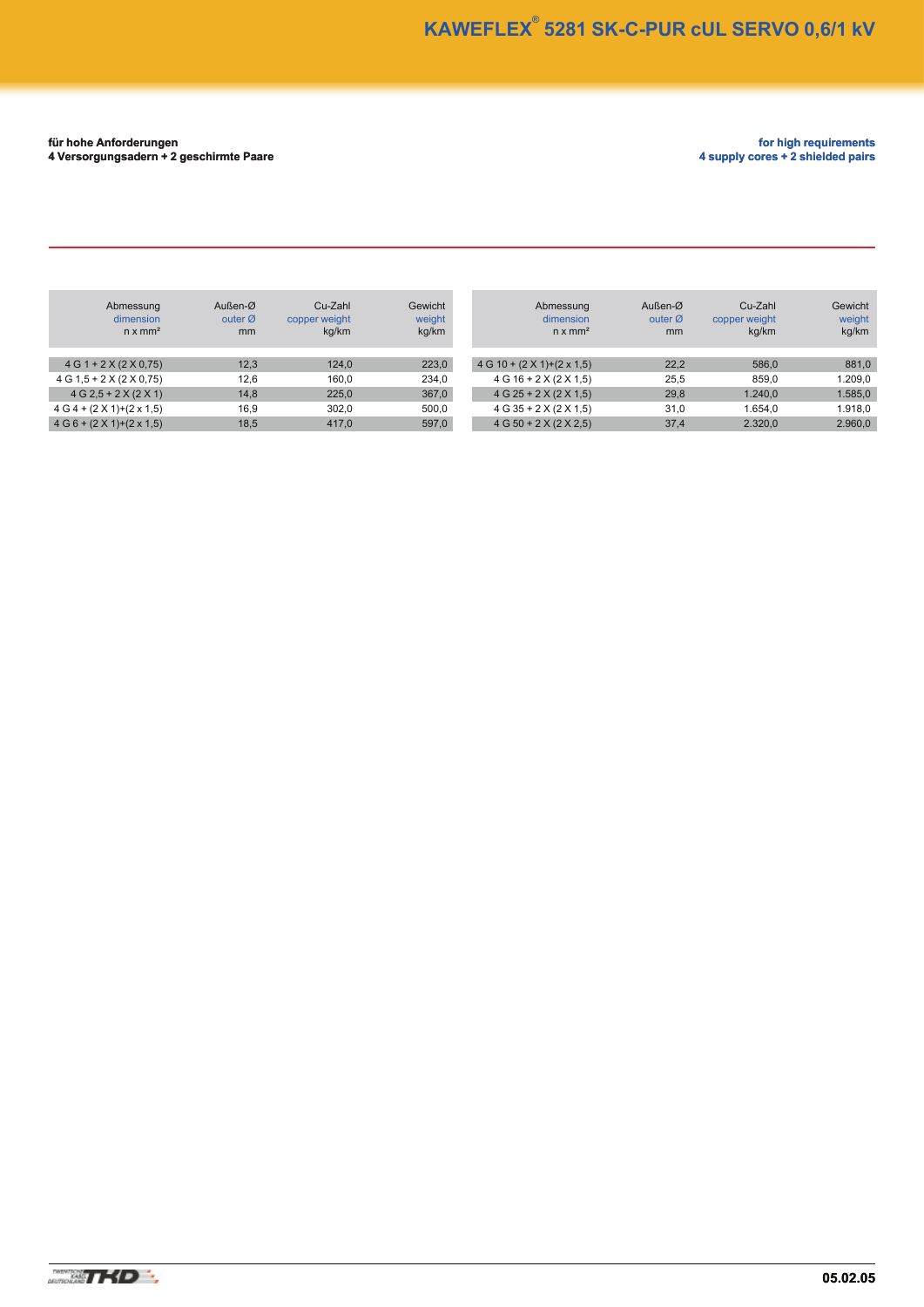### <span id="page-22-0"></span>**KAWEFLEX® 5285 SK-C-PUR cUL [SERVO 0,6/1 kV kapazitätsarm](#page-1-0)**

**für hohe Anforderungen**

**4 Versorgungsadern + 2 geschirmte Paare**

**for high requirements 4 supply cores + 2 shielded pairs**





#### **Anwendung**

als geschirmte, kapazitätsarme Motoranschlussleitung mit Steueradern für z.B. Thermofühler und Bremse und zur EMV-gerechten Verkabelung zwischen Motor und Frequenzumrichter für hohe elektrische und mechanische Anforderungen in Energieführungsketten, an beweglichen Antrieben und in der Robotertechnik.

#### **Besonderheiten**

- DESINA-konform, UL/CSA-Approbation
- halogenfrei, flammwidrig und adhäsionsarm
- weitgehend beständig gegen Fette, Kühlflüssigkeiten und Schmiermittel
- ölbeständig
- platz- und gewichtssparend
- durch 600 V Zulassung nach UL ist die Parallelverlegung mit anderen Leitungen, die ebenfalls eine Nennspannung von 600 V führen, erlaubt

#### **Hinweise**

- RoHS-konform
- sehr lange Lebensdauer, ein optimales Kosten-Nutzen-Verhältnis
- Sonderausführungen, andere Abmessungen, Querschnitte, Ader- und Mantelfarben fertigen wir auf Anfrage.

#### **Aufbau & Technische Daten**

| Leiter Werkstoff             | Cu-Litze blank                                                                               |
|------------------------------|----------------------------------------------------------------------------------------------|
| Leiterklasse                 | nach DIN VDE 0295 Klasse 6 bzw. IEC 228 class 6                                              |
| Aderisolationswerkstoff      | Polyolefin                                                                                   |
| Aderkennung                  | Leistungsadern: sw mit Ziffern 1, 2, 3 und gnge<br>Steueradern: sw mit Ziffern 5, 6 und 7, 8 |
| Abschirmung                  | Steueradern mit Cu-Geflecht, Beilauflitze.<br>Schirmdämpfung ≥ 55 dB                         |
| Gesamtschirm                 | Cu-Geflecht verzinnt, opt. Bedeckung ca. 85%                                                 |
| Außenmantelwerkstoff         | <b>PUR</b>                                                                                   |
| Mantelfarbe                  | orange, RAL 2003                                                                             |
| Aufdruck                     | ja                                                                                           |
| Nennspannung                 | Leistungsadern: Uo/U 600/1.000 V<br>Steueradern: 350 V                                       |
| Prüfspannung                 | Ader/Ader: 4.000 V; Ader/Schirm: 1.500 V;<br>Schirm/Schirm: 500V                             |
| Leiterwiderstand             | bei +20 °C nach DIN VDE 0295 Klasse 6 bzw. IEC<br>$228$ class $6$                            |
| Isolationswiderstand         | bei +20 °C > 20 M $\Omega$ x km                                                              |
| Strombelastbarkeit           | nach DIN VDE 0100                                                                            |
| Kapazität                    | Kapazitätswerte auf Anfrage                                                                  |
| kleinster Biegeradius fest   | $5 \times d$                                                                                 |
| kleinster Biegeradius bewegt | $7.5 \times d$                                                                               |
| Betriebstemp. fest min/max   | $-50 °C / +80 °C$                                                                            |
| Betriebstemp. bew. min/max   | $-30 °C / +80 °C$                                                                            |
| <b>Brandverhalten</b>        | nach DIN VDE 0482 Teil 265-2-1 bzw.<br>EN50265-2-1, flammwidrig                              |
| Standard                     | nach DIN VDE 0207, 0250, 0293, 0295, 0472, 0812<br>hzw IFC                                   |
| Approbation                  | UL/CSA                                                                                       |

#### **Application**

shielded, low capacity power cable with control cores for temperature sensors or brake for EMC-compatible connecting between drivers and frequency converter for high requirements in drag chain applications, moving drive systems and in the field of robotic technology and manufacturing plants

#### **Special features**

- conform to DESINA, UL/CSA approved
- halogen-free, flame-retardant and low adhesion
- largely resistant to grease, coolant fluids and lubricants
- resistant to oil
- space and weight saving
- with the 600 V UL pproval, the parallel laying with other cables that are equally approved for 600 V, is permitted

#### **Remarks**

- conform to RoHS
- very long lifetime, optimal cost-value ratio
- We are pleased to produce special versions, other dimensions, core and jacket colours on request.

|     | conductor material                          | bare copper strand                                                                                   |
|-----|---------------------------------------------|------------------------------------------------------------------------------------------------------|
| s 6 | conductor class                             | acc. to DIN VDE 0295 class 6 and IEC 228 class 6                                                     |
|     | core insulation                             | Polvolefin                                                                                           |
|     | core identification                         | supply cores: bk with numerals 1, 2, 3 and 1 x gnye<br>control cores: bk with numerals 5, 6 and 7, 8 |
|     | shield                                      | control cores with copper braid, drain wire, shield<br>attenuation $> 55$ dB                         |
|     | overall shield                              | copper braid tinned, coverage appr. 85%                                                              |
|     | outer sheath                                | <b>PUR</b>                                                                                           |
|     | sheath colour                               | orange, RAL 2003                                                                                     |
|     | printing                                    | <b>ves</b>                                                                                           |
|     | rated voltage                               | supply cores: Uo/U 600/1.000 V<br>control cores: 350 V                                               |
|     | testing voltage                             | core/core: 4.000 V; core/shield: 1.500 V;<br>shield/shield: 500 V                                    |
| C.  | conductor resistance                        | at +20 °C acc. to DIN VDE 0295 class 6 and IEC 228<br>class 6                                        |
|     | insulation resistance                       | at +20 $°C$ > 20 M $\Omega$ x km                                                                     |
|     | current carrying capacity                   | acc. to DIN VDE 0100                                                                                 |
|     | capacity                                    | please ask for our specification                                                                     |
|     | min. bending radius fixed                   | $5 \times d$                                                                                         |
|     | min. bending radius moved                   | $7.5 \times d$                                                                                       |
|     | operat. temp. fixed min/max                 | $-50 °C / +80 °C$                                                                                    |
|     | operat. temp. moved min/max -30 °C / +80 °C |                                                                                                      |
|     | burning behavior                            | acc. to DIN VDE 0482 part 265-2-1 and<br>EN50265-2-1, flame-retardant                                |
| 312 | standard                                    | acc. to DIN VDE 0207, 0250, 0293, 0295, 0472,<br>0812 resp. IEC                                      |
|     | approvals                                   | <b>UL/CSA</b>                                                                                        |
|     |                                             |                                                                                                      |

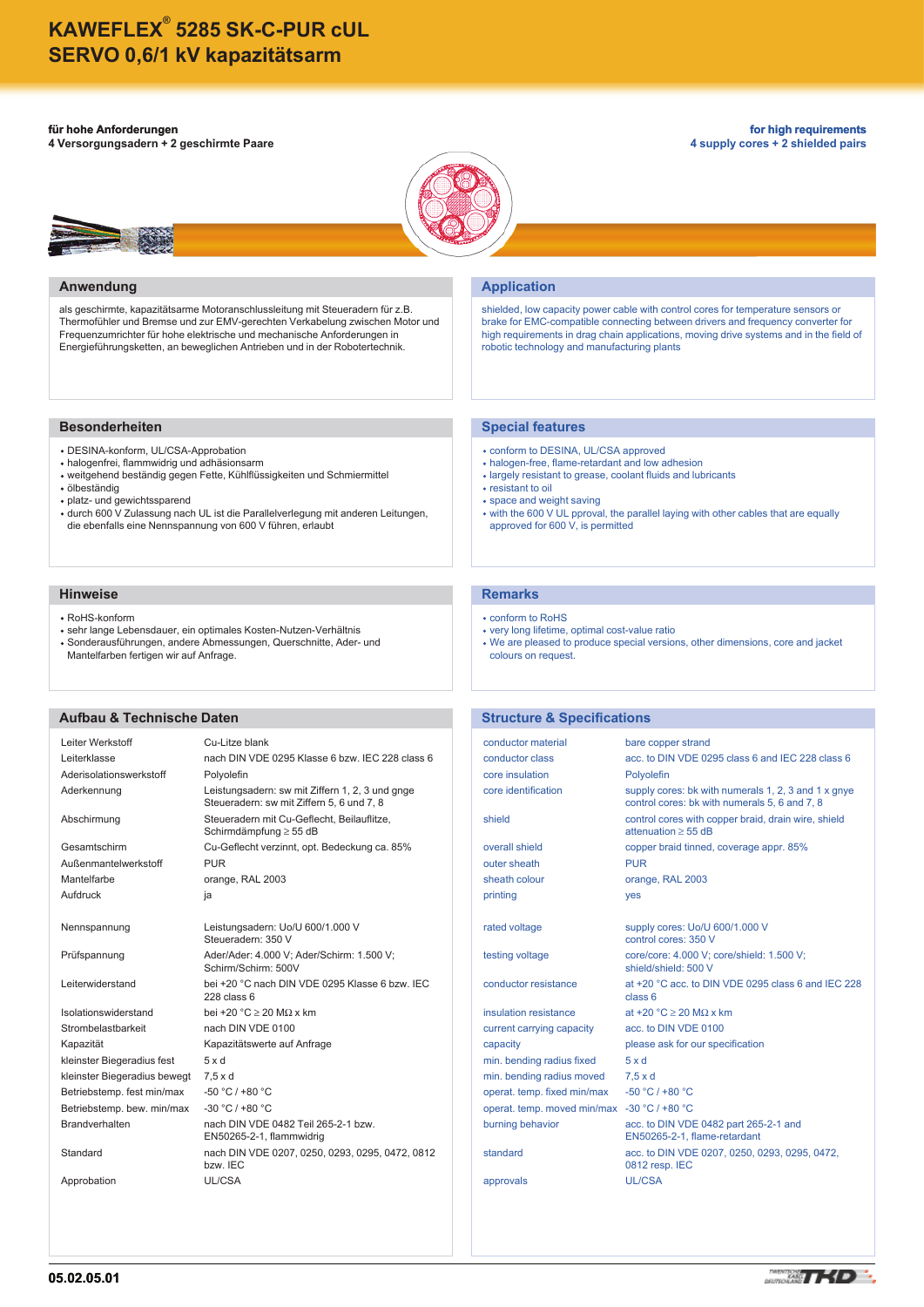#### **für hohe Anforderungen 4 Versorgungsadern + 2 geschirmte Paare**

**for high requirements 4 supply cores + 2 shielded pairs**

| Abmessung<br>dimension<br>$n \times mm^2$ | Außen- $Ø$<br>outer $Ø$<br>mm | Cu-Zahl<br>copper weight<br>kg/km | Gewicht<br>weight<br>kg/km |
|-------------------------------------------|-------------------------------|-----------------------------------|----------------------------|
| 4G16+2X(2X1,5)C                           | 25,5                          | 875.0                             | 1, 118, 0                  |
| 4G25+2X(2X1,5)C                           | 29.0                          | 1.231.0                           | 1.466,0                    |
| 4G35+2X(2X1,5)C                           | 31,7                          | 1.662.0                           | 1.774,0                    |
| 4G50+2X(2X1,5)C                           | 36.0                          | 2.270.0                           | 2.738,0                    |
|                                           |                               |                                   |                            |

| Abmessung<br>dimension<br>$n \times mm^2$ | Außen-Ø<br>outer $\varnothing$<br>mm | Cu-Zahl<br>copper weight<br>kg/km | Gewicht<br>weight<br>kg/km |
|-------------------------------------------|--------------------------------------|-----------------------------------|----------------------------|
| 4G1+2X(2X0,75)C                           | 11,3                                 | 122,5                             | 206,0                      |
| 4G1,5+2X(2X0,75)C                         | 12,3                                 | 149.0                             | 216,0                      |
| 4G2,5+2X(2X1)C                            | 13,8                                 | 218,0                             | 339,0                      |
| 4G4+(2X1)C+2X1,5)C                        | 16,2                                 | 297,0                             | 463,0                      |
| 4G6+(2X1)C+2X1,5)C                        | 18,6                                 | 382,0                             | 552,0                      |
| 4G10+(2X1)C+2X1,5)C                       | 21,5                                 | 579.0                             | 815,0                      |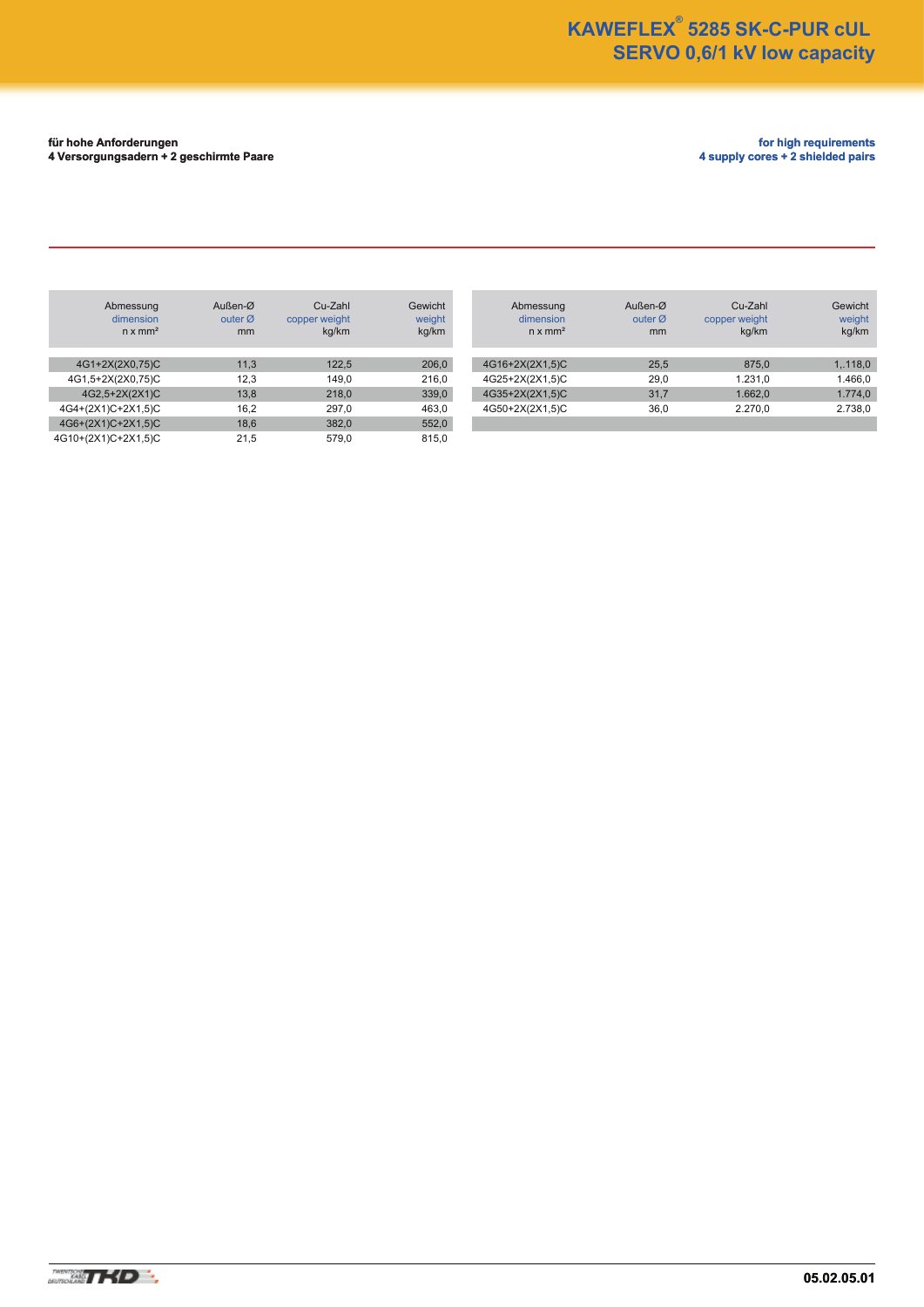### <span id="page-24-0"></span>**4 Versorgungsadern + 4 Adern geschirmt, nach SIEMENS**

**Standard 6FX 7008-1BCxx**



#### **Anwendung**

als geschirmte Motoranschlussleitung für extreme Beschleunigungen und Verfahrgeschwindigkeiten beim Einsatz von Linearmotoren.

#### **4 supply cores + 4 shielded cores, acc. to SIEMENS Standard 6FX 7008-1BCxx**

#### **Application**

shielded power cable for extreme acceleration and traverse speed in linear motor applications.

#### **Besonderheiten**

- DESINA-konform, UL/CSA-Approbation
- halogenfrei, flammwidrig und adhäsionsarm
- weitestgehend beständig gegen Fette, Kühlflüssigkeiten und Schmiermittel ölbeständig
- platz- und gewichtssparend
- durch 600 V Zulassung nach UL ist die Parallelverlegung mit anderen Leitungen, die ebenfalls eine Nennspannung von 600 V führen, erlaubt

#### **Hinweise**

- RoHS-konform
- sehr lange Lebensdauer, ein optimales Kosten-Nutzen-Verhältnis
- Sonderausführungen, andere Abmessungen, Querschnitte, Ader- und Mantelfarben fertigen wir auf Anfrage.

#### **Aufbau & Technische Daten**

| Leiter Werkstoff             | Cu-Litze blank                                                                                        |
|------------------------------|-------------------------------------------------------------------------------------------------------|
| Leiterklasse                 | nach DIN VDE 0295 Klasse 6 bzw. IEC 228 class 6                                                       |
| Aderisolationswerkstoff      | <b>PELON</b> ®                                                                                        |
| Aderkennung                  | Leistungsadern: sw mit U/L1/C, sw mit V/L2, sw mit<br>W/L3/D/L, 1 x gnge, Steueradern: rt, ge, sw, ws |
| Abschirmung                  | Steueradern mit Cu-Geflecht, opt. Bedeckung ca.<br>85%                                                |
| Gesamtschirm                 | Cu-Geflecht verzinnt, opt. Bedeckung ca. 85%                                                          |
| Außenmantelwerkstoff         | <b>PUR</b>                                                                                            |
| Mantelfarbe                  | orange, RAL 2003                                                                                      |
| Aufdruck                     | ja                                                                                                    |
|                              |                                                                                                       |
| Nennspannung                 | Leistungsadern: Uo/U 1.000 V; Steueradern: 1.000<br>$\vee$                                            |
| Prüfspannung                 | Ader/Ader: 4.000 V; Ader/Schirm: 1.500 V;<br>Schirm/Schirm: 500 V                                     |
| Leiterwiderstand             | bei +20 °C nach DIN VDE 0295 Klasse 6 bzw. IEC<br>$228$ class $6$                                     |
| Isolationswiderstand         | bei +20 °C > 20 M $\Omega$ x km                                                                       |
| Strombelastbarkeit           | nach DIN VDE 0100                                                                                     |
| kleinster Biegeradius fest   | $5 \times d$                                                                                          |
| kleinster Biegeradius bewegt | $7.5 \times d$                                                                                        |
| Betriebstemp. fest min/max   | $-50 °C / +80 °C$                                                                                     |
| Betriebstemp. bew. min/max   | $-30 °C / +80 °C$                                                                                     |
| <b>Brandverhalten</b>        | nach DIN VDE 0482 Teil 265-2-1 bzw.<br>EN50265-2-1, flammwidrig                                       |
| Standard                     | nach DIN VDE 0207, 0250, 0293, 0295, 0472 und<br>0812 bzw. IEC                                        |
| Approbation                  | UL/CSA                                                                                                |

#### **Special features**

- conform to DESINA, UL/CSA approved
- halogen-free, flame-retardant and low adhesion
- largely resistant to grease, coolant fluids and lubricants
- resistant to oil
- space and weight saving
- with the 600 V UL approval, the parallel laying with other cables that are equally approved for 600 V, is permitted

#### **Remarks**

- conform to RoHS
- very long lifetime, optimal cost-value ratio
- We are pleased to produce special versions, other dimensions, core and jacket colours on request.

| conductor material                          | bare copper strand                                                                                       |
|---------------------------------------------|----------------------------------------------------------------------------------------------------------|
| conductor class                             | acc. to DIN VDE 0295 class 6 and IEC 228 class 6                                                         |
| core insulation                             | PFI ON®                                                                                                  |
| core identification                         | supply cores: bk with U/L1/C, bk with V/L2, bk with<br>W/L3/D/L, 1 x gnye, control cores: rd, ye, bk, wh |
| shield                                      | control cores with copper braid, coverage appr. 85%                                                      |
| overall shield                              | copper braid tinned, coverage appr. 85%                                                                  |
| outer sheath                                | PUR                                                                                                      |
| sheath colour                               | orange, RAL 2003                                                                                         |
| printing                                    | <b>ves</b>                                                                                               |
|                                             |                                                                                                          |
| rated voltage                               | supply cores: Uo/U 1.000 V; control cores: 1.000 V                                                       |
| testing voltage                             | core/core: 4.000 V; core/shield: 1.500 V;<br>shield/shield: 500 V                                        |
| conductor resistance                        | at $+20$ °C acc. to DIN VDE 0295 class 6 and IEC 228<br>class 6                                          |
| insulation resistance                       | at +20 $°C$ > 20 M $\Omega$ x km                                                                         |
| current carrying capacity                   | acc. to DIN VDE 0100                                                                                     |
| min. bending radius fixed                   | $5 \times d$                                                                                             |
| min. bending radius moved                   | $7.5 \times d$                                                                                           |
| operat. temp. fixed min/max                 | $-50 °C / +80 °C$                                                                                        |
| operat. temp. moved min/max -30 °C / +80 °C |                                                                                                          |
| burning behavior                            | acc. DIN VDE 0482 part 265-2-1 and EN50265-2-1,<br>flame-retardant                                       |
| standard                                    | acc. to DIN VDE 0207, 0250, 0293, 0295, 0472 and<br>0812 and IEC                                         |
| approvals                                   | <b>UL/CSA</b>                                                                                            |
|                                             |                                                                                                          |
|                                             |                                                                                                          |
|                                             |                                                                                                          |

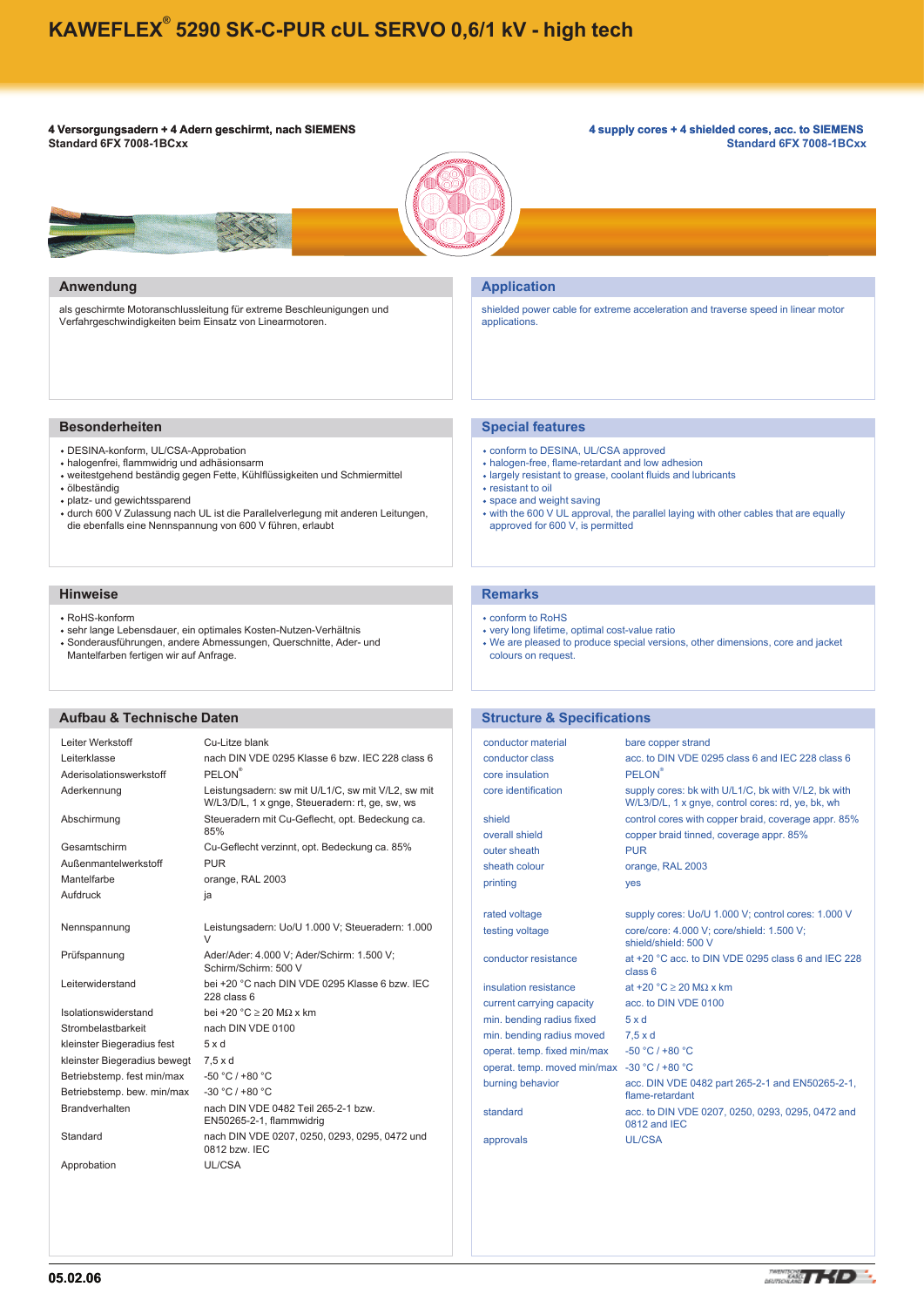Außen-Ø outer Ø  $mm$ 

 $4 G 10 + (4 X 0,5)$  23,5 533,0 840,0 4 G 16 + (4 X 0,5) 26,1 780,0 1.200,0<br>4 G 25 + (4 X 0,5) 30,5 1.120,0 1.585,0

Abmessung dimension  $n \times mm^2$ 

 $4 G 25 + (4 X 0,5)$ 

**4 Versorgungsadern + 4 Adern geschirmt, nach SIEMENS Standard 6FX 7008-1BCxx**

**4 supply cores + 4 shielded cores, acc. to SIEMENS Standard 6FX 7008-1BCxx**

> Cu-Zahl copper weight kg/km

Gewicht weight kg/km

| Abmessung<br>dimension<br>$n \times mm^2$ | Außen-Ø<br>outer $\varnothing$<br>mm | Cu-Zahl<br>copper weight<br>kg/km | Gewicht<br>weight<br>kg/km |
|-------------------------------------------|--------------------------------------|-----------------------------------|----------------------------|
| $4 G 1,5 + (4 X 0,5)$                     | 14.0                                 | 132.0                             | 250.0                      |
| $4 G 2.5 + (4 X 0.5)$                     | 15.2                                 | 174.0                             | 320,0                      |
| $4 G 4 + (4 X 0.5)$                       | 16,6                                 | 256,0                             | 440,0                      |
| $4 G6 + (4 X 0.5)$                        | 18.3                                 | 335.0                             | 590.0                      |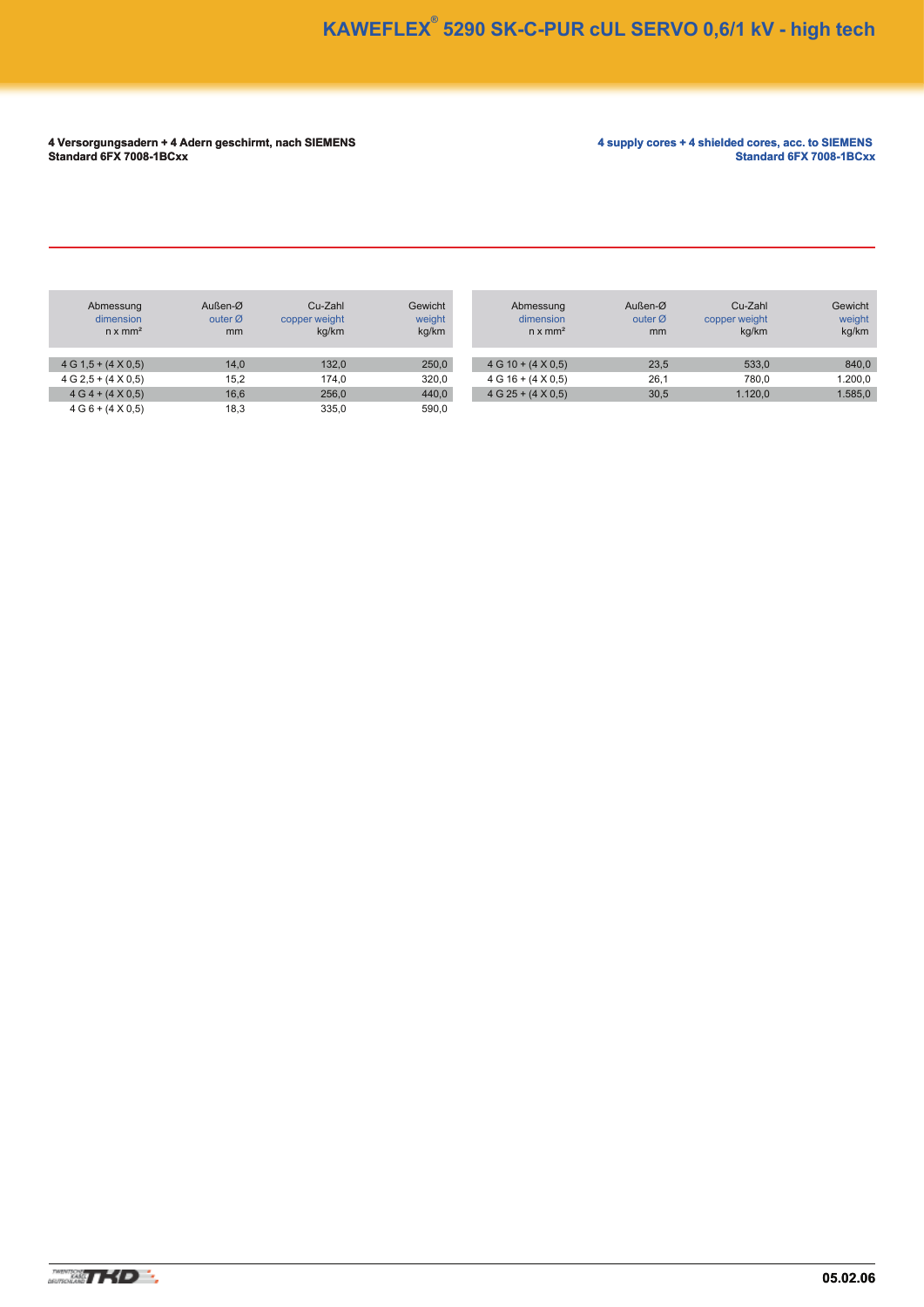### <span id="page-26-0"></span>**KAWEFLEX® 43xx C - PVC [ELEKTRONIK- und SIGNALLEITUNGEN](#page-1-0)**

#### **für flexiblen Einsatz und feste Verlegung**

**for flexibel use and fixed installation**



#### **Anwendung**

Als geschirmte Geberleitung zwischen Antriebseinheit und elektronischer Steuerung im Maschinen- und Steuerungsbau sowie in der Anlagentechnik.

#### **Application**

Shielded encoder cable between drives and electronic control systems in the fields of machine, control and installation engineering applications.

### **Besonderheiten**

- flammwidrig und selbstverlöschend
- weitgehend beständig gegen Öle, Fette, Kühlflüssigkeiten und Schmiermittel

#### **Special features**

- flame-retardant and self-extinguishing
- largely resistant to oil, grease, coolant fluids and lubricants

#### **Hinweise**

- RoHS-konform
- optimales Kosten-Nutzen Verhältnis
- schleppkettentauglicheVersionen siehe Kapitel 05.03.02
- cUL Typen siehe Kapitel 05.04.01
- Sonderausführungen, andere Abmessungen, Querschnitte, Ader- und Mantelfarben fertigen wir auf Anfrage.

#### **Aufbau & Technische Daten**

Leiter Werkstoff Cu-Litze verzinnt Leiterklasse feindrähtig nach DIN VDE 0295 Kl. 5 IEC 228 class 5 Aderisolationswerkstoff PVC Aderkennung siehe Tabelle rechte Seite Abschirmung Elementabschirmung: siehe Tabelle rechte Seite Gesamtschirm Cu-Geflecht / Drall Schirm mit Beilauf Außenmantelwerkstoff PVC Mantelfarbe grau RAL 7001 / schwarz RAL 9005 / grün RAL 6018 Aufdruck ia ia Außendurchmesser siehe Tabelle rechte Seite Nennspannung 250 V, nicht für Starkstromzwecke geeignet Prüfspannung Ader/Ader: 1500 V Ader/Schirm: 750 V Leiterwiderstand nach DIN VDE 0295 Kl. 5 bzw. IEC 228 Isolationswiderstand min. 20 MΩ x km kleinster Biegeradius fest 7,5 x d kleinster Biegeradius bewegt 15 x d Betriebstemp. fest min/max -30 °C / +80 °C Betriebstemp. bew. min/max - 5 °C / +70 °C Brandverhalten nach DIN VDE 0482 Teil 265-2-1 bzw. EN 50265-2-1, flammwidrig und selbstverlöschend nach IEC 332-1 Standard nach DIN VDE 0250, 0812, 0472 und IEC

#### **Remarks**

- conform to RoHS
- optimal cost-value ratio
- cables used in drag chain see chapter 05.03.02 types with cUL see chapter 05.04.01
- 
- We are pleased to produce special versions, other dimensions, core and jacket colours on request.

| conductor material          | bare copper tinned                                                                                   |
|-----------------------------|------------------------------------------------------------------------------------------------------|
| conductor class             | acc. To DIN VDE 0295 cl. 5 res. IEC 228 cl. 5                                                        |
| core insulation             | <b>PVC</b>                                                                                           |
| core identification         | see at the table of the right side                                                                   |
| shield                      | element shield: see at the table of the right side                                                   |
| overall shield              | copper braid / copper spiral screen with drain wire                                                  |
| outer sheath                | PVC.                                                                                                 |
| sheath colour               | grey RAL 7001 / black RAL 9005 / green RAL 6018                                                      |
| printing                    | <b>ves</b>                                                                                           |
| outer diameter              | look at the table of the right side                                                                  |
|                             |                                                                                                      |
| rated voltage               | 250 V, no high-voltage purpose                                                                       |
| testing voltage             | core/core: 1500 V                                                                                    |
|                             | core/shield: 750 V                                                                                   |
| conductor resistance        | according to DIN VDE 0295 class 5 resp. IEC                                                          |
| insulation resistance       | $min$ 20 MO $x$ km                                                                                   |
| min. bending radius fixed   | $7.5 \times d$                                                                                       |
| min. bending radius moved   | $15 \times d$                                                                                        |
| operat. temp. fixed min/max | $-30 °C / +80 °C$                                                                                    |
| operat. temp. moved min/max | $-5 °C/+70 °C$                                                                                       |
| burning behavior            | according to DIN VDE 0482 part 265-2-1 resp. EN<br>50265-2-1, flame-retardant and self-extinghustion |
|                             | acc. IEC 332-1                                                                                       |
| standard                    | acc. to DIN VDE 0250, 0812, 0472 and IEC                                                             |
|                             |                                                                                                      |
|                             |                                                                                                      |
|                             |                                                                                                      |

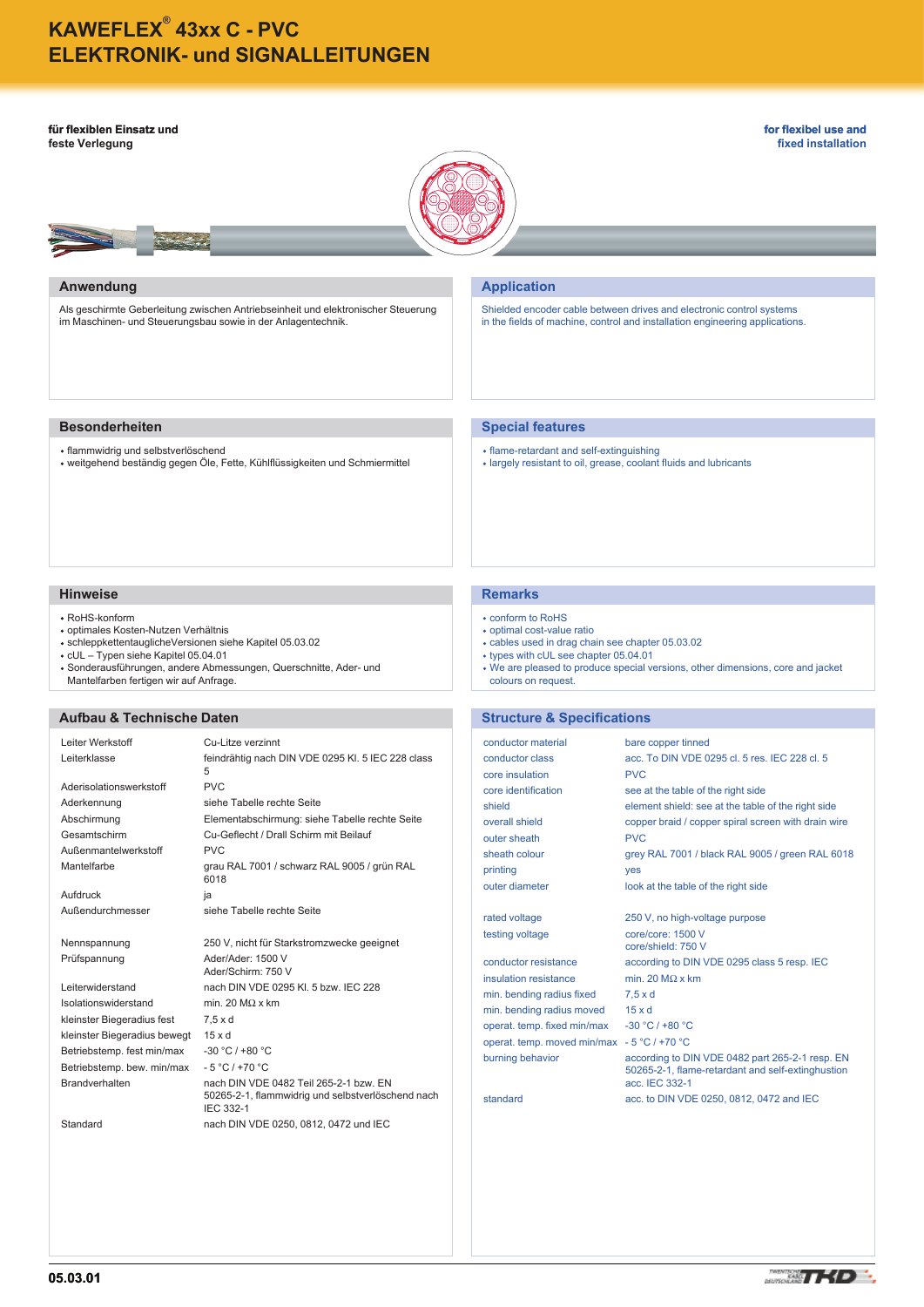**für flexiblen Einsatz und feste Verlegung**

**for flexibel use and fixed installation**

|      | Abmessung<br>dimension<br>$n \times mm2$ | Außen-Ø<br>outer Ø<br>mm | Aderkennung<br>core identification                                               | Querschnitt<br>cross section<br>mm <sup>2</sup> | Gesamtschirm<br>overall shield | Elementschirm /<br>Isolation<br>element shield |
|------|------------------------------------------|--------------------------|----------------------------------------------------------------------------------|-------------------------------------------------|--------------------------------|------------------------------------------------|
|      |                                          |                          |                                                                                  |                                                 |                                |                                                |
| 4304 |                                          |                          |                                                                                  |                                                 |                                |                                                |
|      | 10 X 0,14 + 2 X 0,5                      | 7,9                      | ws, br, gn, ge, gr, rs, bl, rt, sw, vi                                           | 0,14                                            | Cu-Geflecht                    |                                                |
|      |                                          |                          | ws, br                                                                           | 0,5                                             |                                |                                                |
|      |                                          |                          |                                                                                  |                                                 |                                |                                                |
| 4308 |                                          | 9,2                      |                                                                                  |                                                 | Cu-Geflecht                    |                                                |
|      | $10 \times 0,14 + 4 \times 0,5$          |                          | ws, gn, gr, ge, rs, vi, wsbr, wsgn, wsge, wsgr                                   | 0,14<br>0,5                                     |                                |                                                |
|      |                                          |                          | sw, br, rt, bl                                                                   |                                                 |                                |                                                |
| 4312 |                                          |                          |                                                                                  |                                                 |                                |                                                |
|      | 15 X 0,14+ 4 X 0,5                       |                          | 9,2 gr, rs, bl, rt, sw, vi, grrs, rtbl, wsgn, brgn, wsge, gebr, wsgr, grbr, wsrs | 0,14                                            | Cu-Geflecht                    |                                                |
|      |                                          |                          | ws, br, gn, ge                                                                   | 0,5                                             |                                |                                                |
|      |                                          |                          |                                                                                  |                                                 |                                |                                                |
| 4316 |                                          |                          |                                                                                  |                                                 |                                |                                                |
|      | $3 X 2 X 0,14 + 2 X 0,5$                 | 9,0                      | ws-br, gn-ge, gr-rs                                                              | 0,14                                            | Cu-Geflecht                    |                                                |
|      |                                          |                          | bl, rt                                                                           | 0,5                                             |                                |                                                |
|      |                                          |                          |                                                                                  |                                                 |                                |                                                |
| 4320 |                                          |                          |                                                                                  |                                                 |                                |                                                |
|      | $3 X (2 X 0, 14) + 2 X (0, 5)$           | 8,2                      | ge-gn, gr-rs, bl-rt                                                              | 0,14                                            | Cu-Geflecht                    | Cu-Umlegung PVC                                |
|      |                                          |                          | ws, br                                                                           | 0,5                                             |                                |                                                |
|      |                                          |                          |                                                                                  |                                                 |                                |                                                |
| 4324 |                                          |                          |                                                                                  |                                                 |                                |                                                |
|      | $3 X (2 X 0, 14) + 2 X 1$                | 8,8                      | gn-ge, gr-rs, rt-bl                                                              | 0,14                                            | Cu-Geflecht                    | Cu-Umlegung PVC                                |
|      |                                          |                          | ws, br                                                                           | 1,00                                            |                                |                                                |
|      |                                          |                          |                                                                                  |                                                 |                                |                                                |
| 4328 |                                          |                          |                                                                                  |                                                 |                                |                                                |
|      | $3 X (2 X 0, 14) + 4 X 0, 14 + 2 X 0, 5$ | 8,3                      | ge-gn, br-sw, vi-bl                                                              | 0,14 geschirmt                                  | Cu-Geflecht                    | Cu-Umlegung PVC                                |
|      |                                          |                          | gr, ge, bl, wssw                                                                 | 0,14 ungeschirmt                                |                                |                                                |
|      |                                          |                          |                                                                                  | 0,5                                             |                                |                                                |
|      |                                          |                          | rt, sw                                                                           |                                                 |                                |                                                |
|      |                                          |                          |                                                                                  |                                                 |                                |                                                |
| 4336 |                                          |                          |                                                                                  |                                                 |                                |                                                |
|      | 3 X (2 X 0, 14) + 3 X 2 X 0, 25          | 10,0                     | ws-br, gn-ge, gr-rs                                                              | 0,14                                            | Cu-Geflecht                    | Cu-Umlegung PVC                                |
|      |                                          |                          | bl-rt, sw-vi, grrs-rtbl                                                          | 0,25                                            |                                |                                                |
|      |                                          |                          |                                                                                  |                                                 |                                |                                                |
| 4344 |                                          |                          |                                                                                  |                                                 |                                |                                                |
|      | $4 X 2 X 0,14 + 4 X 0,25$                | 8,0                      | rs-gr, rt-sw, br-gn, ge-vi                                                       | 0,14                                            | Cu-Geflecht                    |                                                |
|      |                                          |                          | bl, ws, brgn, wsgn                                                               | 0,25                                            |                                |                                                |
|      |                                          |                          |                                                                                  |                                                 |                                |                                                |
| 4348 |                                          |                          |                                                                                  |                                                 |                                |                                                |
|      | $4 \times 2 \times 0,14 + 4 \times 0,5$  | 9,4                      | rs-gr, rt-sw, br-gn, ge-vi                                                       | 0,14                                            | Cu-Geflecht                    |                                                |
|      |                                          |                          | bl, ws, bngn, wsgn                                                               | 0,50                                            |                                |                                                |
|      |                                          |                          |                                                                                  |                                                 |                                |                                                |
| 4376 |                                          |                          |                                                                                  |                                                 |                                |                                                |
|      | 3 X 2 X 0,18                             | 6,5                      | Siemens-Sinumerik-Farbcode                                                       |                                                 | Cu-Geflecht                    |                                                |
|      | 8 X 2 X 0,18                             | 8,4                      | Siemens-Sinumerik-Farbcode                                                       |                                                 | Cu-Geflecht                    |                                                |
|      | 10 X 2 X 0,18                            | 9,7                      | Siemens-Sinumerik-Farbcode                                                       |                                                 | Cu-Geflecht                    |                                                |
|      | 13 X 2 X 0,18                            | 10,5                     | Siemens-Sinumerik-Farbcode                                                       |                                                 | Cu-Geflecht                    |                                                |
|      | 21 X 2 X 0,18                            | 12,6                     | Siemens-Sinumerik-Farbcode                                                       |                                                 | Cu-Geflecht                    |                                                |
|      | 50 X 0,18                                | 12,0                     | Siemens-Sinumerik-Farbcode                                                       |                                                 | Cu-Geflecht                    |                                                |
|      |                                          |                          |                                                                                  |                                                 |                                |                                                |
| 4380 | 4 X 2 X 0, 25 + 2 X 1                    | 8,8                      |                                                                                  | 0,25                                            | Cu-Geflecht                    |                                                |
|      |                                          |                          | gn-br, gr-rs, bl-vi, rt-sw<br>ws, br                                             | 1,00                                            |                                |                                                |
|      |                                          |                          |                                                                                  |                                                 |                                |                                                |
| 4388 |                                          |                          |                                                                                  |                                                 |                                |                                                |
|      | $12 \times (2 \times 0, 14)$             | 12,1                     | sw-br, rt-or, ge-gn, bl-vi, gr-ws, wssw-wsbr, wsrt-wsor,                         | 0,14                                            |                                | Cu-Umlegung PVC                                |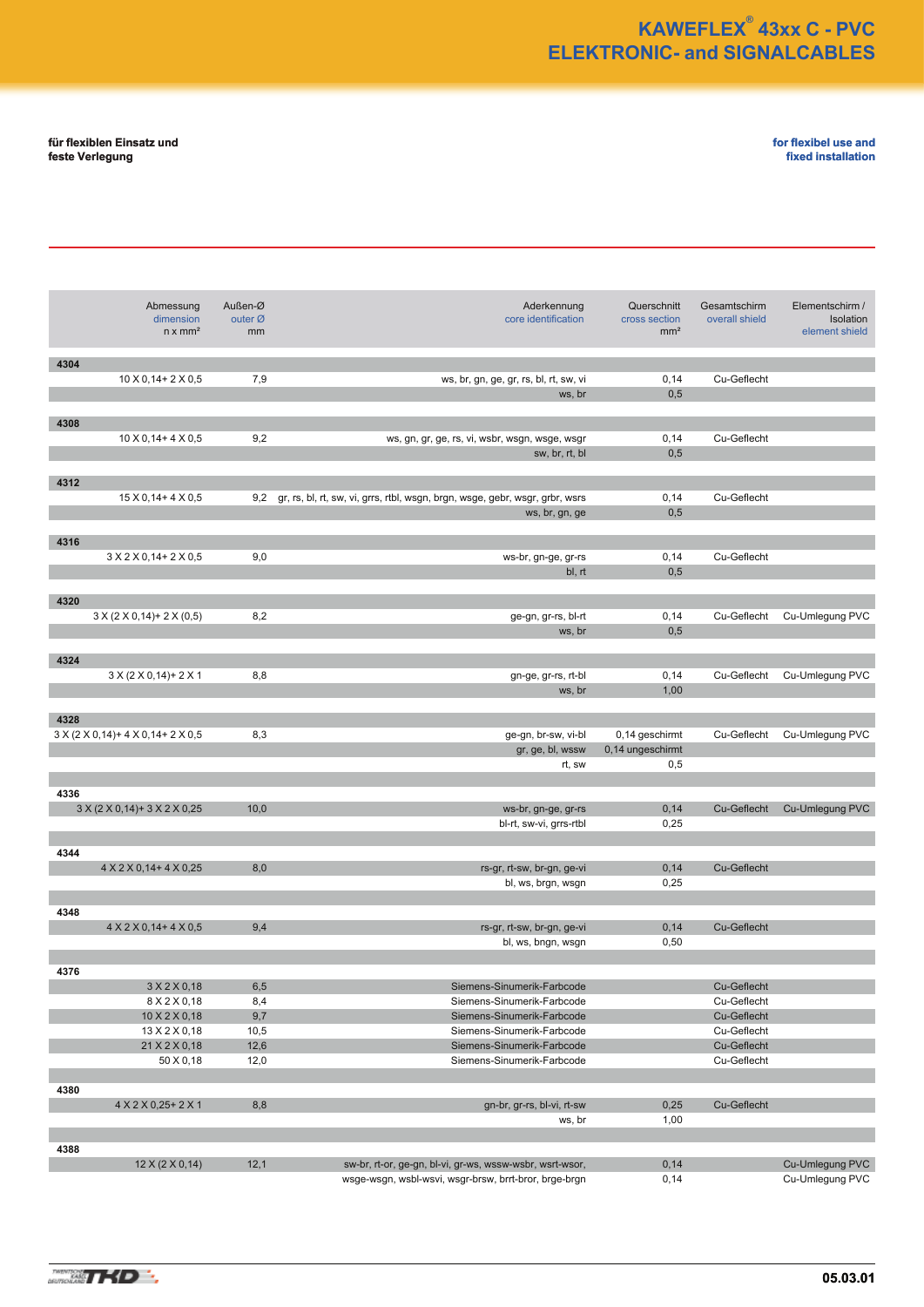### <span id="page-28-0"></span>**KAWEFLEX® 44xx C - PUR [ELEKTRONIK- und SIGNALLEITUNGEN](#page-1-0)**

#### **für hohe Anforderungen schleppkettentauglich**

Port 22

#### **for high requirements for drag chain applications**



#### **Anwendung**

als geschirmte Geberleitung zwischen Antriebseinheit und elektronischer Steuerung für Schleppketteneinsatz im Maschinen- und Steuerungsbau, in der Anlagentechnik, an bewegten Antrieben und in der Robotertechnologie.

#### **Application**

**Special features**

halogen free and flame-retardant

largely resistant to, grease, coolant fluids and lubricants

shielded encoder cable between drives and electronic control systems for drag chain application in machine building control modules, manufacturing plants, moving drive systems and in the field of robotic technology.

#### **Besonderheiten**

- halogenfrei und flammwidrig
- weitgehend beständig gegen, Fette, Kühlflüssigkeiten und Schmiermittel
- ölbeständig

#### **Hinweise**

- RoHS-konform
- sehr langeLebensdauer
- optimales Kosten-Nutzen-Verhältnis cUL – Typens. Kapitel 05.04.01
- Sonderausführungen, andere Abmessungen, Querschnitte, Ader- und
- Mantelfarben fertigen wir auf Anfrage.

#### **Aufbau & Technische Daten**

| Leiter Werkstoff             | Cu-Litze blank                                                        |
|------------------------------|-----------------------------------------------------------------------|
| Leiterklasse                 | feindrähtig nach DIN VDE 0295 KI. 6 IEC 228 class<br>6                |
| Aderisolationswerkstoff      | <b>PELON</b>                                                          |
| Aderkennung                  | Elementabschirmung: siehe Tabelle rechte Seite                        |
| Abschirmung                  | siehe Tabelle rechte Seite                                            |
| Gesamtschirm                 | siehe Tabelle rechte Seite                                            |
| Außenmantelwerkstoff         | <b>PUR</b>                                                            |
| Mantelfarbe                  | grau RAL 7001 / schwarz RAL 9005 / grün RAL<br>6018 / orange RAL 2003 |
| Aufdruck                     | ia                                                                    |
| Außendurchmesser             | siehe tabellarische Auflistung rechte Seite                           |
| Nennspannung                 | 350 V, nicht für Starkstromzwecke geeignet                            |
| Prüfspannung                 | Ader/Ader: 2000 V<br>Ader/Schirm: 500 V                               |
| Leiterwiderstand             | nach DIN VDE 0295 KI, 6 bzw. IEC 228                                  |
| Isolationswiderstand         | min. 20 M $\Omega$ x km                                               |
| kleinster Biegeradius fest   | $5 \times d$                                                          |
| kleinster Biegeradius bewegt | $7.5 \times d$                                                        |
| Betriebstemp. fest min/max   | $-50 °C/+80 °C$                                                       |
| Betriebstemp. bew. min/max   | $-30 °C / +80 °C$                                                     |
| Brandverhalten               | nach DIN VDE 0482 Teil 265-2-2 bzw. EN<br>50265-2-2, flammwidrig      |
| Standard                     | nach DIN VDE 0207, 0250, 0812, 0472 und IEC                           |

# **Remarks**

resistant to oil

- conform to RoHS
- very long life time
- optimal cost-value ratio
- types with cUL see chapter 05.04.01
- We are pleased to produce special versions, other dimensions, core and jacket colours on request.

| conductor material                           | copper braid blank                                                            |
|----------------------------------------------|-------------------------------------------------------------------------------|
| conductor class                              | acc. To DIN VDE 0295 cl. 6 res. IEC 228 cl. 6                                 |
| core insulation                              | <b>PELON</b>                                                                  |
| core identification                          | see at the table on the right side                                            |
| shield                                       | element shield: see at the table on the right side                            |
| overall shield                               | see at the table on the right side                                            |
| outer sheath                                 | <b>PUR</b>                                                                    |
| sheath colour                                | grey RAL 7001 / black RAL 9005 / green RAL 6018 /<br>orange RAL 2003          |
| printing                                     | yes                                                                           |
|                                              |                                                                               |
| rated voltage                                | 350 V, no high-voltage purpose                                                |
| testing voltage                              | core/core: 2000 V<br>core/shield: 500 V                                       |
| conductor resistance                         | according to DIN VDE 0295 class 6 resp. IEC                                   |
| insulation resistance                        | min. 20 $M\Omega$ x km                                                        |
| min. bending radius fixed                    | 5xd                                                                           |
| min. bending radius moved                    | $7.5 \times d$                                                                |
| operat. temp. fixed min/max                  | $-50 °C / +80 °C$                                                             |
| operat. temp. moved min/max - 30 °C / +80 °C |                                                                               |
| burning behavior                             | according to DIN VDE 0482 part 265-2-2 resp. EN<br>50265-2-2, flame-retardant |
| standard                                     | acc. to DIN VDE 0207, 0250, 0812, 0472 and IEC                                |
|                                              |                                                                               |
|                                              |                                                                               |
|                                              |                                                                               |
|                                              |                                                                               |

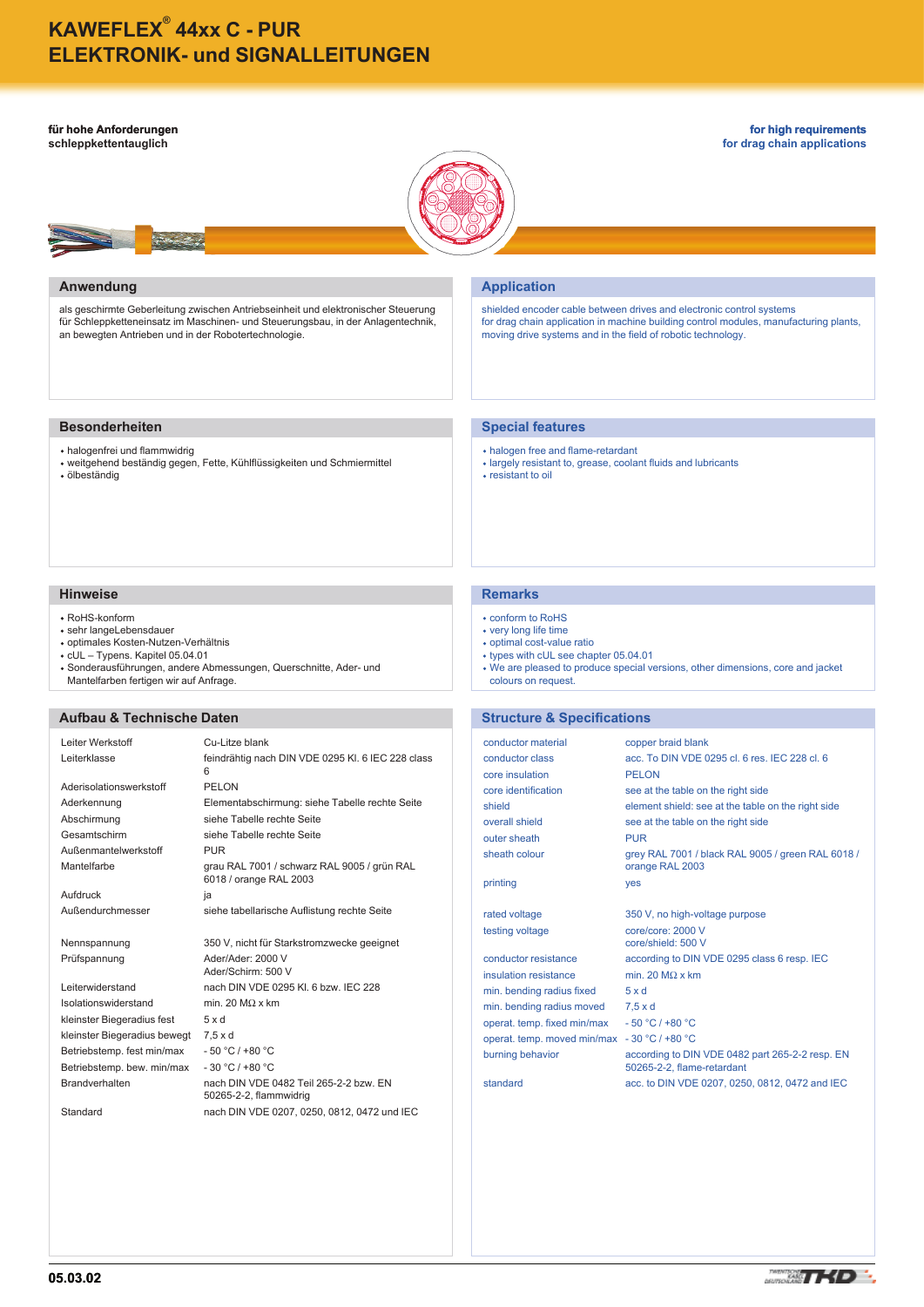**for high requirements for drag chain applications**

|      | Abmessung                                          | Außen-Ø             | Aderkennung                                                                      | Querschnitt     | Gesamtschirm         | Elementschirm  |
|------|----------------------------------------------------|---------------------|----------------------------------------------------------------------------------|-----------------|----------------------|----------------|
|      | dimension                                          | outer $\varnothing$ | core identification                                                              | cross section   | overall shield       | / Isolation    |
|      | $n \times mm2$                                     | mm                  |                                                                                  | mm <sup>2</sup> |                      | element shield |
| 4404 |                                                    |                     |                                                                                  |                 |                      |                |
|      | $10 \times 0,14 + 2 \times 0,5$                    | 6,9                 | ws, br, gn, ge, gr, rs, bl, rt, sw, vi                                           | 0,14            | Geflecht             |                |
|      |                                                    |                     | ws, br                                                                           | 0,5             |                      |                |
| 4408 |                                                    |                     |                                                                                  |                 |                      |                |
|      | $10 \times 0,14 + 4 \times 0,5$                    | 7,5                 | ws, gn, gr, ge, rs, vi, wsbr, wsgn, wsge, wsgr<br>sw, br, rt, bl                 | 0,14<br>0,5     | Geflecht             |                |
| 4412 |                                                    |                     |                                                                                  |                 |                      |                |
|      | $15 \times 0, 14 + 4 \times 0, 5$                  |                     | 7,5 gr, rs, bl, rt, sw, vi, grrs, rtbl, wsgn, brgn, wsge, gebr, wsgr, grbr, wsrs | 0,14            | Geflecht             |                |
|      |                                                    |                     | ws, br, gn, ge                                                                   | 0,5             |                      |                |
| 4416 |                                                    |                     |                                                                                  |                 |                      |                |
|      | $3 X 2 X 0,14 + 2 X 0,5$                           | 6,8                 | ws-br, gn-ge, gr-rs<br>bl, rt                                                    | 0,14<br>0,5     | Geflecht             |                |
| 4420 |                                                    |                     |                                                                                  |                 |                      |                |
|      | $3 \times (2 \times 0, 14) + 2 \times (0,5)$       | 8,0                 | gn-ge, gr-rs, bl-rt                                                              | 0,14            | Geflecht             | Umleg. PETE    |
|      |                                                    |                     | ws, br                                                                           | 0,5             |                      |                |
| 4424 | $3 X (2 X 0, 14)+2 X 1$                            | 8,0                 |                                                                                  | 0,14            | Geflecht             | Umleg. PETE    |
|      |                                                    |                     | gn-ge, gr-rs, rt-bl<br>ws, br                                                    | 1,0             |                      |                |
| 4432 |                                                    |                     |                                                                                  |                 |                      |                |
|      | 3 X (2 X 0, 14) + 4 X 0, 14 + 4 X 0, 25 + 2 X 0, 5 | 9,7                 | gn-ge, sw-bn, or, rt                                                             | $0,14$ gesch.   | Geflecht             | Umleg. PETE    |
|      |                                                    |                     | wsrt, wssw, bl, gr                                                               | 0,14 ungesch.   |                      |                |
|      |                                                    |                     | bngr, bnge, gnsw, gnbn                                                           | 0,25 ungesch.   |                      |                |
| 4436 |                                                    |                     | bnrt, bnbl                                                                       | 0,5 ungesch.    |                      |                |
|      | 3 X (2 X 0, 14) + 3 X 2 X 0, 25                    | 10,0                | ws-br, gn-ge, gr-rs                                                              | 0,14            | Geflecht             | Umleg. PETE    |
|      |                                                    |                     | bl-rt, sw-vi, grrs-rtbl                                                          | 0,25            |                      |                |
| 4440 |                                                    |                     |                                                                                  |                 |                      |                |
| 4444 | 4 X 2 X 0,14                                       | 6,1                 | ws-br, gn-ge, gr-rs, bl-rt                                                       | 0,14            | Geflecht             | Umleg. PETE    |
|      | 4 X 2 X 0, 14 + 4 X 0, 25                          | 6,1                 | rs-gr, rt-sw, br-gn, ge-vi                                                       | 0,14            | Geflecht             |                |
|      |                                                    |                     | bl, ws, brgn, wsgn                                                               | 0,25            |                      |                |
| 4448 |                                                    |                     |                                                                                  |                 |                      |                |
|      | $4 X 2 X 0, 14 + 4 X 0, 5$                         | 8,2                 | rs-gr, rt-sw, br-gn, ge-vi                                                       | 0,14            | Geflecht             |                |
| 4452 |                                                    |                     | bl, ws, bngn, wsgn                                                               | 0,50            |                      |                |
|      | 4 X 7 X 0.14 + 2 X 1.5                             | 11,2                | ws, br, gn, ge, gr, rs, bl je Stamm mit Ziffernfolie                             | 0,14            | Geflecht             |                |
|      |                                                    |                     | sw, rt                                                                           | 1,50            |                      |                |
| 4461 |                                                    |                     |                                                                                  |                 |                      |                |
| 4464 | 4 X 2 X 0.18                                       | 6,9                 | sw-br, rt-or, ge-gn, bl-vio                                                      | 0, 18           | Geflecht             |                |
|      | $10 \times 0,25 + 2 \times 0,50$                   | 7,2                 | gn, ge, gr, rs, bl, rt, sw, vi, grrs, rtbl                                       | 0,25            | Geflecht             |                |
|      |                                                    |                     | ws, br                                                                           | 0,50            |                      |                |
| 4468 |                                                    |                     |                                                                                  |                 |                      |                |
|      | 12 X 0.25                                          | 6,7                 | sw, br, rt, or, ge, gn, bl, vi, gr, ws, wssw, wsbr                               | 0,25            | Geflecht             |                |
| 4472 | 15 X 0,25+ 4 X 0,50                                | 8,6                 | gr, rs, bl, rt, sw, vi, grrs, rtbl, wsgn, brgn                                   | 0,25            | Geflecht             |                |
|      |                                                    |                     | ws, br, gn, ge                                                                   | 0,50            |                      |                |
| 4476 |                                                    |                     |                                                                                  |                 |                      |                |
|      | 3 X 2 X 0,35                                       | 6,2                 | Siemens-Sinumerik-Farbcode                                                       |                 | Geflecht             |                |
|      | 8 X 2 X 0.25                                       | 8,4                 | Siemens-Sinumerik-Farbcode                                                       |                 | Geflecht             |                |
|      | 10 X 2 X 0,25                                      | 9,2                 | Siemens-Sinumerik-Farbcode                                                       |                 | Geflecht             |                |
|      | 13 X 2 X 0,25<br>21 X 2 X 0,25                     | 11,1<br>12,5        | Siemens-Sinumerik-Farbcode<br>Siemens-Sinumerik-Farbcode                         |                 | Geflecht<br>Geflecht |                |
| 4480 |                                                    |                     |                                                                                  |                 |                      |                |
|      | $4 X 2 X 0,25 + 2 X 1$                             | 8,8                 | gn-br, gr-rs, bl-vi, rt-sw                                                       | 0,25            | Geflecht             |                |
|      |                                                    |                     | ws, br                                                                           | 1,00            |                      |                |
| 4484 |                                                    |                     |                                                                                  |                 |                      |                |
|      | $5 X 2 X 0,25 + 2 X 0,5$                           | 8,8                 | ws-br, gn-ge, gr-rs, bl-rt, sw-vi                                                | 0,25            | Geflecht             |                |
|      |                                                    |                     | ws, br                                                                           | 0,50            |                      |                |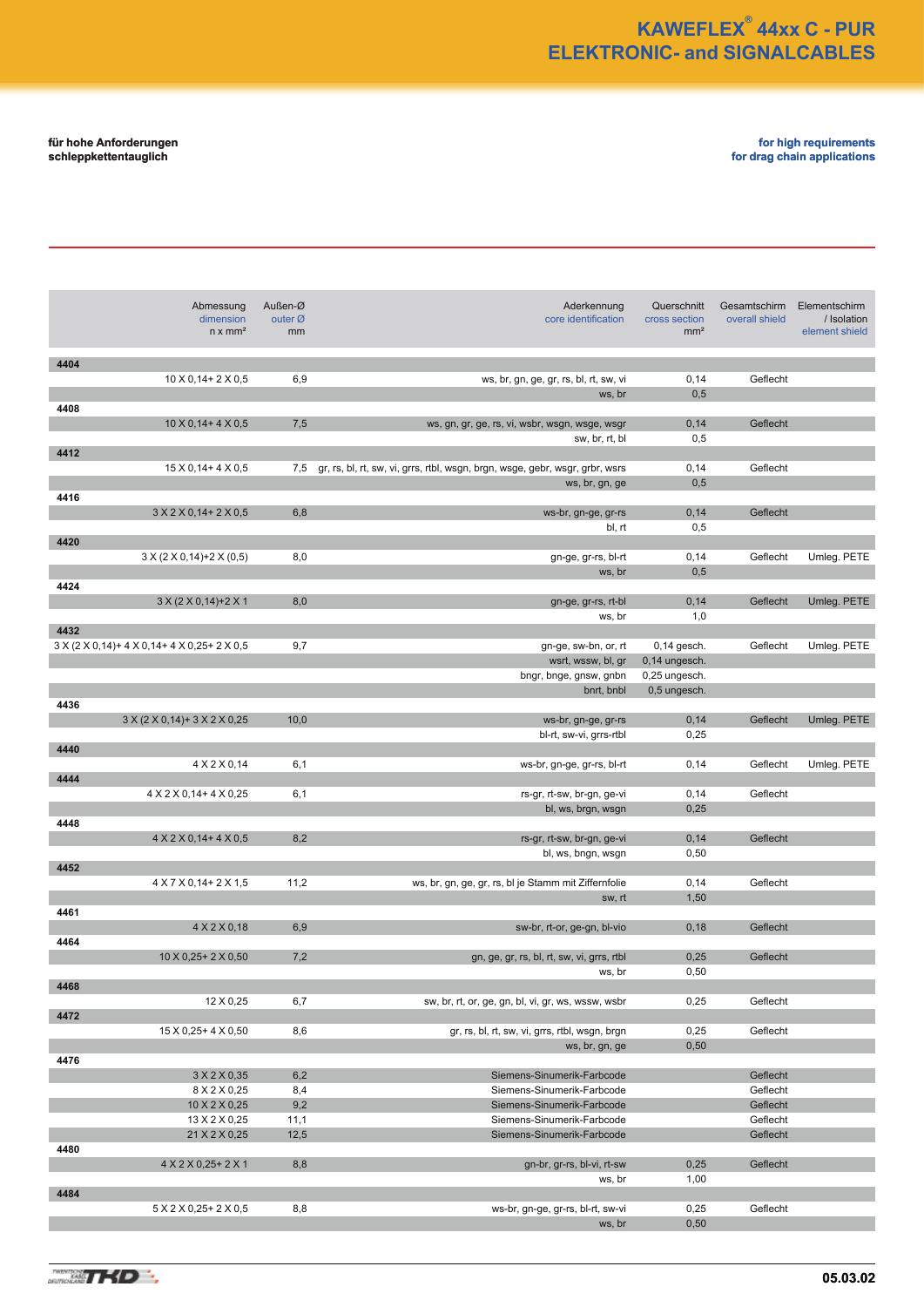### <span id="page-30-0"></span>**KAWEFLEX® 54xx SK - C - PUR UL/CSA [ELEKTRONIK- und SIGNALLEITUNGEN](#page-1-0)**

#### **für hohe Anforderungen schleppkettentauglich**

#### **for high requirements for drag chain application**



#### **Anwendung**

als geschirmte Elektronikschleppleitung für hohe elektrische und mechanische Anforderungen in Energieführungsketten an bewegten Antrieben und in der Robotertechnologie

#### **Application**

**Special features** UL/CSA approved

resistant to oil space and weight saving

halogen free and flame-retardant

largely resistant to, grease, coolant fluids and lubricants

shielded electronic cable between drives and electronic control systems in the fields of machine and control and installation engeneering applications.

#### **Besonderheiten**

- UL/CSA Approbationen
- halogenfrei und flammwidrig
- weitgehend beständig gegen, Fette, Kühlflüssigkeiten und Schmiermittel
- ölbeständig
- platz und gewichtssparend

#### **Hinweise**

- RoHS-konform
- sehr langeLebensdauer
- optimales Kosten-Nutzen-Verhältnis
- Sonderausführungen, andere Abmessungen, Querschnitte, Ader- und Mantelfarben fertigen wir auf Anfrage.

#### **Aufbau & Technische Daten**

| Leiter Werkstoff             | Cu-Litze blank                                                   |
|------------------------------|------------------------------------------------------------------|
| Leiterklasse                 | feindrähtig nach DIN VDE 0295 KI. 6 IEC 228 class<br>6           |
| Aderisolationswerkstoff      | PELON                                                            |
| Aderkennung                  | siehe Tabelle rechte Seite                                       |
| Abschirmung                  | Elementabschirmung: siehe Tabelle rechte Seite                   |
| Gesamtschirm                 | siehe Tabelle rechte Seite                                       |
| Außenmantelwerkstoff         | <b>PUR</b>                                                       |
| Mantelfarbe                  | grau RAL 7001 / schwarz RAL 9005 / orange RAL<br>2003            |
| Aufdruck                     | ja                                                               |
| Außendurchmesser             | siehe Tabelle rechte Seite                                       |
|                              |                                                                  |
| Nennspannung                 | 300 V, nicht für Starkstromzwecke geeignet                       |
| Prüfspannung                 | Ader/Ader: 1500 V<br>Ader/Schirm: 500 V                          |
| Leiterwiderstand             | nach DIN VDE 0295 KI, 6 bzw. IEC 228                             |
| Isolationswiderstand         | min. 20 M $\Omega$ x km                                          |
| kleinster Biegeradius fest   | $5 \times d$                                                     |
| kleinster Biegeradius bewegt | $7.5 \times d$                                                   |
| Betriebstemp. fest min/max   | $-50 °C / +80 °C$                                                |
| Betriebstemp. bew. min/max   | $-30 °C / +80 °C$                                                |
| Brandverhalten               | nach DIN VDE 0482 Teil 265-2-1 bzw. EN<br>50265-2-1, flammwidrig |
| Standard                     | nach DIN VDE 0207, 0250, 0293, 0295 und IEC                      |

### **Remarks**

- conform to RoHS
- very long life time
- optimal cost-value ratio
- We are pleased to produce special versions, other dimensions, core and jacket colours on request.

| conductor material                           | copper braid blank                                                            |
|----------------------------------------------|-------------------------------------------------------------------------------|
| conductor class                              | acc. To DIN VDE 0295 cl. 6 res. IEC 228 cl. 6                                 |
| core insulation                              | <b>PELON</b>                                                                  |
| core identification                          | see at the table on the right side                                            |
| shield                                       | element shielding: see at the table on the right side                         |
| overall shield                               | see at the table on the right side                                            |
| outer sheath                                 | <b>PUR</b>                                                                    |
| sheath colour                                | grey RAL 7001 / black RAL 9005 / orange RAL 2003                              |
| printing                                     | <b>ves</b>                                                                    |
| outer diameter                               | look at the table on the right side                                           |
|                                              |                                                                               |
| rated voltage                                | 300 V, no high-voltage purpose                                                |
| testing voltage                              | core/core: 15000 V<br>core/shield: 500 V                                      |
| conductor resistance                         | according to DIN VDE 0295 class 6 resp. IEC                                   |
| insulation resistance                        | $min$ 20 MO $x$ km                                                            |
| min. bending radius fixed                    | 5xd                                                                           |
| min. bending radius moved $7.5 \times d$     |                                                                               |
| operat. temp. fixed min/max                  | $-50 °C / +80 °C$                                                             |
| operat. temp. moved min/max - 30 °C / +80 °C |                                                                               |
| burning behavior                             | according to DIN VDE 0482 part 265-2-1 resp. EN<br>50265-2-1, flame-retardant |
| standard                                     | acc. to DIN VDE 0207, 0250, 0293, 0295 and IEC                                |
|                                              |                                                                               |
|                                              |                                                                               |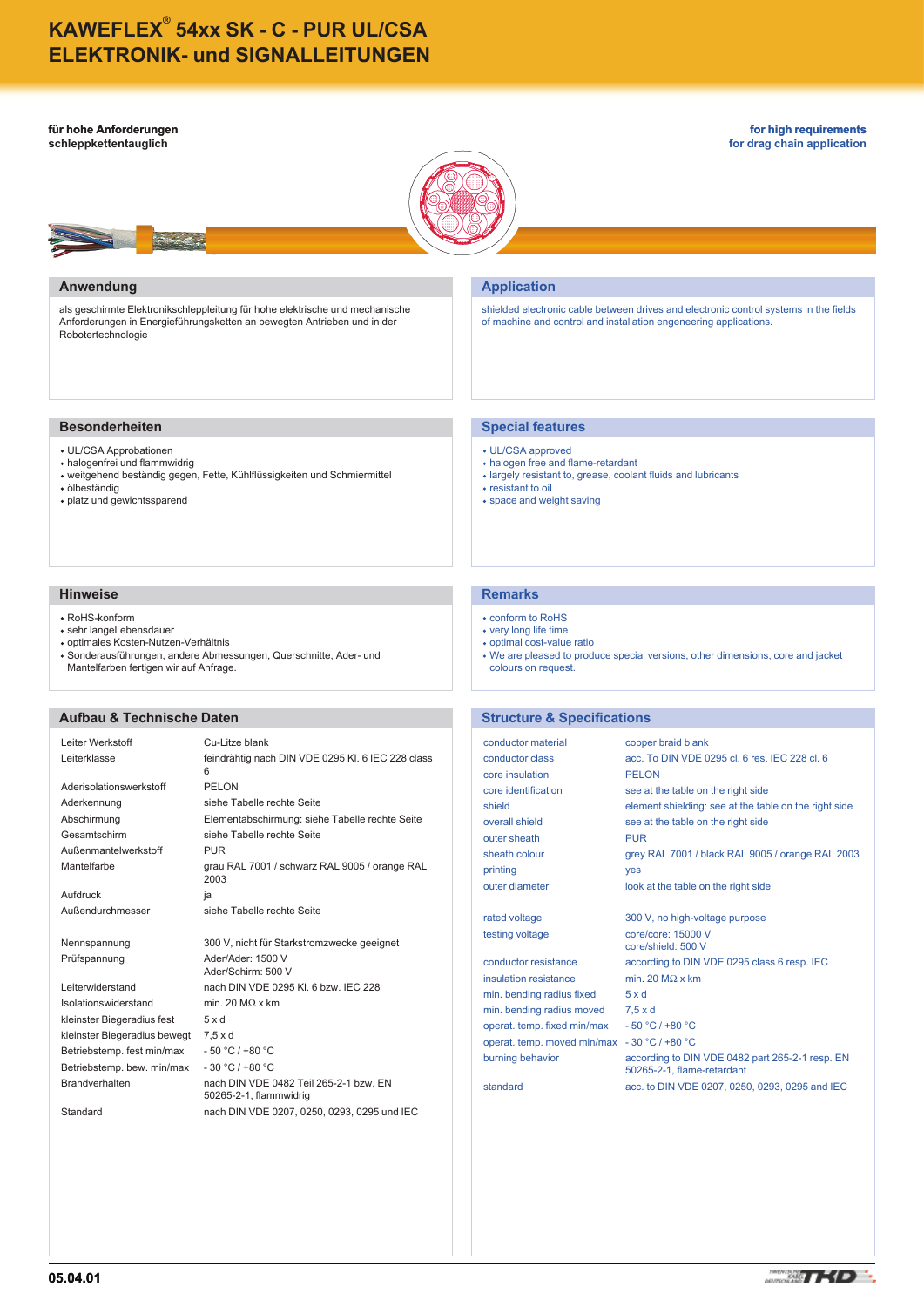**for high requirements for drag chain application**

|      | Abmessung                                                 | Außen-Ø | Aderkennung                                                                      | Querschnitt     | Gesamtschirm   | Elementschirm /                 |
|------|-----------------------------------------------------------|---------|----------------------------------------------------------------------------------|-----------------|----------------|---------------------------------|
|      | dimension                                                 | outer Ø | core identification                                                              | cross section   | overall shield | Isolation                       |
|      | $n \times mm^2$                                           | mm      |                                                                                  | mm <sup>2</sup> |                | element shield                  |
|      |                                                           |         |                                                                                  |                 |                |                                 |
| 5402 |                                                           |         |                                                                                  |                 |                |                                 |
|      | $(4 \times 0.14) + 4 \times 2 \times 0.14 + 4 \times 0.5$ | 8,0     | blsw, gesw, rtsw, gnsw                                                           | 0.14 im Kern    | Geflecht       | Umleg. $4x0,14$ mm <sup>2</sup> |
|      |                                                           |         | bn-gn, ge-vi, gr-rs, rt-sw                                                       | 4 X 2 X 0,14    |                |                                 |
|      |                                                           |         | ws, brgn, wsgn, bl                                                               | 0,5             |                |                                 |
| 5404 |                                                           |         |                                                                                  |                 |                |                                 |
|      | $10 \times 0.14 + 2 \times 0.5$                           | 6,9     | ws, br, gn, ge, gr, rs, bl, rt, sw, vi                                           | 0,14            | Geflecht       |                                 |
|      |                                                           |         | ws, br                                                                           | 0,5             |                |                                 |
| 5408 |                                                           |         |                                                                                  |                 |                |                                 |
|      | $10 \times 0,14 + 4 \times 0,5$                           | 7,5     | ws, gn, gr, ge, rs, vi, wsbr, wsgn, wsge, wsgr                                   | 0,14            | Geflecht       |                                 |
|      |                                                           |         | sw, br, rt, bl                                                                   | 0,5             |                |                                 |
| 5412 |                                                           |         |                                                                                  | 0,14            | Geflecht       |                                 |
|      | $15 \times 0, 14 + 4 \times 0, 5$                         | 7,5     | gr, rs, bl, rt, sw, vi, grrs, rtbl, wsgn, brgn, wsge, gebr, wsgr, grbr, wsrs     | 0,5             |                |                                 |
| 5416 |                                                           |         | ws, br, gn, ge                                                                   |                 |                |                                 |
|      | $3 X 2 X 0,14 + 2 X 0,5$                                  | 6,8     | ws-br, gn-ge, gr-rs                                                              | 0,14            | Geflecht       |                                 |
|      |                                                           |         | bl, rt                                                                           | 0,5             |                |                                 |
| 5424 |                                                           |         |                                                                                  |                 |                |                                 |
|      | $3 X (2 X 0, 14) + 2 X 1$                                 | 8,0     | gn-ge, gr-rs, bl-rt                                                              | 0,14            | Geflecht       | Umleg. PETE                     |
|      |                                                           |         | ws, br                                                                           | 1,0             |                |                                 |
| 5436 |                                                           |         |                                                                                  |                 |                |                                 |
|      | 3 X (2 X 0, 14) + 3 X 2 X 0, 25                           | 10,0    | ws-br, gn-ge, gr-rs                                                              | 0,14            | Geflecht       | Umleg. PETE                     |
|      |                                                           |         | bl-rt, sw-vi, grrs-rtbl                                                          | 0,25            |                |                                 |
| 5440 |                                                           |         |                                                                                  |                 |                |                                 |
|      | $4 \times (2 \times 0, 14)$                               | 6,1     | ws-br, gn-ge, gr-rs, bl-rt                                                       | 0,14            | Geflecht       | Umleg. PETE-Innenm.             |
| 5444 |                                                           |         |                                                                                  |                 |                |                                 |
|      | $4 \times 2 \times 0,14 + 4 \times 0,25$                  | 6,1     | gr-rs, rt-sw, br-gn, ge-vi                                                       | 0,14            | Geflecht       |                                 |
|      |                                                           |         | bl, ws, brgn, wsgn                                                               | 0,25            |                |                                 |
| 5448 |                                                           |         |                                                                                  |                 |                |                                 |
|      | $4 X 2 X 0,14 + 4 X 0,5$                                  | 8,2     | gr-rs, rt-sw, br-gn, ge-vi                                                       | 0,14            | Geflecht       |                                 |
|      |                                                           |         | bl, ws, brgn, wsgn                                                               | 0,5             |                |                                 |
| 5464 |                                                           |         |                                                                                  |                 |                |                                 |
|      | 10 X 0,25+ 2 X 0,5                                        | 7,2     | ws, br, gn, ge, gr, rs, bl, rt, sw, vi                                           | 0,25            | Geflecht       |                                 |
|      |                                                           |         | ws, br                                                                           | 0,5             |                |                                 |
| 5472 |                                                           |         |                                                                                  | 0,25            | Geflecht       |                                 |
|      | 15 X 0,25+ 4 X 0,5                                        |         | 8,6 gr, rs, bl, rt, sw, vi, grrs, rtbl, wsgn, brgn, wsge, gebr, wsgr, grbr, wsrs | 0,5             |                |                                 |
| 5480 |                                                           |         | ws, br, gn, ge                                                                   |                 |                |                                 |
|      | 4 X 2 X 0, 25 + 2 X 1                                     | 8,8     | gn-br, gr-rs, bl-vi, rt-sw                                                       | 0,25            | Geflecht       |                                 |
|      |                                                           |         | ws, br                                                                           | 1,0             |                |                                 |
| 5482 |                                                           |         |                                                                                  |                 |                |                                 |
|      | 4X2X0,25+2x0,5                                            | 8.8     | gn-br, gr-rs, bl-vi, rt-sw                                                       | 0,5             | Geflecht       |                                 |
|      |                                                           |         | ws, br                                                                           | 0,5             |                |                                 |
| 5484 |                                                           |         |                                                                                  |                 |                |                                 |
|      | $5 X 2 X 0,25 + 2 X 0,5$                                  | 8,8     | ws-br, gn-ge, gr-rs, bl-rt, sw-vi                                                | 0,25            | Geflecht       |                                 |
|      |                                                           |         | ws, br                                                                           | 0,5             |                |                                 |
| 5488 |                                                           |         |                                                                                  |                 |                |                                 |
|      | $12 \times (2 \times 0.25)$                               | 12,6    | sw-br, rt-or, ge-gn, bl-vi, gr-ws, wssw-wsbr, wsrt-wsor,                         | 0,25            | Geflecht       | <b>Umlegung PETE</b>            |
|      |                                                           |         | wsge-wsgn, wsbl-wsvi, wsgr-brsw, brrt-bror, brge-brgn                            | 0,25            |                |                                 |
| 5496 |                                                           |         |                                                                                  |                 |                |                                 |
|      | $9 \times 0.5$                                            | 8,5     | gn, ge, br, sw, gr, bl, ws, rt, rs                                               | 0,5             | Geflecht       |                                 |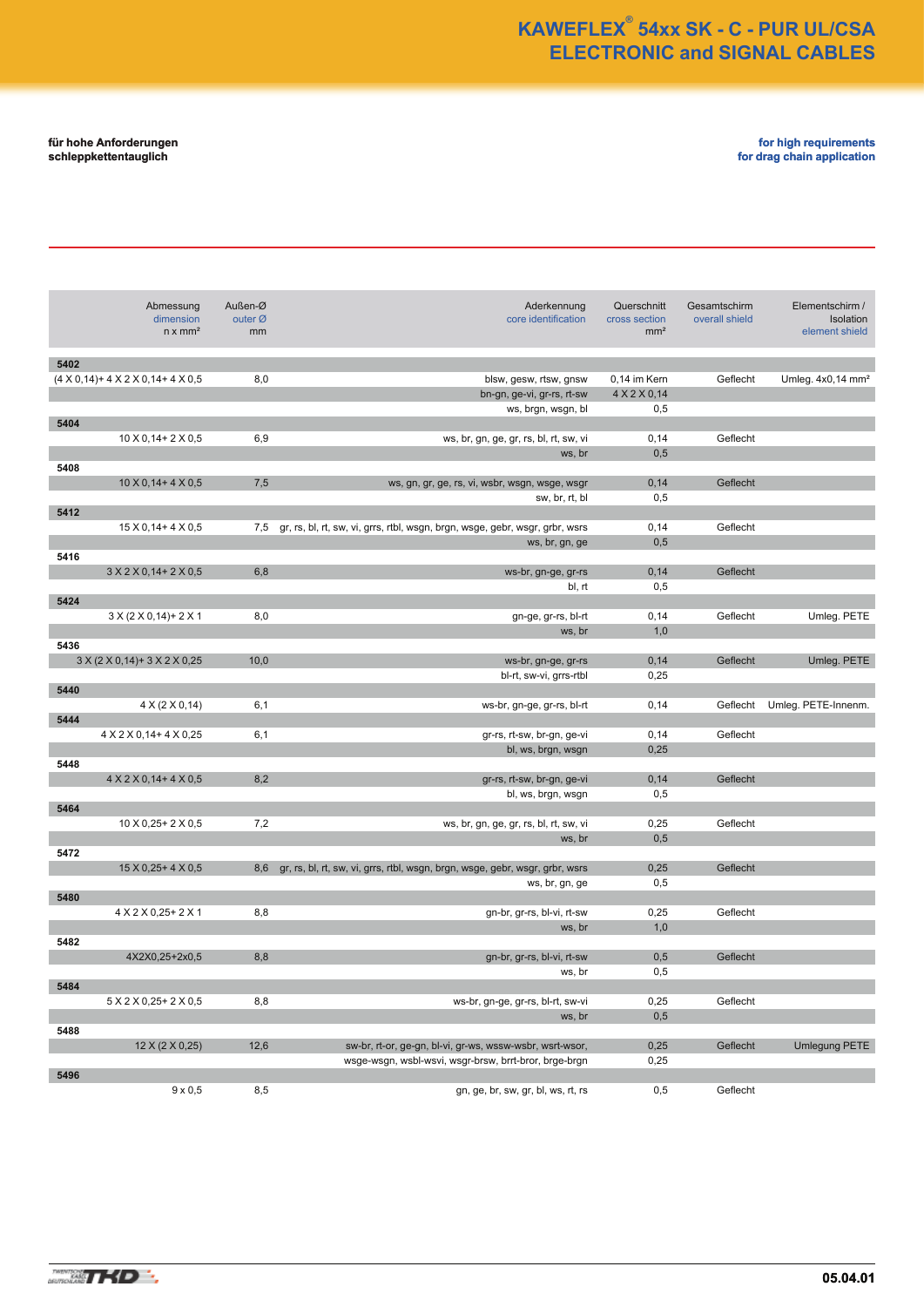### <span id="page-32-0"></span>**KAWEFLEX® 54xx SK - C - PUR UL/CSA [ELEKTRONIK- und SIGNALLEITUNGEN](#page-1-0)**

**nach SIEMENS Standard 6FX8008-1BD81 für hohe Anforderungen**

**schleppkettentauglich**



#### **Anwendung**

Als geschirmte Elektronikschleppleitung für hohe elektrische und mechanische Anforderungen in Energieführungsketten an bewegten Antrieben und in der Robotertechnologie.

#### **Application**

Shielded electronic cable between drives and electronic control systems in the fields of machine and control and installation engeneering applications.

**acc. to SIEMENS Standard 6FX8008-1BD81**

**for high requirements for drag chain application**

#### **Besonderheiten**

- DESINA-konform
- UL/CSA Approbationen
- halogenfrei und flammwidrig, adhäsionsarm
- weitgehend beständig gegen, Fette, Kühlflüssigkeiten und Schmiermittel
- ölbeständig
- platz und gewichtssparend

#### **Hinweise**

- RoHS-konform
- sehr langeLebensdauer
- optimales Kosten-Nutzen-Verhältnis
- Sonderausführungen, andere Abmessungen, Querschnitte, Ader- und Mantelfarben fertigen wir auf Anfrage.

#### **Aufbau & Technische Daten**

Leiter Werkstoff Cu-Litze blank Leiterklasse feindrähtig nach DIN VDE 0295 Kl. 6 IEC 228 class 6 Aderisolationswerkstoff PELON Aderkennung siehe tabellarische Auflistung Abschirmung Elementabschirmung: siehe tabellarische Auflistung Gesamtschirm siehe tabellarische Auflistung Außenmantelwerkstoff PUR Mantelfarbe grün RAL 6018 Aufdruck ja Außendurchmesser siehe tabellarische Auflistung Nennspannung 250 V, nicht für Starkstromzwecke geeignet Prüfspannung 500 V Leiterwiderstand nach DIN VDE 0295 Kl. 6 bzw. IEC 228 Isolationswiderstand min. 20 MΩ x km kleinster Biegeradius fest 5 x d kleinster Biegeradius bewegt 7,5 x d Betriebstemp. fest min/max - 50 °C / +80 °C Betriebstemp. bew. min/max - 30 °C / +80 °C Brandverhalten nach DIN VDE 0482 Teil 265-2-1 bzw. EN 50265-2-1, flammwidrig Standard nach DIN VDE 0207, 0250, 0293, 0295, 0472, 0473, 0482 und IEC

#### **Special features**

- DESINA-konform
- UL/CSA approved
- halogen free and flame-retardant and low adhesion
- largely resistant to, grease, coolant fluids and lubricants resistant to oil
- 
- space and weight saving

#### **Remarks**

- conform to RoHS
- very long life time optimal cost-value ratio
- 
- We are pleased to produce special versions, other dimensions, core and jacket colours on request.

| conductor material                           | copper braid blank                                                            |
|----------------------------------------------|-------------------------------------------------------------------------------|
| conductor class                              | acc. To DIN VDE 0295 cl. 6 res. IEC 228 cl. 6                                 |
| core insulation                              | <b>PELON</b>                                                                  |
| core identification                          | see at the table on the right side                                            |
| shield                                       | element shielding: see at the table on the right side                         |
| overall shield                               | see at the table on the right side                                            |
| outer sheath                                 | <b>PUR</b>                                                                    |
| sheath colour                                | green RAL 6018                                                                |
| printing                                     | <b>ves</b>                                                                    |
| outer diameter                               | look at the table on the right side                                           |
|                                              |                                                                               |
| rated voltage                                | 250 V, no high-voltage purpose                                                |
|                                              |                                                                               |
| testing voltage                              | 500 V                                                                         |
| conductor resistance                         | according to DIN VDE 0295 class 6 resp. IEC                                   |
| insulation resistance                        | min. 20 $M\Omega$ x km                                                        |
| min. bending radius fixed                    | $5 \times d$                                                                  |
| min. bending radius moved                    | $7.5 \times d$                                                                |
| operat. temp. fixed min/max                  | $-50 °C / +80 °C$                                                             |
| operat. temp. moved min/max - 30 °C / +80 °C |                                                                               |
| burning behavior                             | according to DIN VDE 0482 part 265-2-1 resp. EN<br>50265-2-1, flame-retardant |
| standard                                     | acc. to DIN VDE 0207, 0250, 0293, 0295, 0472,<br>0473, 0482 and IEC           |
|                                              |                                                                               |
|                                              |                                                                               |
|                                              |                                                                               |
|                                              |                                                                               |
|                                              |                                                                               |